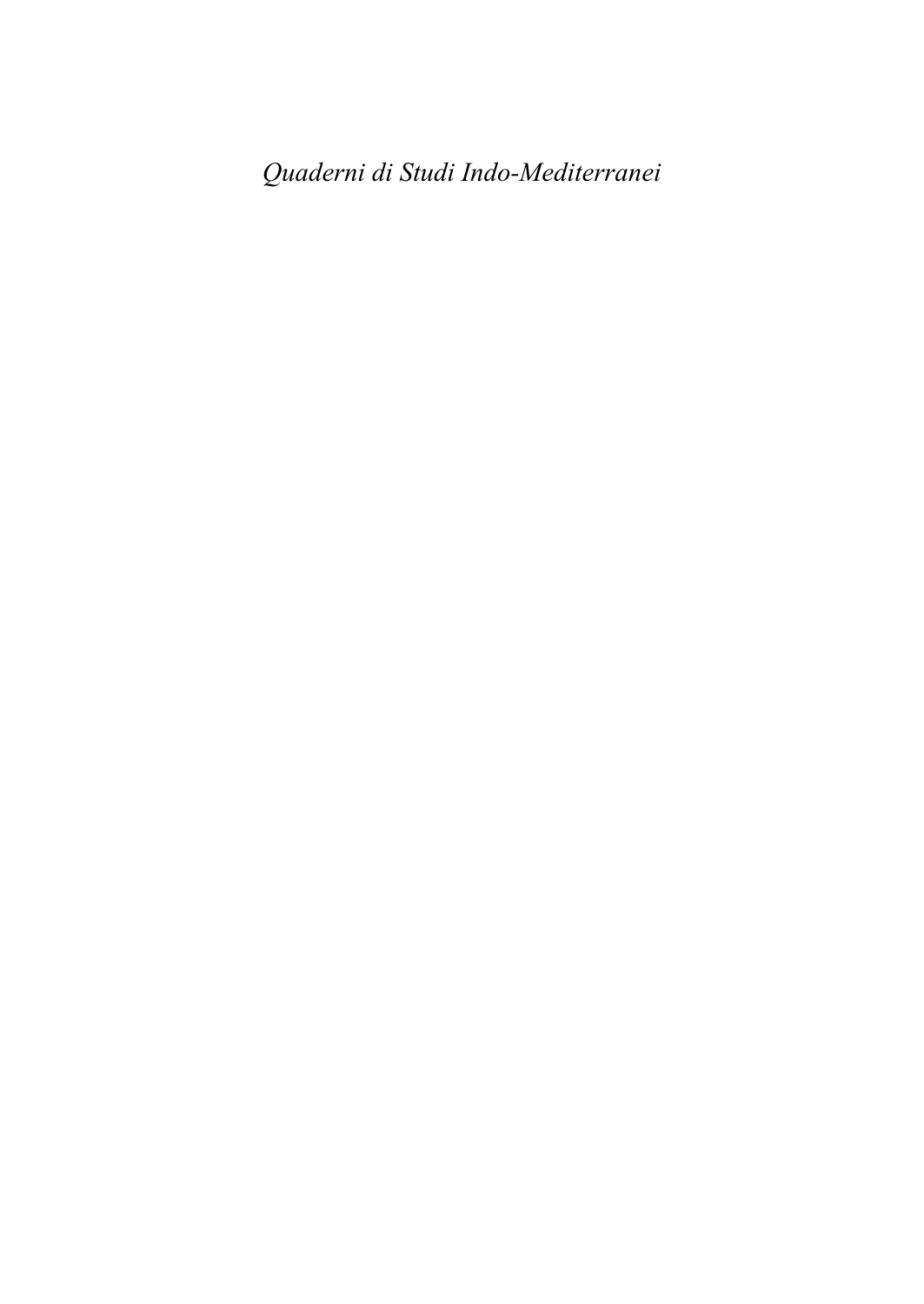*Direttore responsabile*: Carlo Saccone

*Comitato di redazione*: Alessandro Grossato (vicedirettore), Daniela Boccassini (responsabile per il Nord America), Carlo Saccone

*Comitato dei consulenti scientifici*: Alberto Ambrosio (Uni-Paris Sorbonne, mistica comparata), Adone Brandalise (Uni-Padova, studi interculturali), Francesco Benozzo (Uni-Bologna, studi celtici), Daniela Boccassini (UBC Vancouver, filologia romanza), Johann Christoph Buergel (Uni-Berna, islamistica), Patrizia Caraffi (Uni-Bologna, iberistica), Carlo Donà (Uni-Messina, letterature comparate), Patrick Francke (Uni-Bamberg, arabistica), Alessandro Grossato (Facoltà Teologica del Triveneto, indologia), Giancarlo Lacerenza (Uni-Napoli, giudaistica), Mario Mancini (Uni-Bologna, francesistica), Roberto Mulinacci (Uni-Bologna, lusitanistica), Carla Corradi Musi (Uni-Bologna, studi sciamanistici), Giangiacomo Pasqualotto (Uni-Padova, filosofie orientali),Tito Saronne (Uni-Bologna, slavistica), Mauro Scorretti (Uni-Amsterdam, linguistica), Giulio Soravia (Uni-Bologna, maleo-indonesistica), Kamran Talattof (Uni-Arizona, iranistica), Carlo Saccone (storia del pensiero islamico), Ermanno Visintainer (ASTREA, filologia delle lingue turco-mongole)

La rivista "Quaderni di Studi Indo-Mediterranei" (QSIM) ha sede presso il Dipartimento di Lingue e Letterature Straniere dell'Università di Bologna, Via Cartoleria 5, 40124 Bologna, ed è sostenuta da amici e studiosi riuniti in ASTREA (Associazione di Studi e Ricerche Euro-Asiatiche). La posta cartacea può essere inviata a Carlo Saccone, all'indirizzo qui sopra indicato. Sito web ufficiale della rivista:

http://www2.lingue.unibo.it/studi%20indo-mediterranei/

sito in inglese: http://qusim.arts.ubc.ca/

Ulteriori materiali e informazioni sul sito parallelo di "Archivi di Studi Indo-Mediterranei" (ASIM)

http://www.archivindomed.altervista.org/

Per contatti, informazioni e proposte di contributi e recensioni, si prega di utilizzare uno dei seguenti indirizzi:

 $\langle \text{cardo.saccone@unibo.it}\rangle$ ,  $\langle \text{alessandrogrossato@tin.it}\rangle$ ,  $\langle \text{daniela.boccassini@ube.ca}\rangle$ Per l'abbonamento alla rivista, e per gli arretrati, si prega di contattare l'Editore: www.ediorso.it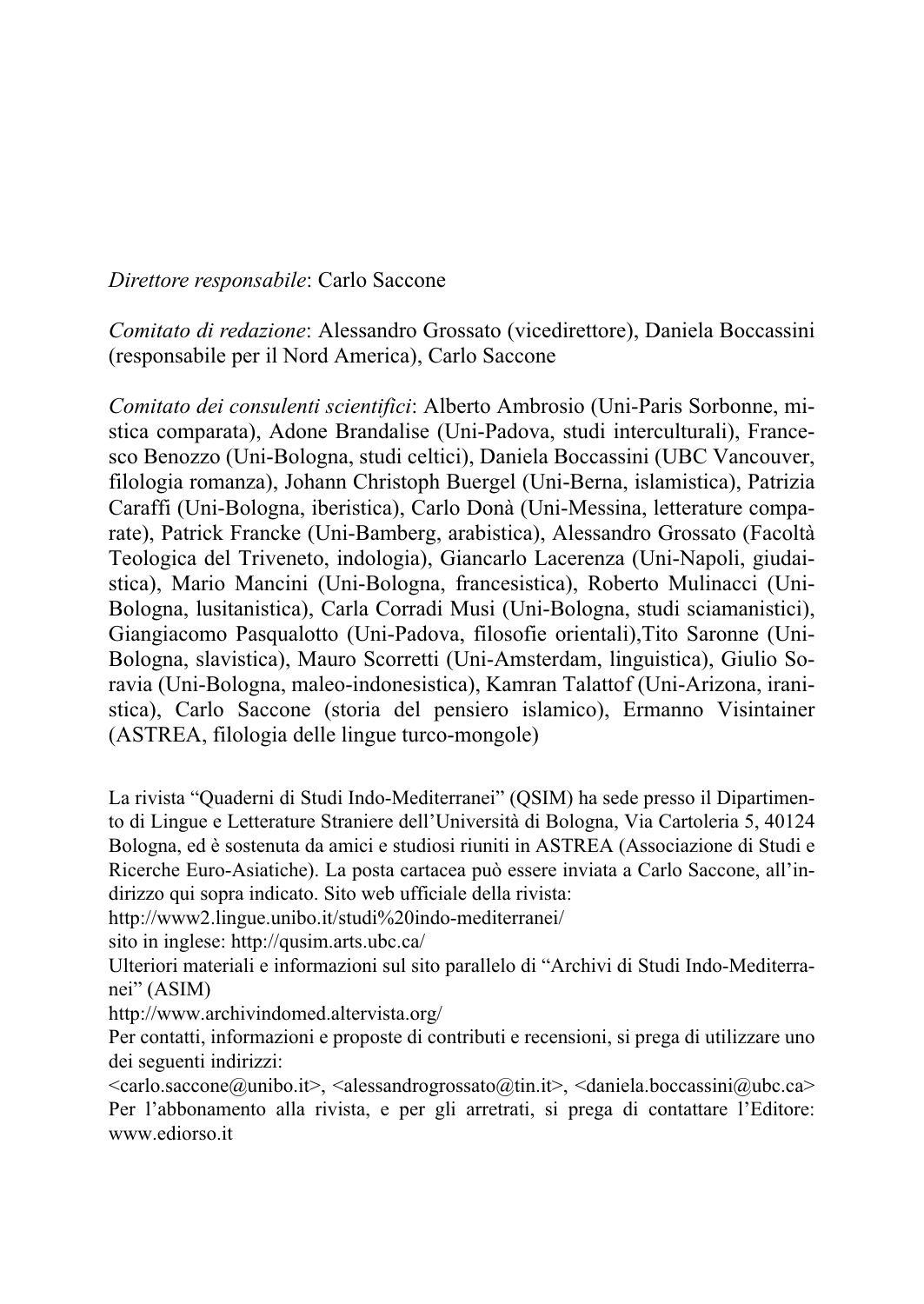# *Quaderni di Studi Indo-Mediterranei*

VI (2013)

# Le Tre Anella

## Al crocevia spirituale tra Ebraismo, Cristianesimo e Islam

a cura di Alessandro Grossato



Edizioni dell'Orso Alessandria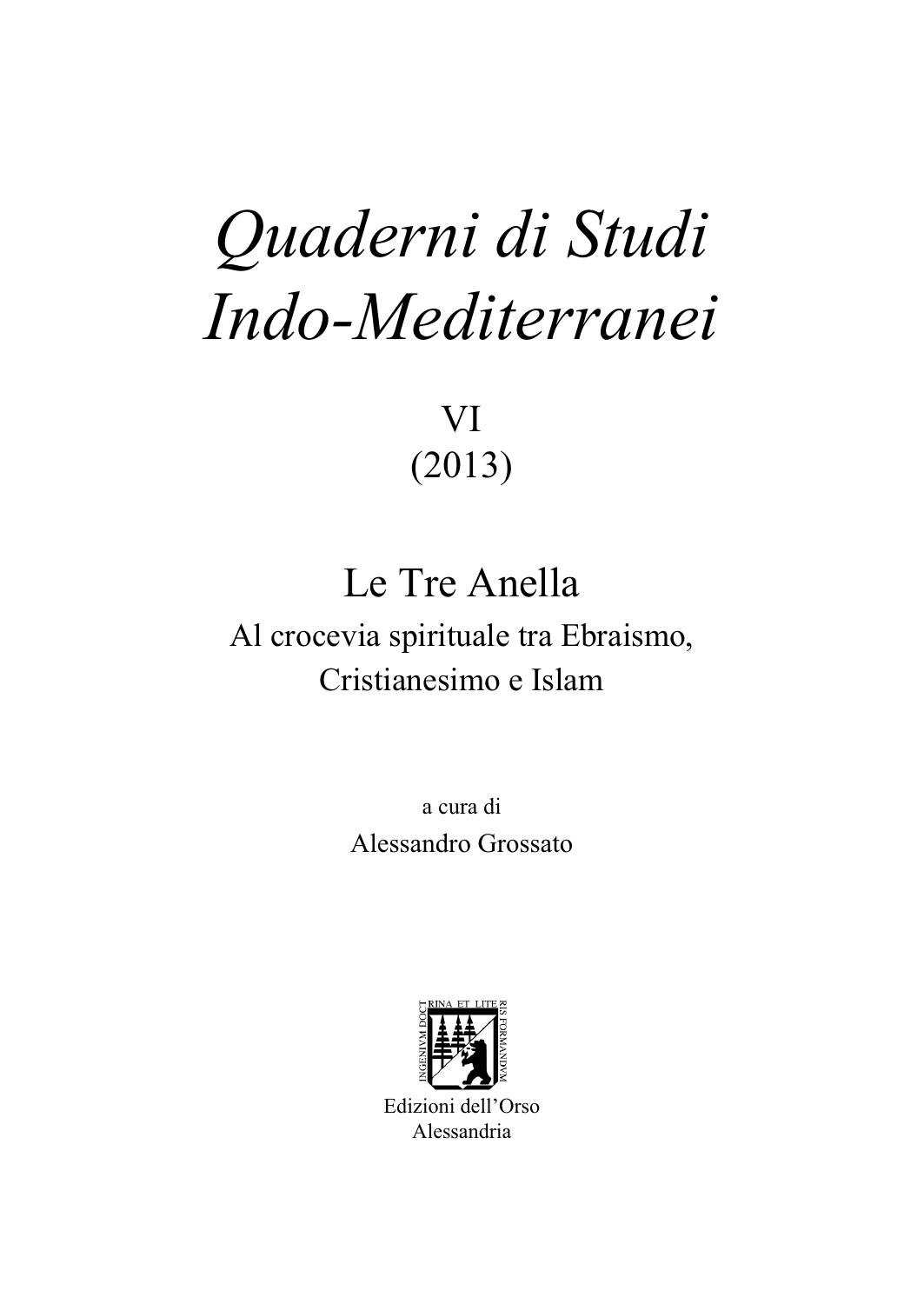© 2014 Copyright by Edizioni dell'Orso s.r.l. via Rattazzi, 47 15121 Alessandria tel. 0131.252349 fax 0131.257567 e-mail: edizionidellorso@libero.it http://www.ediorso.it

Realizzazione editoriale a cura di ARUN MALTESE (bear.am@savonaonline.it)

*È vietata la riproduzione, anche parziale, non autorizzata, con qualsiasi mezzo effettuata, compresa la fotocopia, anche a uso interno e didattico. L'illecito sarà penalmente perseguibile a norma dell'art. 171 della Legge n. 633 del 22.04.41*

ISBN 978-88-6274-521-5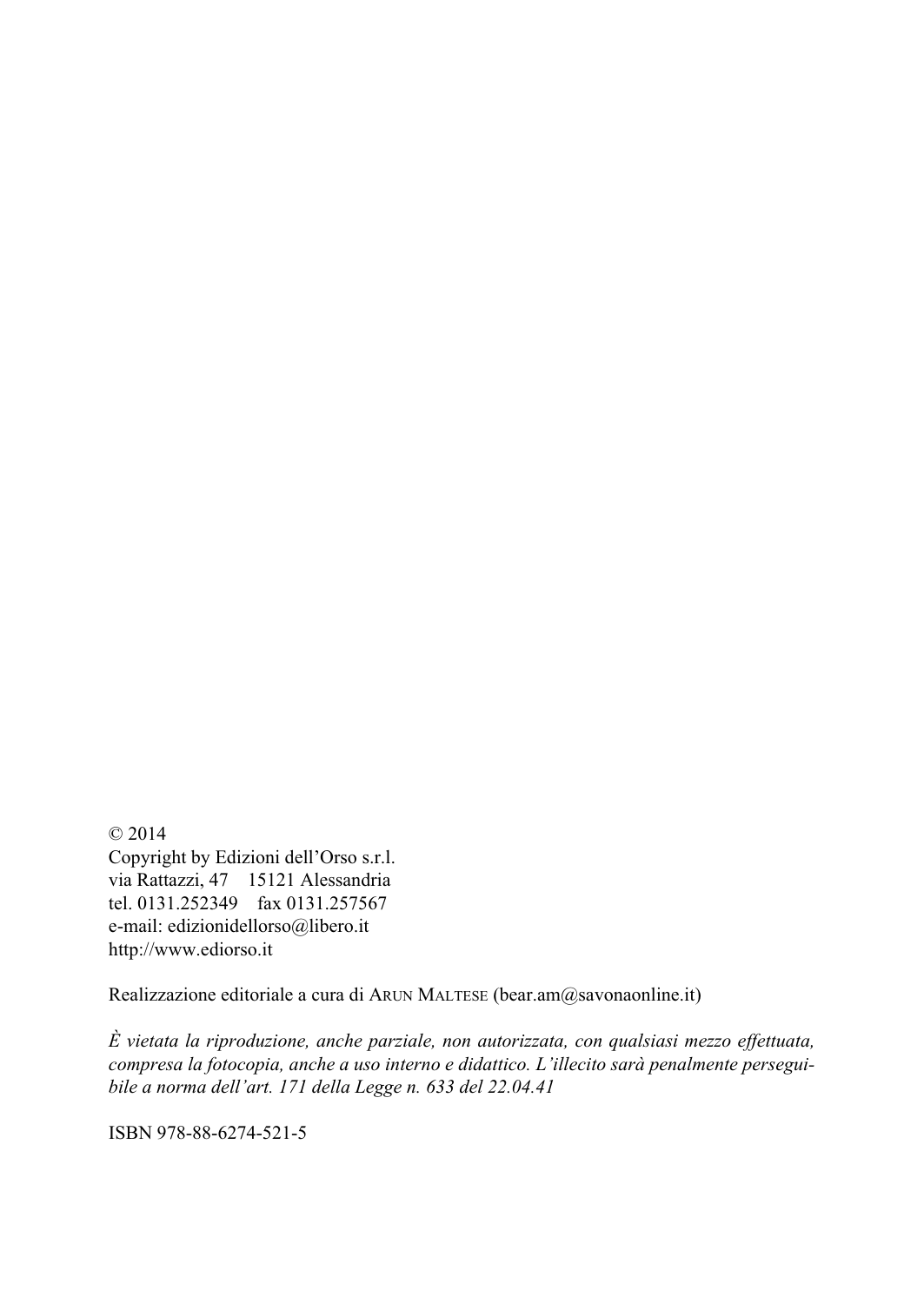### Indice

| <b>INTRODUZIONE</b>                                                                                                                  | $\mathbf{1}$ |
|--------------------------------------------------------------------------------------------------------------------------------------|--------------|
| Al crocevia spirituale tra Ebraismo, Cristianesimo e Islam<br>di Alessandro Grossato                                                 | 3            |
| <b>CONTRIBUTI</b>                                                                                                                    | 17           |
| Abraham und die abrahamitischen Religionen Judentum,<br>Christentum und Islam<br>di Edmund Weber                                     | 19           |
| Prospettive iranologiche su Ebraismo, Cristianesimo e Islam<br>di Andrea Piras                                                       | 35           |
| Il Testamento di Salomone: dall'ambiente giudaico (o giudeo-cristiano)<br>alla riscrittura araba<br>di Augusto Cosentino             | 53           |
| Juifs et musulmans dans la littérature médiévale allemande.<br>Tolérance ou intolérance ? Quelques aspects<br>di Danielle Buschinger | 71           |
| La verità nascoste tra parrêsia e "saviezza": varianti medievali<br>della parabola dei tre anelli<br>di Alessandro La Monica         | 87           |
| The Pearl, the Son and the Servants, in Abraham Abulafia's Parable<br>di Moshe Idel                                                  | 103          |
| Mobilità ebraica nell'Adriatico meridionale tra Tre e Quattrocento:<br>il caso degli Ibn Šoham                                       |              |
| di Fabrizio Lelli                                                                                                                    | 137          |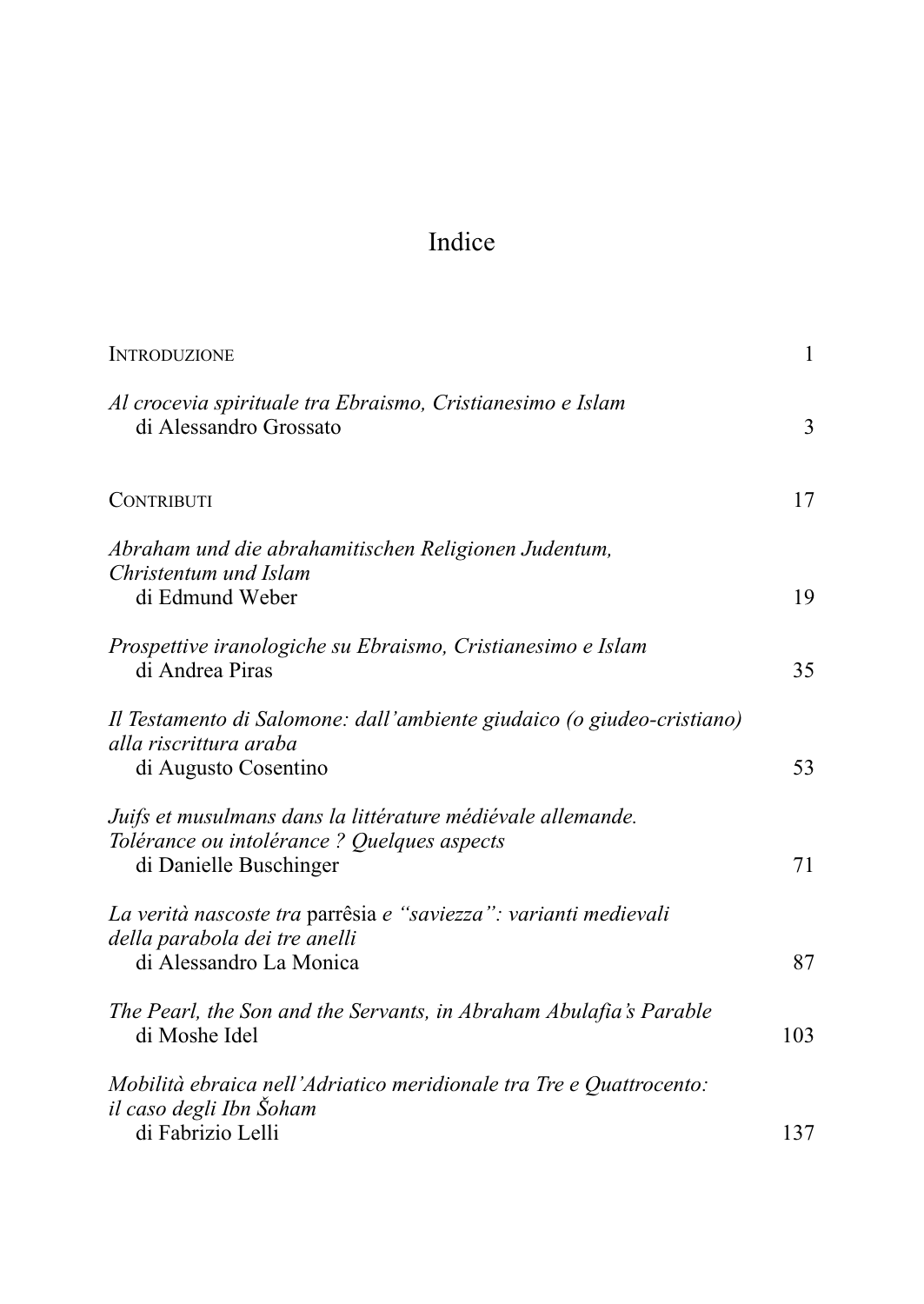*Indice*

| Beatificatio, Baraka, Contractio, Tzimtzum. Nicola Cusano e Le Tre Anella<br>di Cesare Catà                                                                                                              | 161 |
|----------------------------------------------------------------------------------------------------------------------------------------------------------------------------------------------------------|-----|
| Geografie dell'invisibile: Sulla dottrina del Paradiso nel pensiero<br>di Giovanni Pico della Mirandola<br>di Raphael Ebgi                                                                               | 181 |
| Catholic Madonna in a Muslim village: Sharing the Sacra in a Bosnian Way<br>di Mario Katić                                                                                                               | 203 |
| I pilastri del mondo: gerarchie occulte nelle religioni abramitiche<br>di Stefano Salzani                                                                                                                | 219 |
| Elijah, al-Khidr, St George, and St Nicholas: On Some Jewish, Christian                                                                                                                                  |     |
| and Muslim Traditions<br>di Ephraim Nissan                                                                                                                                                               | 237 |
| UNA LETTURA TRA ORIENTE E OCCIDENTE                                                                                                                                                                      | 277 |
| La Stella e l'Arconte. Per un'iconologia dei Magi evangelici<br>di Ezio Albrile                                                                                                                          | 279 |
| L'INTERVISTA                                                                                                                                                                                             | 301 |
| Intervista del regista italiano Louis Nero a Carlo Saccone<br>(Padova, Cappella degli Scrovegni, 19 settembre 2012) in vista<br>della preparazione di un film-documentario su Dante l'Islam e l'Ebraismo |     |
| ("Il Mistero di Dante", L'Altrofilm)                                                                                                                                                                     | 303 |
| <b>RECENSIONI</b>                                                                                                                                                                                        | 315 |
| <b>BIOGRAFIE E ABSTRACTS</b>                                                                                                                                                                             | 345 |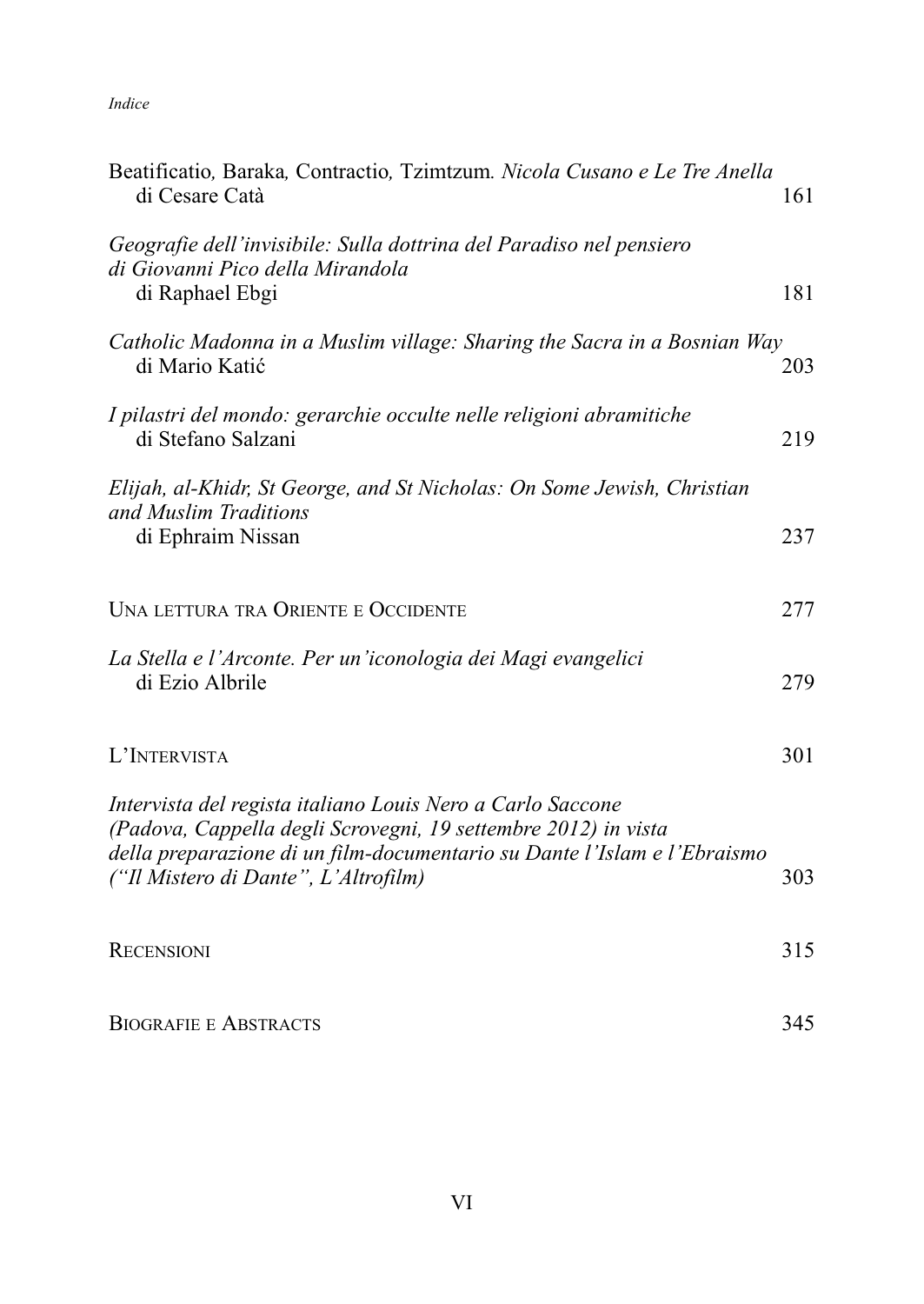#### *The Pearl, the Son and the Servants, in Abraham Abulafia's Parable*

#### di Moshe Idel

#### 1. *Abraham Abulafia's Version of the Parable in Its Context*

There is scarcely one single passage in the numerous writings of the founder of ecstatic Kabbalah Rabbi Abraham Abulafia [1240- c. 1291]<sup>I</sup> that received an attention equal to that of the parable of the son and the pearl. Since the  $19<sup>th</sup>$  century, the parable has been dealt with by a variety of scholars, each for his/her different reasons, though no sustained analysis of the context and the author's intention is available.<sup>2</sup> This parallel to the more famous parable of the three

 $1$  On this Kabbalist, whose views will be the focus of our discussions below sees the more general exposition of Gershom G. Scholem, *Major Trends in Jewish Mysticism* (Schocken Books, New York, 1960), pp. 119-155, and the monographs M. Idel, *The Mystical Experience in Abraham Abulafia.* tr. J. Chipman, (SUNY Press, Albany, 1988), idem, *Language, Torah, and Hermeneutics in Abraham Abulafia,* tr. M. Kallus, (SUNY Press, Albany, 1989), idem, *Studies in Ecstatic Kabbalah* (SUNY Press, Albany, 1988), idem, *Natan ben Sa`adyah Har`ar, Le Porte della Giustizia*, a Cura di Moshe Idel, tr. Maurizio Motolesse, (Adelphi, Milano, 2001), E.R. Wolfson, *Abraham Abulafia: Hermeneutics, Theosophy, and Theurgy* (Cherub Press, Los Angeles, 2000), Harvey J. Hames, *Like Angels on Jacob's Ladder, Abraham Abulafia, the Franciscans, and Joachimism*, (SUNY Press, Albany 2007), and Robert J. Sagerman, *The Serpent Kills or the Serpents Give Life: The Kabbalist Abraham Abulafia's Response to Christianity, (Brill, Leiden* 2011). Sustained discussions on Abulafia are available also in chapters of many of my other books, in particular *Messianic Mystics*, (Yale University Press, New Haven, 1998), pp. 58-100, *Kabbalah in Italy*, *1280- 1510, a Survey (*Yale University Press, New Haven, 2010), pp. 30-88, 297-298, or *Ben: Sonship and Jewish Mysticism*, (Continuum, London, New York, 2008), pp. 276-376 as well as in studies referred in the footnotes 2, 3, 22, 31, 44, 49, 57, 62, 66, 69, 91, 96, below.

<sup>2</sup> The story is found already Muslim sources. See Louis Massignon, "La legende de *Tribus Impostoribus* et ses origins Islamiques," in his *Opera Minora*, (Dar al-Maaref, Beyrut, 1963), I pp. 82-85 and Barbara Roggema, Marcel Poorthuis, Pim Valkenberg, *The three rings: textual studies in the historical trialogue of Judaism, Christianity, and Islam*, (Peeters, Leuven, 2005), in particular pp. 279-281 and Iris Shagrir, "The Parable of the Three Rings: a revision of its history," *Journal of Medieval History*, vol. 23 (1997), pp. 163-177, especially pp. 171-172. For Abulafia's special version see Moritz Steinschneider, *Hebraeische Bibliographie*, IV (1861), p. 78 note 7, ibidem, vol. XII, p. 21, Abraham Berger, "The Messianic Self-Consciouness of Abraham Abulafia – A Tentative Evaluation," *Essays on Jewish Life and Thought Presented in Honor of Salo Wittmayer Baron (* New York, 1959), pp. 59-60 note 19, Idel, *Studies in Ecstatic Kabbalah*, pp. 48-50, idem, *Ben,* pp. 370-371 n. 213, Hames, ibidem, pp. 66-69, Elliot R. Wolfson, *Venturing Beyond, Law & Morality in Kabbalistic Mysticism* (Oxford University Press, Oxford 2006), pp. 60-61, 64-67, idem, "Abraham ben Samuel Abulafia and the Prophetic Kabbalah," in ed. F. E. Greenspan, *Jewish Mysticism and Kabbalah: New Insights and Scholarship (New York University Press,* New York , 2011), p. 72, idem, "Textual Flesh, Incarnation, and the Imaginal Body, Abraham Abulafia's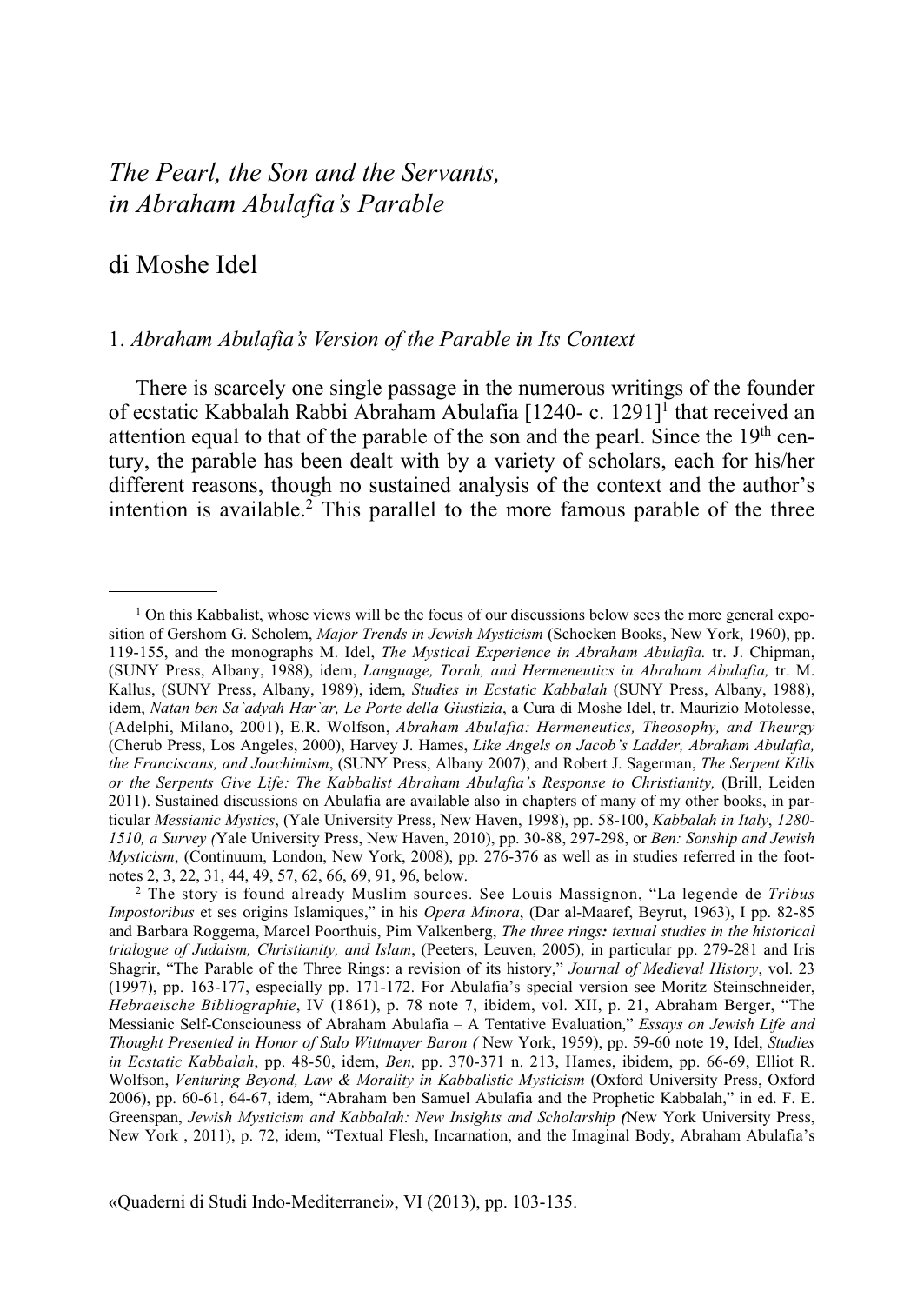sons and three rings appears in one of the earliest books he wrote in the most productive decade when he stayed in Messina, between circa 1281-1291, entitled *'Or ha-Sekhel,* namely *The Light of the Intellect*, which should be dated sometimes around  $1282-1283$ <sup>3</sup> Below I shall concentrate solely on Abulafia's version and his interpretations of this passage, leaving aside other versions in the Jewish tradition dealing with the three rings parable.

Most of the scholars that dealt with Abulafia's version were concerned with the similarities and differences between his parable and Boccacio's story in the *Decameron*, and much less with the specific conceptual framework in which the parable has been embedded, and the framework has not been analyzed in detail, and thus also the message that Abulafia wanted to convey by resorting to a parable. The resort to a parable is an unusual literary use in his many writings. Moreover, as the Kabbalist pointed out explicitly in the context of the parable, there is an esoteric dimension of matters that he addresses, and this vital issue has not been put in relief in the interpretations I am acquainted with. Let me therefore translate the salient context of the parable and the parable itself, and discuss them, in order to make sense of the special version of the parable, as intended by the Kabbalist.

The parable is part of a discussion intended to demonstrate the superiority of Hebrew. However given the fact that in all languages the function of transmission of the message works, Abulafia claims that we may discern which the best of the languages is by checking the nature of the nation that uses a certain language:

"[a][1] It is known that a nation that possesses Torah and commandments, laws and regulations that are most righteous than another [nation] it is more respected to that that emanates on all. $\frac{4}{3}$  And as much as the nation moved away from the universal religion [*ha-dat ha-kelalit*] that was hinted at, it is more remote from that which is the first cause for the influence of the religion, which

Polemic with Christianity," in eds. D. Engel, L. H. Shiffman, E.R. Wolfson, *Studies in Medieval Jewish Intellectual and Social History: Festschrift in Honor of Robert Chazan*, (Leiden, Brill, 2012), pp. 204-205, Sagerman, ibidem, p. 58 note 98, Kaufmann Kohler, *Jewish Theology Systematically and Historically Considered*, (MacMillan, New York, 1918), p. 434, Avishai Margalit, "The Ring, On Religious Pluralism," in ed., David Heyd, *Toleration, An Elusive Virtue* (Princeton University Press, Princeton, 1996), p. 148, See also below note 83.

<sup>3</sup> M. Idel, *Abraham Abulafia's Works and Doctrine* (Ph. D. Thesis, Hebrew University, Jerusalem 1976), pp. 24-25 (Hebrew) and on its influence see ibidem, pp. 35-36, and idem, *Studies in Ecstatic Kabbalah*, pp. 63-71.

<sup>4</sup> Perhaps God or the cosmic agent Intellect.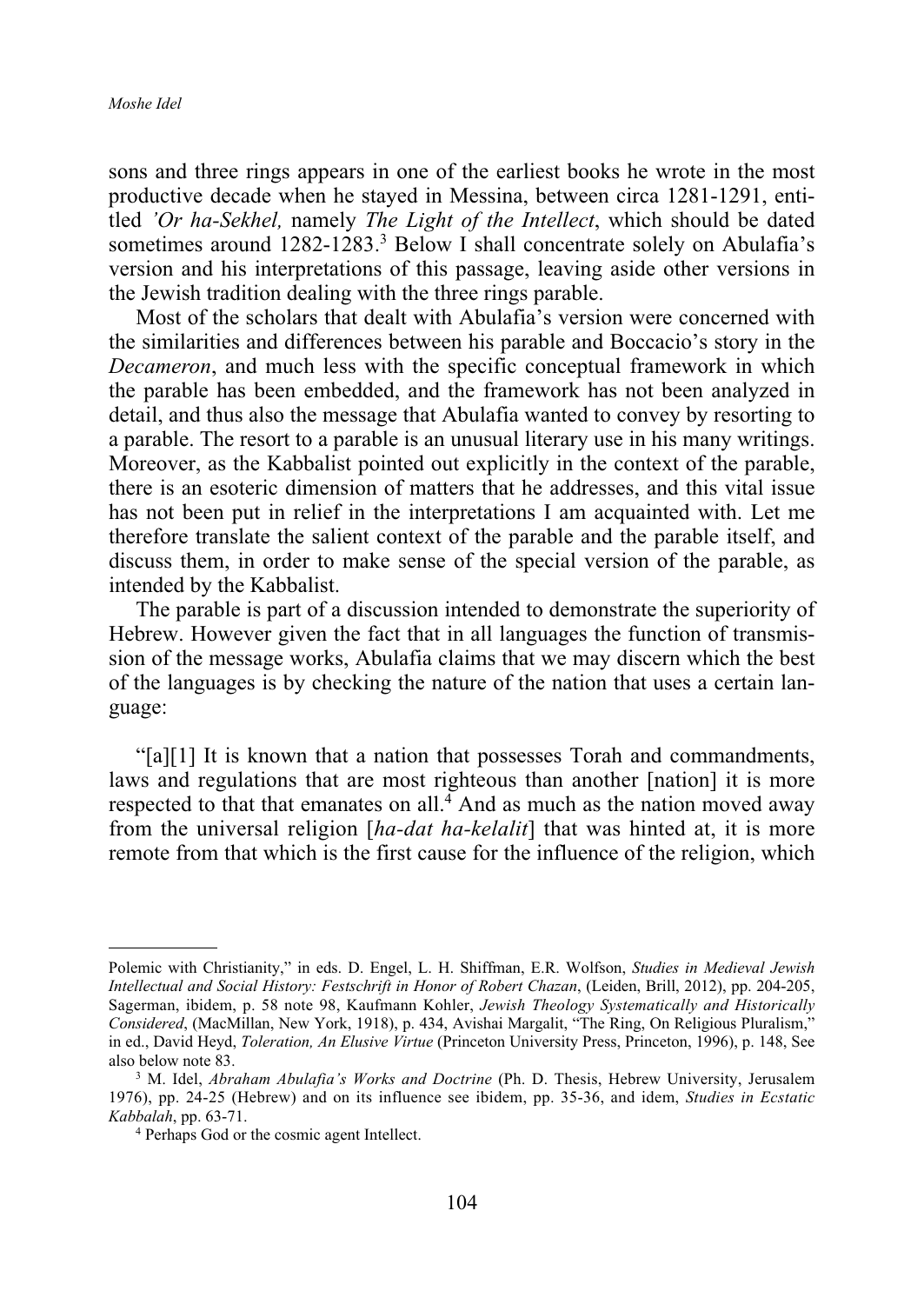is the divine influx that moves the universal speech [*ha-dibbur ha-kelali*] 5 . <sup>6</sup> [2] It is known among the nations that our nation is the nation that received first the Torah from the mouth of the Dynamis, and there is no nation that denies it. And what is acknowledged by everyone and became known in public, does not need a further proof. If so, that which originates from the source of all is superior to its counterparts and its language is superior to all the languages. And the witness is that it is in the language of this special nation that He spoke to it all He spoke, and in its writing [namely alphabet] He commanded to write all that he will write. Furthermore what He said was written by Him on the two tablets of stone, either if this is according to the plain sense alone or it should be understood on both the exoteric and esoteric senses. And both senses are true or one of them, behold it has been written in the Holy Language and the tradition persists until now. [3] If one will say: "It was true but see the nation is not worthwhile of this exalted degree and He changed it for another nation, and He changed its laws and commandments, and He came and diminished them and changed their writing," indeed by necessity he says this, he himself confesses its degree, and the degree of its language and the degree of its writing. After he concedes the principal matter come the question him: because the above-mentioned three degrees are today absent from it [or us]. And if we shall not question him on the sensible deficiency since we would deny the obvious, we could not ascertain the intellectual since the sensible precedes the intellectual by nature, despite the fact that the intellectual precedes the sensible in degree… But we shall acknowledge the truth that nowadays the three degrees are absent from us though not by the way of the exchange of one by another.

[b] Rather the matter resembles someone<sup>7</sup> who had a beautiful pearl which he wanted to bequeath to his son. While he was instructing his son in matters of wealth so that the son will recognize the virtue of the pearl and would value it

<sup>&</sup>lt;sup>5</sup> Some lines beforehand Abulafia spoke about the divine influx that moves all the languages, plausibly a parallel to the universal speech. Compare also to what Abulafia wrote in *Ve-Zot li- Yhudah*, printed in *Ginzei Hokhmat ha-Qabbalah*, ed. Adolph Jellinek, (Leipzig, 1853), p. 27: "The Torah, as well as all speeches, are as a hyle for thought [*mahashavah]."* Here the thought is the human thought. It should be pointed out that an oblivion of language is considered by Abulafia a regress into animality, including in this category also Jews. See two texts adduced in my *Kabbalah in Italy*, pp. 84-85.

<sup>6</sup> Paragraph [a1], has not been translated in the various accounts of the parable, and only rarely mentioned *en passant*, without a proper analysis of its contribution for the understanding of the parable. See below note 45.

<sup>7</sup> I do not know why Wolfson, *Venturing Beyond,* p. 60, and "Textual Flesh, Incarnation, and the Imaginal Body," p. 204, assumes that Abulafia's parable speaks about a king, and about the son as a prince. Nothing in the Hebrew text points in this direction.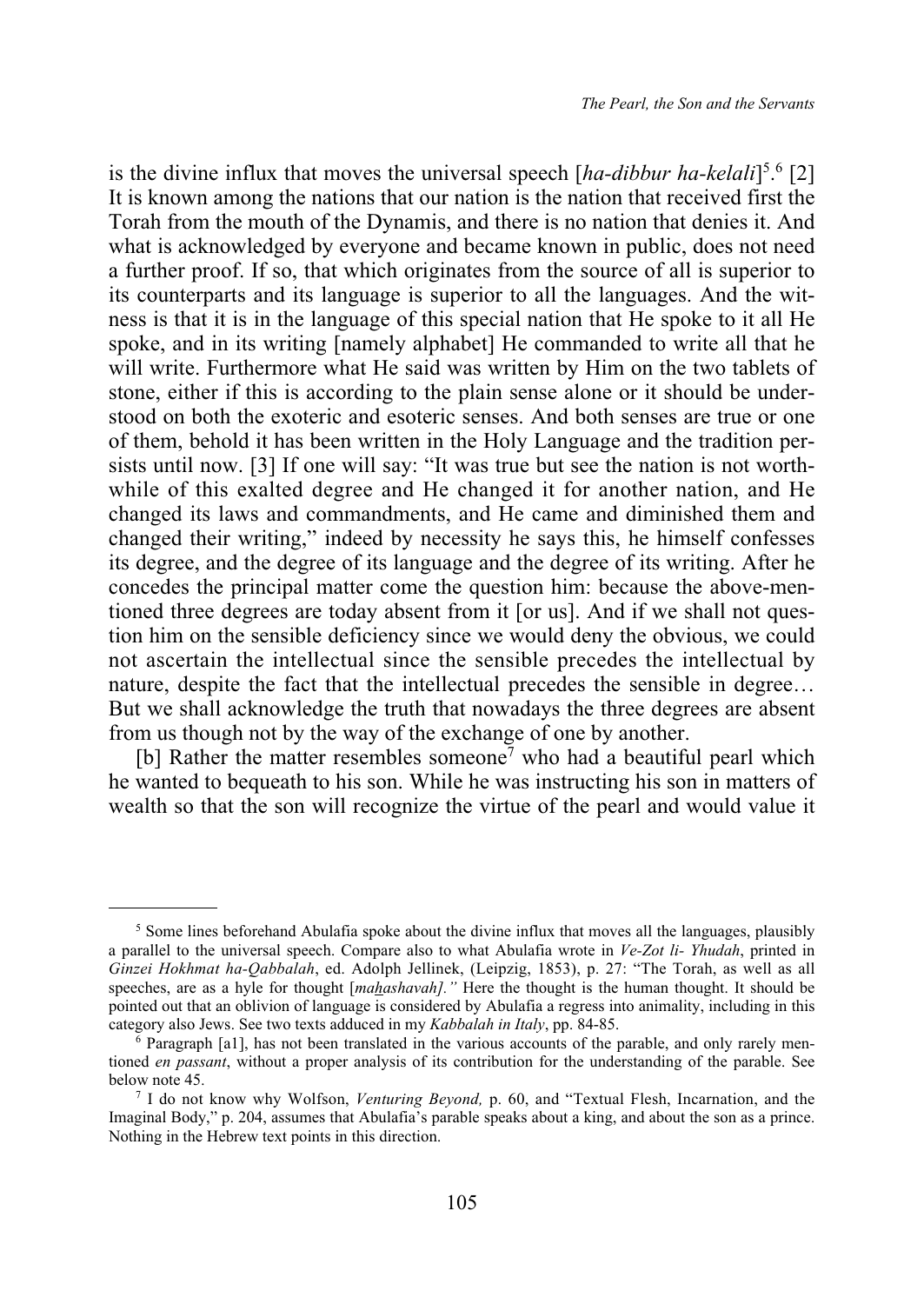in the same way as it is in the eyes of the father, the son came and angered the father. What did the father do? He did not want to give the pearl to the another person less the son will lose his inheritance if he will repent and please his father, but he cast the pearl in a pit and he said "If my son does not repent I do not want him to inherit it but if he repents I do not want that he should lose it. And as long as he does not repent it will be stored in the pit, and when he will repent I shall immediately take it out of the pit and give it to him." As long as he did not repent the servants<sup>8</sup> of the father came each and every day and aggrieved him, and each of them was boasting that his master gave him the pearl. But the son did not pay attention to them, because he had no intelligence [*hasar da'at*]. After a while they so aggrieved him that he repented, and the father forgave him and brought the pearl out of the pit and gave it to him. The servants had to exert themselves for grieves they grieved him and offer many words of appeasement.

[c] This has happened to us in the case of those who say that God has taken them in exchange for us, for all the time that we do not make peace with God, because we have sinned, we have no mouth to answer them. However, when we shall repent, and He will return our captivity, those who shame us now will be ashamed when they see that God has returned our captivity, they will see that their thought and imagination [were wrong] and that we have been afflicted for our sins, but all have been absolved. As of today we have not attained that exalted degree to which we expect to rise at any time. For this reason the dispute continues about who is the beloved of God and who has the treasure and the truth, we or our enemies. This will persist until the decider [*ha-makhri'a*] 9 will come and take the pearl out of the pit and give it to His chosen, to us or to them. Then the absolute truth will become perfectly clear and the precious treasure will become radiant and return to its rightful owners, those worthy to inherit it, those who are called the sons of God. [Then] jealousy and strife, disputation and hatred will cease, and imaginary thoughts will be obliterated from the hearts. Then, each and every man will consider each and every members of

<sup>8</sup> The Hebrew is *'eved,* which can be translated also as slave.

<sup>9</sup> Most plausibly a reference to the prophet Elijah, that was often understood in Jewish sources as deciding issues that cannot be resolved by the ordinary type of human decision and coming before the Messiah as a harbinger. See Idel, *Studies in Ecstatic Kabbalah*, p. 57 note 22. Since Elijah as a human person and a harbinger of the Messiah does not play a role in Abulafia's eschatology, I assume that the decider here is the cosmic Agent Intellect, which was associated to this intellect in *Sitrei Torah.* See Idel, *Ben,* pp. 279-282, 289. Indeed, *Makhri'a* is related to Metatron, in *'Or ha-Sekhel*, ed. Gross, p. 82. On the other hand, the term *Makhri'a*, stands for the intellect within man, in a passage in *'Or ha-Sekhel*, p. 41. Interestingly enough, the Hebrew form of Elijah, *'Eliyahu*, contains the consonants *'hwy*, plus the letter l.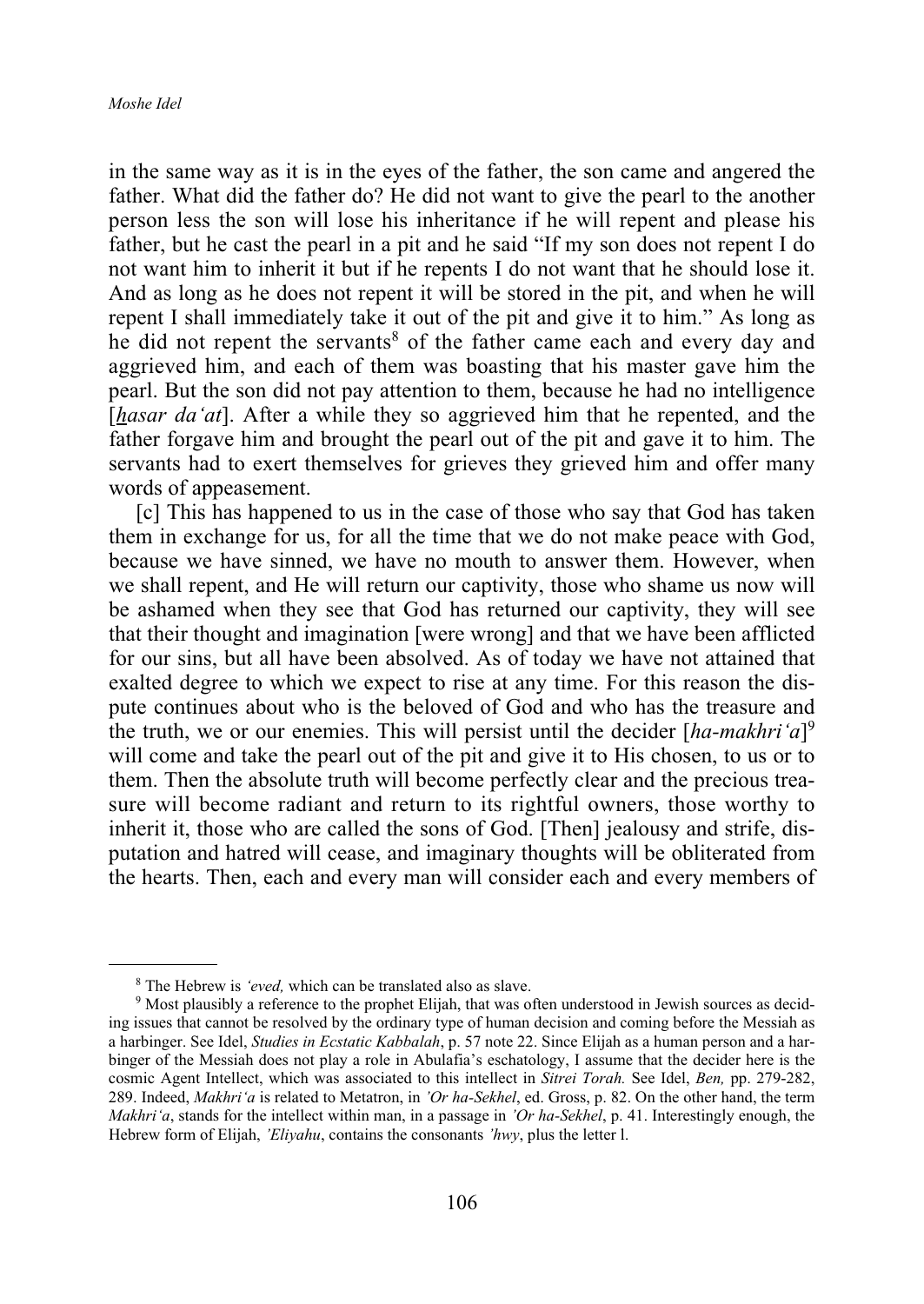the species as if it is his fellow and his fellow is himself, just as a man can see every one of his limbs, as if it is the other and every part of them are for him everything, "And that many will go about and knowledge will increase."10 No one will instruct his fellow man and say "Know God!" for all shall know the name<sup>11</sup> from the greatest to the smallest, "for the earth will be filled with the knowledge of God, as the water that covers the sea.''12 Since the matter is so, all agree that since then the chosen language is the holy language. Therefore I will make known that which was made known to the prophets concerning the secret of the pronounced name, which is not known to any of the members of the human species."<sup>13</sup>

#### 2. *A Commentary on the Parable's Contexts*

The starting point of the translated passage [a1] makes the connection between the universal speech and the universal religion, which means that the best of the languages, the general speech, is related to the best of religions, the universal one. In order to decide what the best of the languages is, which the main topic of the chapter is, someone has to watch the structure of a certain nation. These two topics are therefore related to each other, though a third topic, the script is not mentioned in this specific context, though it will be mentioned together with them later on in the discussions.

I would like to distinguish first between three different types of narrative which are found in my opinion in the above passage: the parabolic one as found in paragraph [b]; then the historical one, found in both [a] and [c], which is an interpretation of the parable that I would like to describe also as horizontal, and finally a third one, which is only hinted at when Abulafia refers in [a2] to the esoteric meaning of some concepts he uses, but also implied in other instances, which I would like to describe as psychological, transhistorical allegory, which is vertical. Needless to say this third level is the most important one for Abulafia, who subscribed to a political type of esotericism, following the lead of two books he knew, written by Maimonides and Al-Farabi, and probably

<sup>10</sup> Daniel 12:4.

<sup>&</sup>lt;sup>11</sup> Or God. The assumption is that the knowledge of God will depend then not on human instruction but on a direct contact with divinity.

<sup>12</sup> Isaiah 11:9.

<sup>&</sup>lt;sup>13</sup> Ms. Vatican 233, fols. 37b-39b, printed from different manuscripts by A. Gross (Jerusalem, 2001), pp. 33-36, and ed. M. Safrin, (Jerusalem, 1999), pp. 41-44, and more recently edited and translated in English by A. Solomon, A. Shohom, Sh. Shatil, *Ohr ha-Sechel, the Light of the Intellect*, (Providence University, 2008), pp. 47-50, 202-204.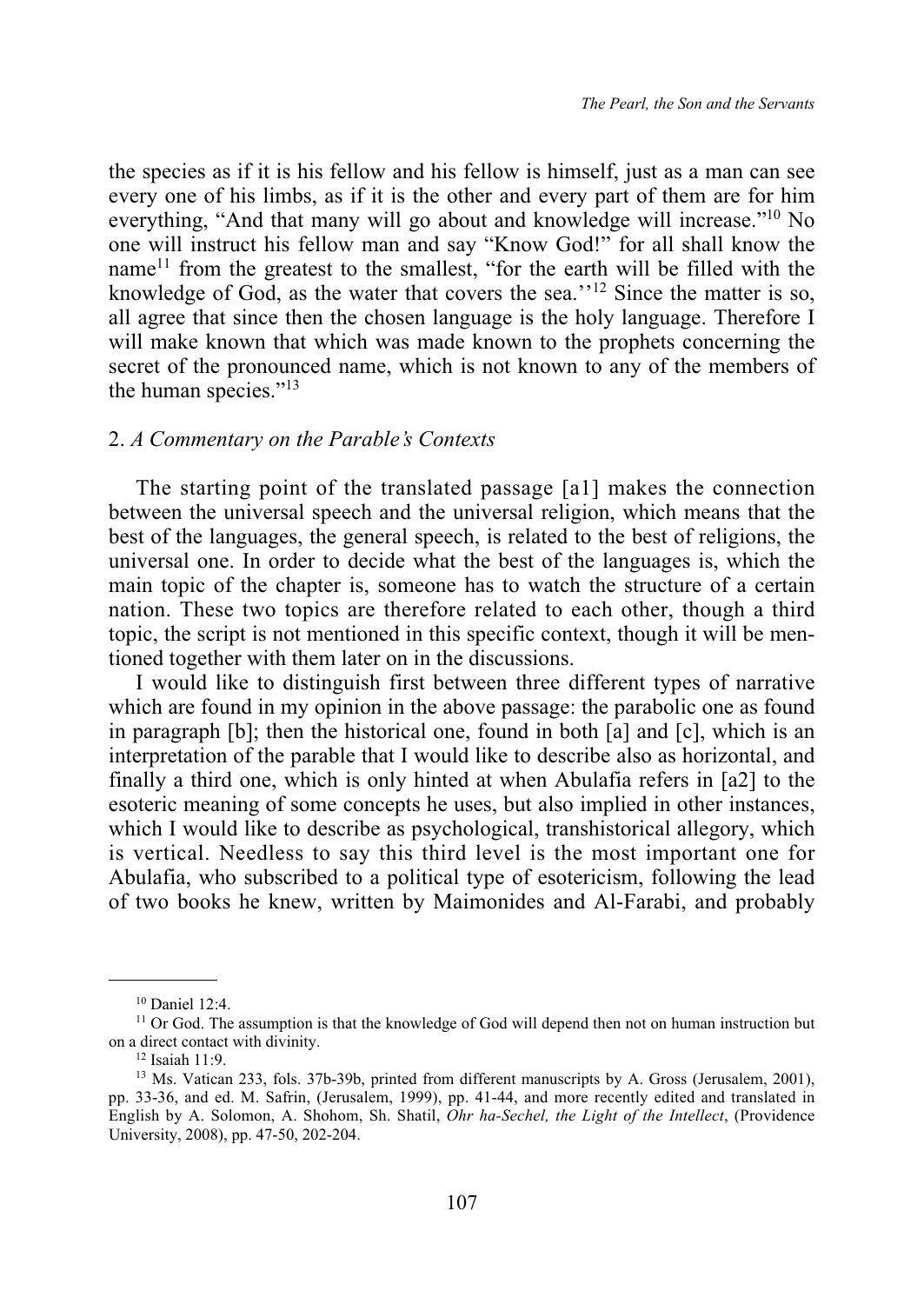also Averroes. Given the concentration on the historical dimensions of some of the scholars, on the parallels of the parable and the assumption that the ultimate significance of the passage is the historical date of the Jewish people, little has been done in order to put in relief the existence and the significance of the third level of narrative. It should be also pointed out that there is no reason to assume that it is possible to fit all the three narratives in all their details, an issue well known in interpretations of parables.

Let me highlight from the very beginning that the central theme of the long quote is a concept that I am not aware of its existence in Jewish writings in general: the universal religion. This religion is described as part of the past, a conclusion based on the use of the past tense of the verb "moved away", some form of ideal criterion, that every other religion is judged in comparison to it. Though the phrase does not recur in Abulafia's writings anywhere else, we may be able to guess its meaning from the context in paragraph [a] and the content of [c]. In section [a] this concept is parallel to the universal speech since both the universal religion and the universal speech are emanated from the divine influx. We may assume that the divine influx is an intellectual influx, which is transformed in both speech and religion, as part of the phenomenon of revelation. I see this emphasis on universality as related to intellectuality. The opening remarks about a Torah and regulations can be understood either as identical to the universal religion or as different, each reading constituting a different understanding. The former can be described as a more universalistic vision of "the Torah", the latter as a more particularistic one, "a Torah". I believe that the second interpretation is the more plausible one, provided the rather bizarre formulation: "a Torah". The accuracy of the law constitutes the closeness or distance from the divine source. I shall try to reinforce this reading later on.

The three degrees or values mentioned in [a] are: Torah, the Hebrew language, and the Hebrew script, namely the form of the Hebrew letters. Needless to say that these virtues are related to each other, as it has been mentioned above, as they deal with some form of linguistic articulations, and they are often described in opposition to the languages and the religions of the gentiles, as the opposition between intellect and imagination.14 It seems, however, that only the second one is explicitly described in the last sentence as being continuously in possession of the nation, while the all the three may have been lost, as we may infer from the closing sentence of [a2]. I see no way to resolve this

<sup>14</sup> See Idel, *Language, Torah, and Hermeneutics*, p. 19, and Wolfson*, Abraham Abulafia*, pp. 58-59. On the three virtues see '*Otzar 'Eden Ganuz,* 1:3, ed. Gross, (Jerusalem, 2000), pp. 183, 188.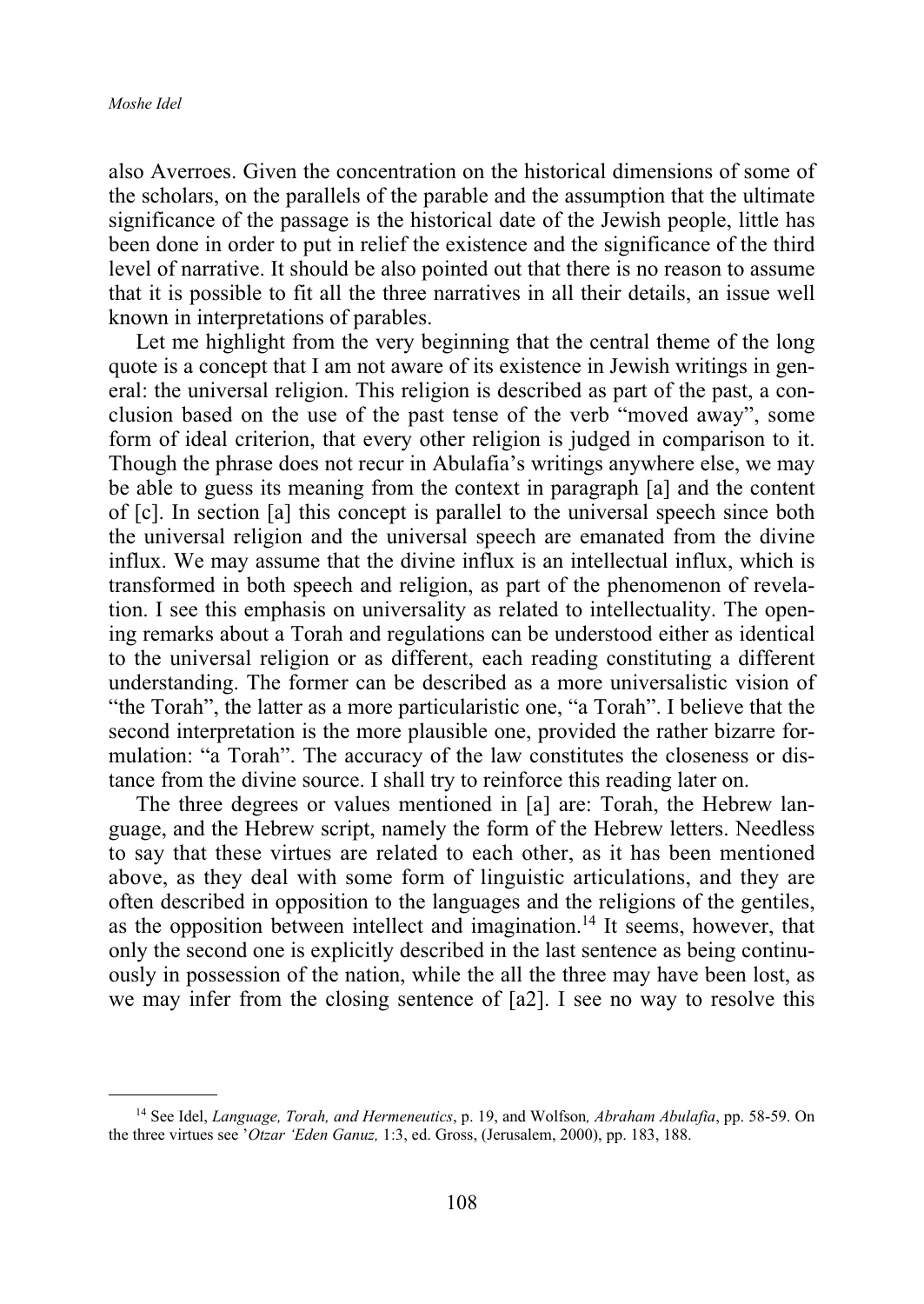contradiction but the assumption that there is an esoteric teaching, that assumes that even Hebrew has been forgotten, as he expressly mentions elsewhere in the same book.<sup>15</sup> In general, the basic assumption of the consonance between the superior society formed by a religion, and the language spoken by it, is logically difficult from the historical point of view, if someone tried to use this nexus in order to prove the superiority of Hebrew, in the conditions of the exile, as Abulafia recognizes explicitly. In general, it may be assumed that the three gifts represent some form of lower modification of the intellectual, which constitute an historical religion, while the intellectual level is hidden.

Let me emphasize that the necessity to assume an esoteric reading is not my imposition but it has been explicitly referred by Abulafia himself in [a2]. In a manner reminiscent of the parable's son that does not receive the instruction, we read in his commentary on the secrets of Maimonides' *Guide of the Perplexed* about an early "turned away" from an earlier tradition:

"And all this [the account of the chariot] you will know from the letters. No other nation has a tradition such as this, and even our own nation is far from it, having quickly moved away from the path. Therefore our exile continues."16

Here exile is explicitly related to oblivion of a tradition related to letters, reiterating the nexus between society and language, we have mentioned above. This turn away is reminiscent of the moving away in the passage from *'Or ha-Sekhel*, translated above, and in both cases exactly the same Hebrew verb has been used *nitrahaqah*.

It should be mentioned that the context of the parable, has a very significant, though unnoticed, parallel in a lengthy discussion found in a latter book, *'Otzar 'Eden Ganuz*, where the parable however is not mentioned at all.<sup>17</sup> Given the limited framework of the present study, I postpone the more detailed analysis of the significance of the parallel for understanding Abulafia's view of religions and Judaism to another occasion.

<sup>15</sup> See Idel*,* ibidem*,* p. 23, as well as other sources adduced ibid., pp. 23-24. In *'Or ha-Sekhel*, on the other hand, he states that the universal language is known even today, but it is incomprehensible to the present speakers. See Idel, ibidem, p. 20. In my opinion, Abulafia issued contradicting views, as part of his political esotericism a major methodological problem that has not drawn the sufficient attention in scholarship. See *'Or ha-Sekhel,* ed. Gross, pp. 70-71, 107, '*Otzar 'Eden Ganuz,* 1:3, ed. Gross, pp. 121, 122-123, and below notes 22 and 58. I hope to deal with this issue in a separate study. On Abulafia's assumption that he was persecuted already at the beginning of his career see below beside note 96.

<sup>16</sup> *Sitrei Torah,* Ms. Paris BN 774, fol. 162a, ed. A. Gross, (Jerusalem, 2002), p.158, Idel, *Language, Torah and Hermeneutics,* p. 184 note 205 and Wolfson, *Abraham Abulafia*, p. 61.

<sup>17</sup> *'Otzar 'Eden Ganuz,* 1:10, ed. Gross, pp. 185-193.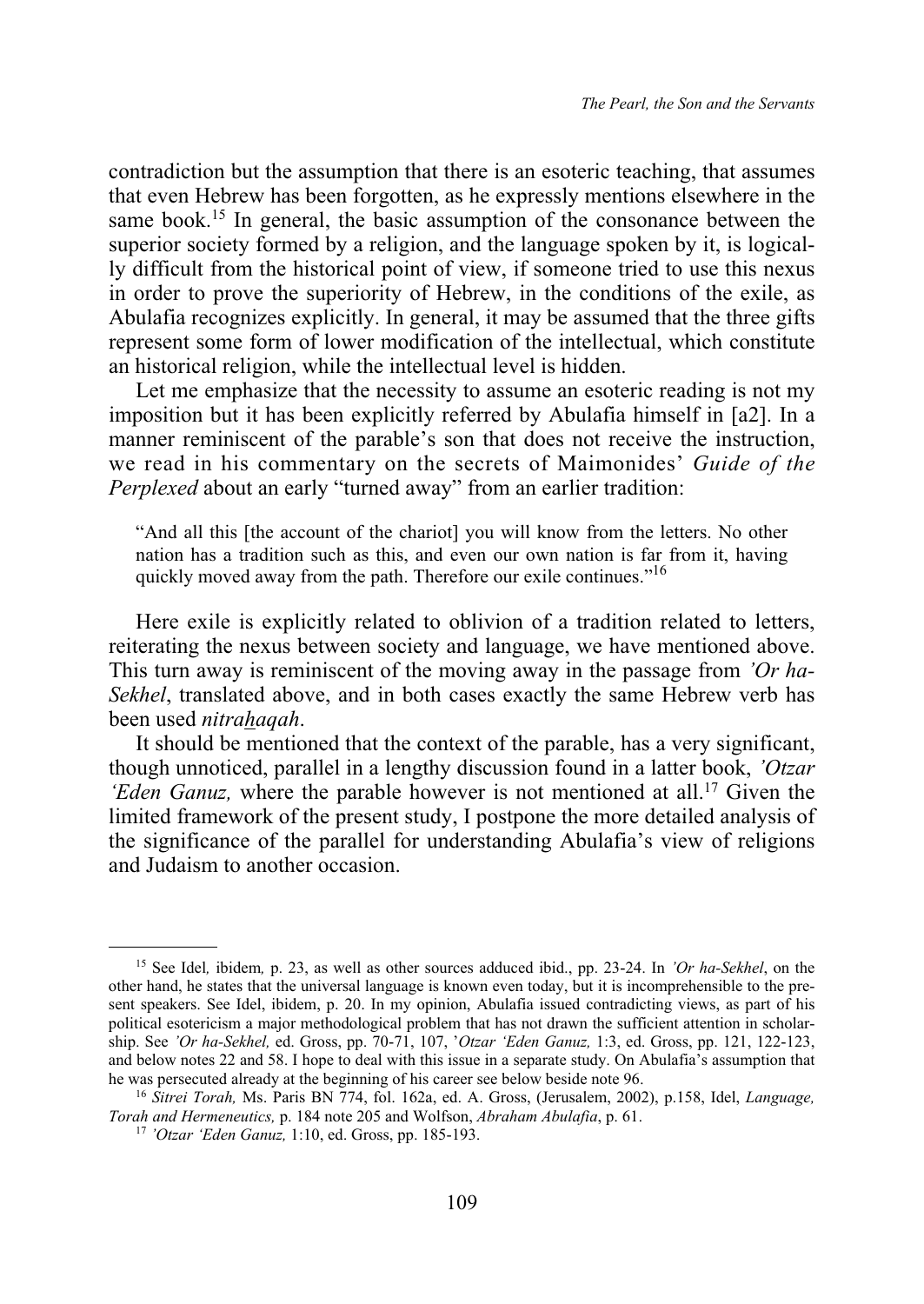*Moshe Idel*

It should be mentioned that Abulafia does not refer to any name in the historical narrative, though hints to Moses or Elijah can be discerned. Neither is he referring explicitly to either Christianity or Islam.18 Abulafia chose also not to mention any specific historical event, like the sin of the Golden calf that is probably hinted at, as pointed out by Hames, in the translated passage.<sup>19</sup> This reluctance may be part of an attempt to deemphasize the eschatological narrative in its popular version that gravitates around personalities and external events.

#### 3. *The Secret of the Tablets of Stone.*

In [a2] there is quite an unusual statement regarding the tablets of stone, whose description is presented as possibly possessing also an esoteric meaning: "the two tablets of stone, either if this is according to the plain sense alone or it should be understood on both the exoteric and esoteric senses. And both senses are true or one of them." The possibility that only one of the two meanings is correct is a rather surprising one in the medieval literature, but not so much in this specific case since in Abulafia's axiology the esoteric meaning is conceived of as being superior. This means that the plain sense, namely of God's writing with his finger on the tablets of stone the letters of the Ten Commandments is quite unimaginable in Abulafia's Maimonidean theology, which describes God as a separated intellect, and such a description constitutes a great theological quandary. This leaves us with the plausible possibility that Abulafia attributes solely an esoteric sense to the biblical episode, perhaps the only possible one from the theological point of view, especially when the plain sense is problematic, as we learn from another passage of Abulafia's:

"the [biblical] verse bears two topics *together*, and even supports the plain sense, when its first words will be brought together with the last words, more than the hidden, when the hidden topic will be understood by the perfect intellect,<sup>20</sup> [that is] demonstrative and Kabbalist-religious, we should not care about the connections between the words on the plain sense. Those [connections] came only in order to

<sup>18</sup> Compare, however, Wolfson, "Textual Flesh, Incarnation, and the Imaginal Body," p. 204. However, in the parallel discussion in *'Otzar 'Eden Ganuz,* 1:9, ed. Gross, p. 183, the names of the three founder of the three monotheistic religions are mentioned explicitly.

<sup>19</sup> *Like the Angels on Jacob's Ladder,* p. 69.

<sup>&</sup>lt;sup>20</sup> Perfect intellect is important for Abulafia since he was concerned with removing the imaginative power, as we shall see below.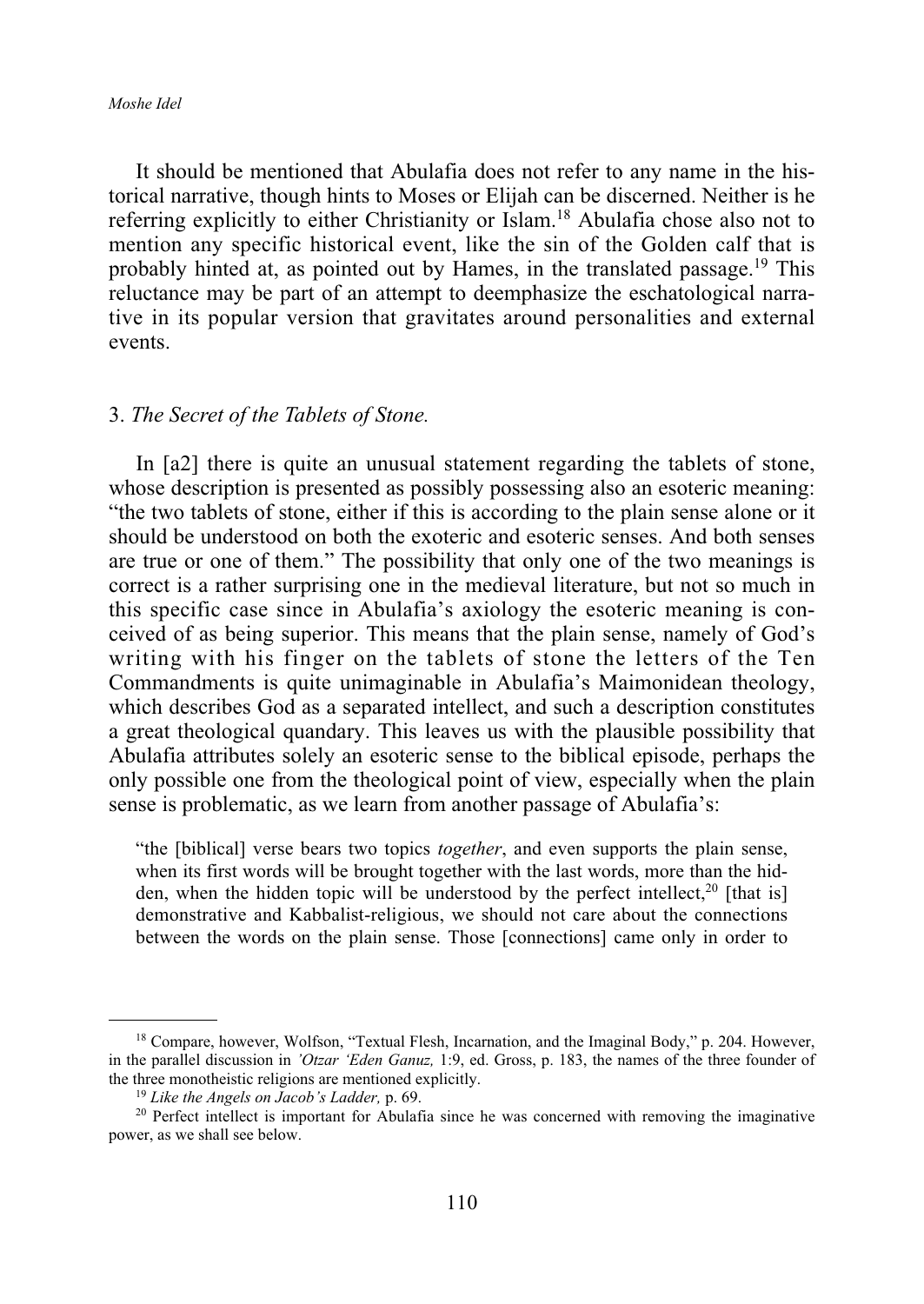[extremely] deepen the secrecy<sup>21</sup> that emerges out of it and to cover the hidden, from the multitude of the sages of the plain sense…the hidden are divine topics and the plain sense are human topics."22

What would be the esoteric meaning of the biblical verse on the finger of God and the tablets? Discussing the divine names that may change the order of nature, Abulafia describes them as

"divine [*'Elohyiim*] [and they] change nature [*Teva'*], [since they] are the throne [*ha-Kisse'*] and this is the secret of [the verse<sup>23</sup> It is the Finger of God [*'Etzba' 'Elohim*] namely the finger changes nature by the virtue of the mentioned *'Elohim*, which is the attribute of judgment."24

The ecstatic Kabbalist concisely formulates his conclusion in a later work, *Sefer ha-Hesheq*:

"The tables [of the Law] are a homonym for natural internal issues, since according to the *A"T Ba"SH* device tables [*LHT,* according to the biblical elliptic spelling] are tantamount to [the consonants of] *Kisse'* [throne] which is [in gematria] *Teva'* [Nature] and for the external issues which are the tables of stones."<sup>25</sup>

According to this passage the tablets stand for the inner, spiritual aspects of man. The tablets of the heart, which are, according to Abulafia, the intellectual and imaginative faculties<sup>26</sup> designated as nature, and for the external objects. Since the two key-concepts referred to in the passage from *Sefer Get ha-Shemot*, Nature and Throne, occur also in the passage from *Sefer ha-Hesheq*, it

<sup>21</sup> Or the hiding: *lehaflig ha-hester*.

<sup>22</sup> *Hayyei ha-Nefesh*, Ms. Munich 408, fol. 9b, ed. A. Gross (Jerusalem, 2001), p. 12. On the secrets of the tablets see *'Otzar 'Eden Ganuz*, 1:3, ed. Gross, p. 192. On the tension between the plain and the esoteric senses of the Hebrew Bible, to the extent that in some cases the latter is conceived of as contradicting or deconstructing the former, according to some of Abulafia's views see M. Idel, "On the Secrets of the Torah in Abraham Abulafia," in eds. B. Brown, M. Lorberbaum, A. Rosnak, Y. Z. Stern, *Religion and Politics in Jewish Thought, Essays in Honor of Aviezer Ravitzky*, (The Israel Democracy Institute, Merkaz Z. Shazar, Jerusalem, 2012), I, pp. 387-409 (Hebrew), and see also Wolfson, *Abraham Abulafia*, p. 175. See also below note 90.

<sup>23</sup> Exodus 31:18.

<sup>24</sup> Ms. Oxford-Bodleiana 1682, fol. 101b. On this work of Abulafia's see Idel, *Abraham Abulafia's Works and Doctrines*, pp. 4-5.

<sup>25</sup> Ms. New York, JTS 1801 fol. 19b-20a. See also ibid., fol. 8b. More on some of these issues see M. Idel, "*Deus sive Natura*, The Metamorphosis of a Dictum from Maimonides to Spinoza," *Maimonides and the Sciences,* eds. S. Cohen and H. Levine, (Kluwer Academic Publishers, Dordrecht, 2000), pp. 87-110.

<sup>26</sup> *Language, Torah, and Hermeneutics*, pp. 16, 42-46.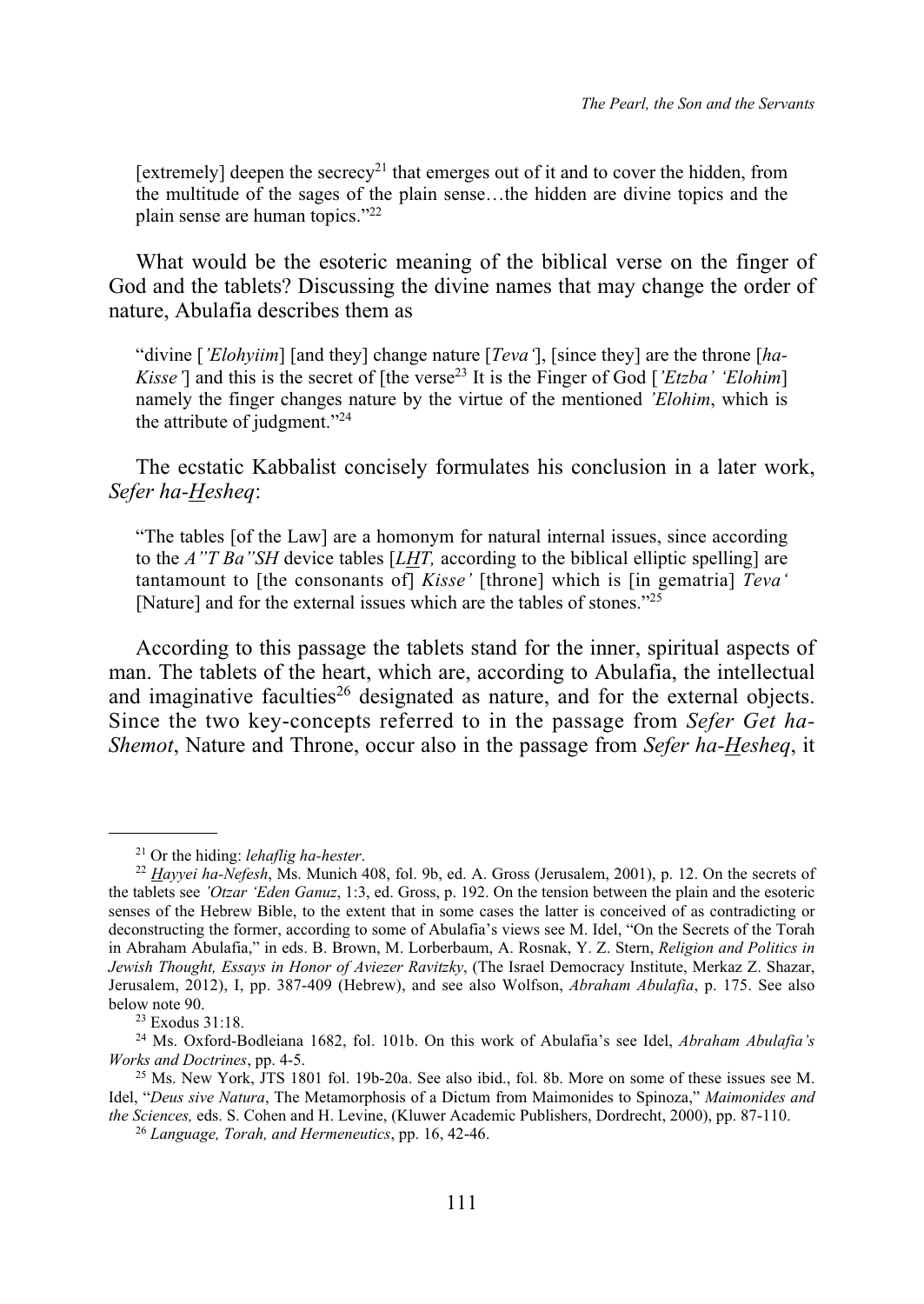seems reasonable to apply the homonymy from one discussion to another, and articulate Abulafia's secret as to the meaning of the material entities in the Bible as pointing to inner, namely to the spiritual nature. What we learn from these passages as to the meaning of [a2], is that Abulafia interpreted the biblical episode as dealing esoterically with an inner experience, which means that the tablets of the heart are conceived to be the esoteric meaning of the biblical tablets of stones. This small exercise hints at a direction that should be followed also insofar as other aspects of the discussions in the passage from *'Or ha-Sekhel,* which means that the ultimate meaning, which is esoteric, is dealing with the inner experience of the intellect.

Indeed, according to Abulafia, the Agent Intellect is, most probably, the primordial speech [*dibbur qadmon*], the source of all speech that constitutes the prime-matter of the revelation.<sup>27</sup> According to several of his texts,<sup>28</sup> this separate intellect is the source of all the sciences of the world, and of human knowledge as well, but it is depicted at the same time in many of his writings as the source of the seventy languages, *Shivi'im Leshonot*, a phrase which is identical, according to *gematria* calculations, to the concept of the combination of letters: *Tzeruf ha-'Otivyot*, since both Hebrew phrases total the number 1214.<sup>29</sup> Moreover, again using the *gematria*, Abulafia calculates that the consonants of Agent Intellect, in Hebrew *Sekhel ha-Po'el*, is numerically identical to the noun *Yisra'el*, since both phrases equal 541. The noun *Yisra'el* is interpreted as being composed of *YeSh* = 310, which means "there are" and *Ra'l*, the 231 combinations of two letters presented in some versions of *Sefer Yetzirah.*<sup>30</sup>

Thus the source of the forms in this world is envisioned to be identical to all the combinations of two letters in the Hebrew alphabet. In Abulafia's mystical system, the combinations of letters are a major component in attaining mystical experience which is tantamount in many instances to union with the Agent Intellect. The lower linguistic activity unifies, therefore, the human and the supernal spiritual which is conceived of in linguistic terms too. It should be pointed out that the above speculation includes also a spiritualization of the term *Yisra'el*, an issue to which we shall revert below.

<sup>27</sup> See Abulafia, *Ve-Zot li-Yhudah*, ed. A. Jellinek, *Auswahl Kabbalistischer Mystik*, (Leipzig, 1853), I, p. 16.

<sup>28</sup> See Idel, *Language, Torah and Hermeneutics*, pp. 108, 142-143.

<sup>29</sup> See Gershom Scholem, "The Name of God and the Linguistic of the Kabbala," *Diogenes* vol. 80 (1972), pp. 187-192; Idel, ibidem, pp. 8-11, 38-41, 108-109.

<sup>30</sup> See, e.g., *Sefer Sitrei Torah*, Ms. Paris BN 774, fol. 125a. See also Scholem, ibidem, pp. 187-188.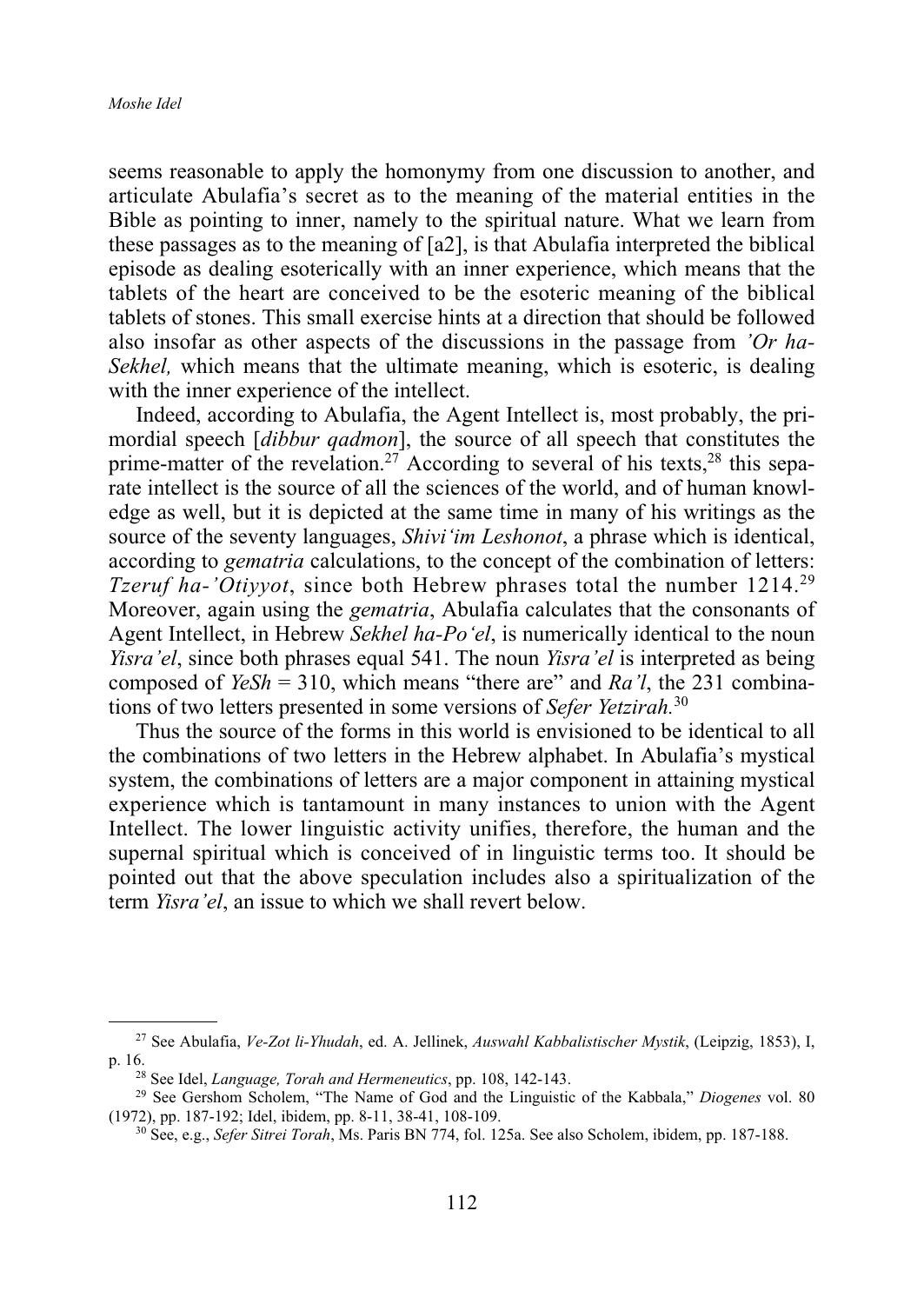#### 4. *The Natures of the Son*

The scholars dealing with the parable interpreted the son as an allegory for the nation mentioned in [a] and in [c], namely the historical people of Israel. This is indubitably true. This means that the Torah in its absolute intellectual meaning was not delivered to the nation in the past and for sure not found in its possession in the present, though this nation, namely the genetic Jews, may have some form of priority to receive it in the future. This is indeed a radical statement, which has many ramifications for a proper understanding Abulafia's approach to religion and Judaism. Such a reading would constitute the second type of narrative, namely the historical explanation of the plain sense of the parable. There is nothing esoteric here, nothing especially spiritual either, but a rather particularistic understanding of religion gravitating around the genetic Jews.

However, in my opinion, this understanding, though correct, is not the Kabbalist's final message that he wanted to transmit by resorting to this parable. Such a national-historical reading takes the intention of Abulafia solely to a concrete, plain sense, as if what was religiously most important for him is what happened in history to a large group of people, genetically belonging to a certain collective category, considered to be the sons of God, or the collective son of God. Such an assumption would reduce Abulafia's thought to a version of the biblical or Rabbinic understanding of Judaism.

However, following Maimonides's Neo-Aristotelianism, Abulafia shifted the importance of resemblance between son and father from the original corporeal isomorphism, which is the thrust of the discussions in the biblical and rabbinic traditions regarding the image mentioned in Gen. 1.27, to a spiritual resemblance, or contiguity between the supernal world conceived of as an intellectual realm, and the perfect man when he actualizes his passive intellect.<sup>31</sup> Unlike earlier forms of morpho-nominalism, namely the assumption that the son resembles his father physically, and also bearing his name,  $32$  Abulafia was interested in what I propose to call a nous-nominalism, namely the assumption that true Israel and the divine sphere share not only a common name but also a common nature, the intellectual one, which means an intellectual or spiritualized understanding of Israel, as seen also above. Indeed, in his commentary on

<sup>31</sup> *Ben,* p. 287. See also M. Idel, "Abraham Abulafia: A Kabbalist "Son of God" on Jesus and Christianity," ed. Neta Stahl, *Jesus Among the Jews, Representation and Thought*, (Routledge, London, New York, 2012), pp. 70-71.

<sup>32</sup> See *Ben,* pp. 18-22.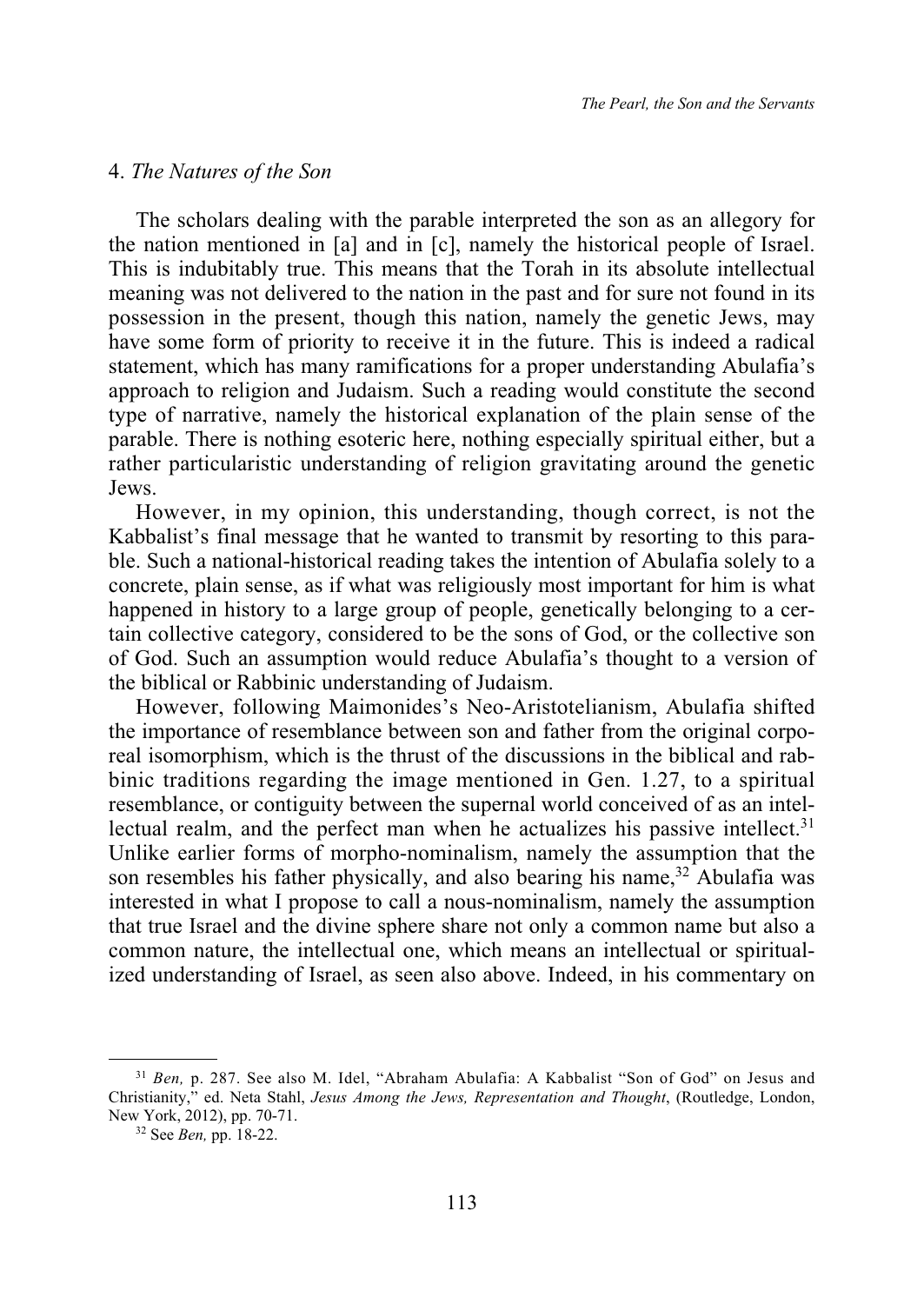the alleged secrets of Maimonides's *Guide of the Perplexed* entitled *Sitrei Torah*, he deals with three different meanings of the term son, and this distinction deserves some more detailed discussion. Abulafia assumed there that the Hebrew term *Ben* is one of the thirty-six secrets that he claimed he received as found in the *Guide of the Perplexed*. Abulafia distinguishes in the Hebrew Bible between three different categories of sons: the genetic, the metaphoricalintellectual ones, and all the others.33 He claims that all the occurrences of the term *Ben* in the *Guide of the Perplexed* should be understood as pointing to some form of allegorical meaning, as the phrase "the sons of the prophets" does not refer to the biological relationship between father and son, but to someone who is the disciple of another person. Also the occurrence of the expressions "The Name of Four letters" in Hebrew *Shem ben 'Arba' 'Otioyyot*, should be understood according to this Kabbalist in a metaphorical manner. Then, he claims, that any causatum, or influx, is designated as son, like in the biblical expression *Benei ha-'Elohim*, that means some form of angels.

After establishing the metaphorical name nature of the Maimonidean discussions, he returns to the Bible and asserts that one should not apply this principle of metaphorical reading to all the occurrences of the term *Ben,* since this will generate some form of heresy. However, he claims, one should not assume that all the occurrences of the term *Ben* in the Bible are dealing with biological sons, since the intellect understands that they not eternal. Especially important for our discussion is the metaphorical reading that he proposes to the biblical phrase "My firstborn Israel" which should be interpreted against its plain sense, and read metaphorically. This means that according to an esoteric reading of the Hebrew Bible it is not a person that is intended but the intellect when it is actualized, as it is the case of Seth, who was described as being born in the image and likeness of God. Abulafia dislocates the national type of sonship as one final definition of Judaism, and supplements it by an intellectual one, conceived to be more sublime, which means that he interprets one of the most cherished national value, the national sonship, as pointing in fact to an intellectual relationship between God as intellect, and another, derived human intellect. By doing so he highlights another value, as more important than the national or genetic belonging. Instead of the centrality of the collective, Abulafia installs the priority of the individual's intellect.

Who are those intellectual sons? According to another commentary on the

<sup>33</sup> *Sitrei Torah*, ed. Gross, pp. 22-26, Ms. Munich 341, fol. 160b. I touched the content of this passage briefly in *Studies in Ecstatic Kabbalah*, p. 54.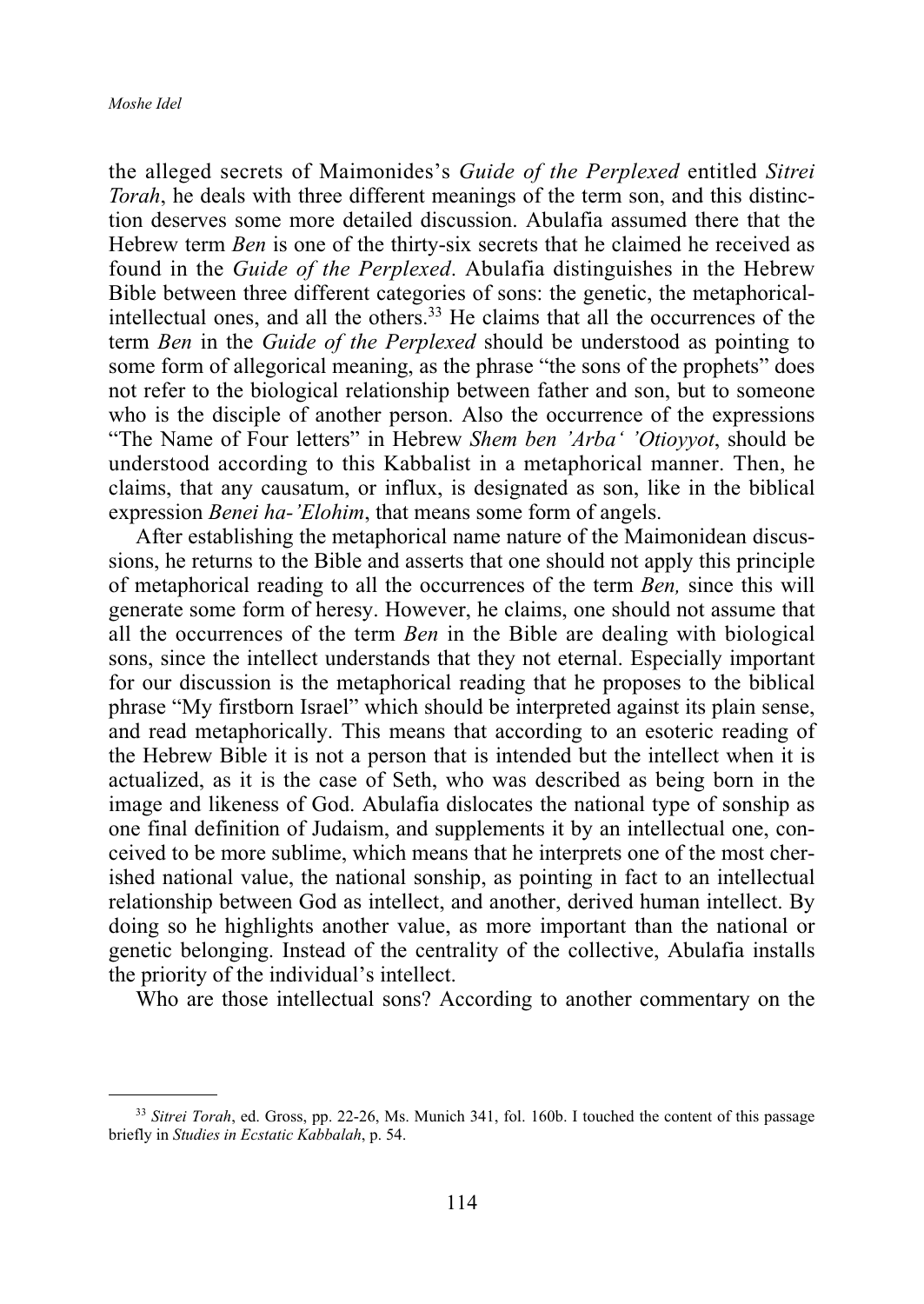secrets of the *Guide,* they are the prophets. He draws this conclusion by resorting to an exegetical techniques characteristic of his Kabbalah on the ground of the permutations of the consonants of the word *Mitnabbe'im* – which means 'they prophesy' – which generate the words *'Atem Banim*, 'you are the sons', an expression found in Deut. 14.1, one of the most important proof-texts for the divine sonship of the people of Israel.<sup>34</sup> It is the act of intellection that is crucial for prophecy rather than concrete religious deeds, namely the commandments that count for the attainment of ultimate perfection, according to this thinker. This subversive axiology, that prefers the spiritual rather than the corporeal, represents a deep tendency in Abulafia's thought also insofar as many other topics are concerned. The proof for the need of such a spiritual understanding of the son is his description as lacking knowledge, and the repentance is most probably related to his acquiring knowledge.<sup>35</sup> Also the gist of paragraph  $[c]$ deals with the spread of knowledge on the eschaton.

In any case, at least in one instance Abulafia explicitly rejected the view that the people of Israel are to be understood solely as a corporate personality are a Son of God in a genetic sense, as he points out above, in the triple categorization of sonship in his *Sitrei Torah*. 36

#### 5. *The Messianic Valences in Abulafia's Interpretation of the Parable*

The future aspect of the parable speaks about the son's repentance, namely his becoming clever, and his inheriting the pearl. This parabolic part is understood on the historical or national level as the redemption of the Jews and the admission of all the other nations of their superiority. In another form it is part of the parable of the three rings also in other versions. This reading is no doubt part of a popular, exoteric form of messianism, well-known in the Middle Ages and used also by Abulafia in his writings on the rhetoric level. However, I assume the existence of an additional level, an esoteric one, which entails another form of redemption. Such a reading will parallel the interpretation of the son as an intellect, namely the concept of sonship in a non-genetic sense.

Let me first adduce a text that stems from Abulafia's commentary to one of his own "prophetic books" written in the same period when he wrote *Sefer 'Or*

<sup>34</sup> *Hayyei ha-Nefesh,* ed. Gross, p. 16, and see Idel, *Language, Torah and Hermeneutics*, pp. 109-110.

<sup>35</sup> For repentance interpreted in strong intellectual terms see Abulafia, *Sitrei Torah,* ed. Gross, p. 38. See also the text translated by Wolfson, *Abraham Abulafia*, p. 127.

<sup>36</sup> For Abulafia as a son see below, at the end of this article.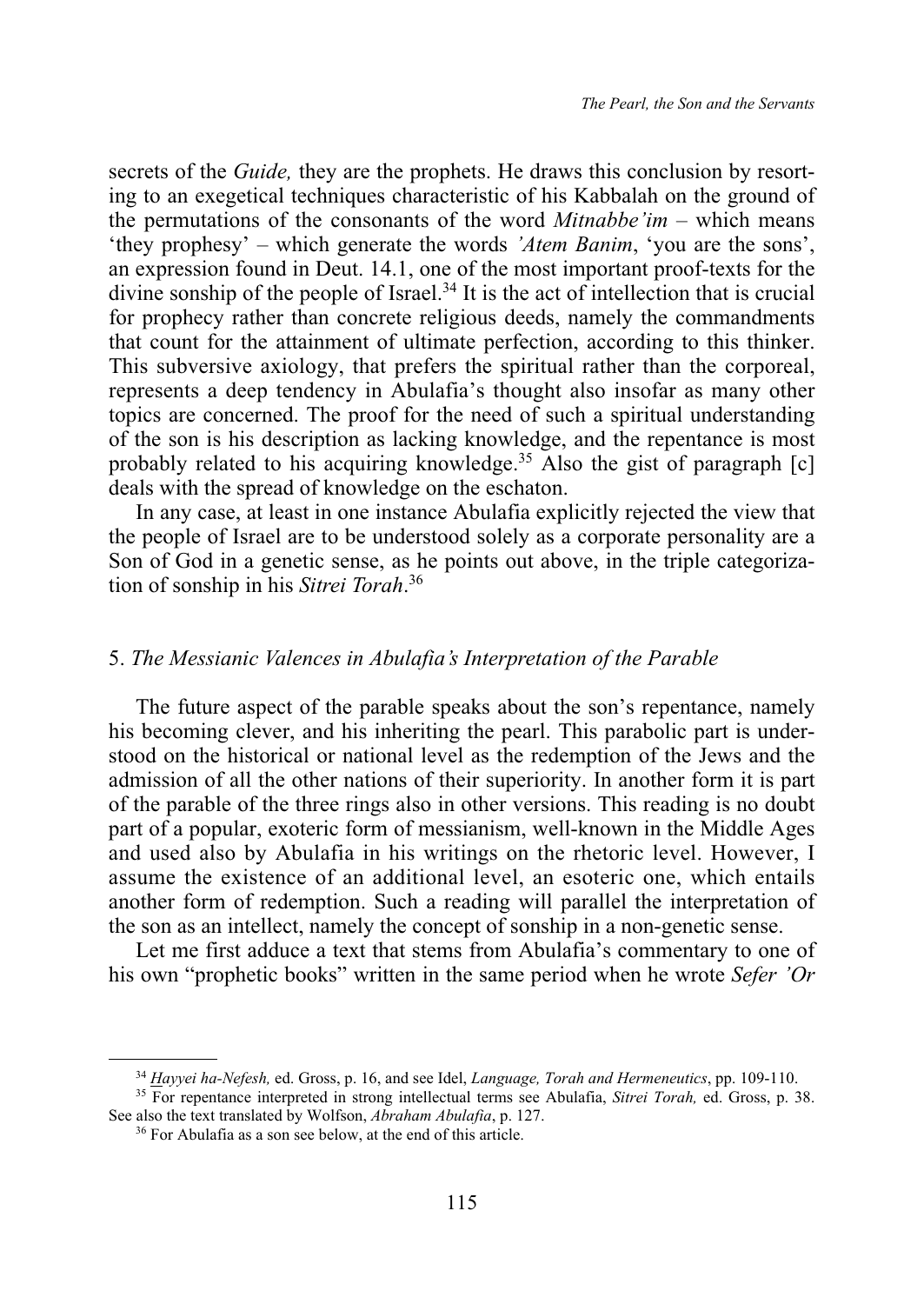*ha-Sekhel* in the same town. The Kabbalist, who believed that he is a messiah, distinguishes between three different meanings of this term:

"The term *Mashiyah* is equivocal, [designating] three [different] matters; [a] first and foremost the true Agent Intellect is called the Messiah…[b] and the man who will forcibly bring us out of the exile from under the rule of the nations due to his contact with the Agent Intellect – he will [also] be called Messiah. [c] And the material human Intellect is called Messiah. This is the hylic<sup>37</sup> intellect that is the redeemer and has influence over the soul and all elevated spiritual powers. It can save the soul from the rule of the material kings and their people and their powers, the lowly bodily desires. It is a commandment and an obligation to reveal this matter to every wise man of the wise ones of Israel in order that he may be saved because there are many things that oppose the opinions of the multitude of the Rabbis, even more so differ from the views of the vulgus."38

Thus, three meanings of the term *Mashiyah* are advocated: [a] the cosmic intellect, that operates all the time and informs all the processes of intellection in this world, which are conceived of as a salvific processes from the point of view of the Neo-Aristotelian theories in the Middle Ages. This global messiah [a] saves therefore all the people who intelligize, be they genetic Jews or not. According to the Kabbalist also the human particular intellect is the messiah, but now of the individual [c], and here again a universal approach may be safely discerned, since the intellect is not simply attributable to Jews. Both senses of messiah, [a] and [c] are, however, not apocalyptic figures and no catastrophic change is presupposed as part of this type of redemption. It is only the second sense of messiah as described in paragraph [b], namely a person who will save the people of Israel that is closer to the popular vision of the messiah in Judaism, though also in this case it is connected to an intellectual type of activity: the cleaving to the cosmic intellect.

Obviously the list of the three meanings is based upon a hierarchy, which starts with the more general or universal understanding of the messiah as a cosmic and universal entity, understood to be as the "true" one, then comes the national messiah, which concerns many people but not all, and finally comes the individual type of redemption, which affects only one person. Let me emphasize that all these three forms of redemption are described in the context

<sup>&</sup>lt;sup>37</sup> Namely, the material or potential intellect.

<sup>38</sup> *Commentary on Sefer ha-Melitz*, Ms. Rome-Angelica 38, fol. 9a, and Idel, *The Mystical Experience,* pp. 127, 140; idem, *Language, Torah and Hermeneutics,* pp. 65-66; idem, *Studies in Ecstatic Kabbalah*, p. 66; and *Ben*, p. 308.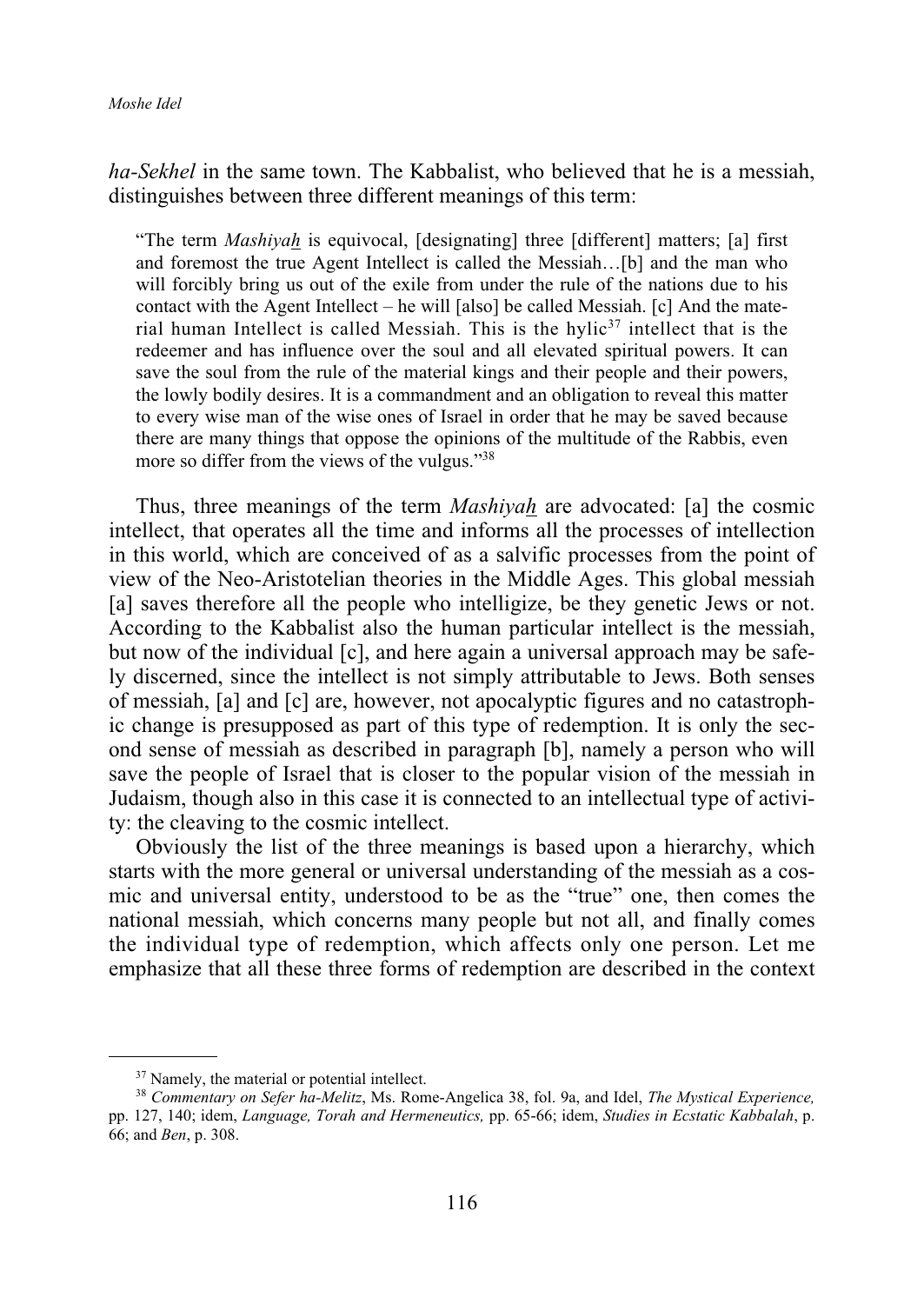of the term messiah. This type of discourse based on homonymy, assumes also different types of narratives, a national and an individual one, as it has been suggested above in the case of the parable of the pearl.

This passage has been written in the same period like *'Or ha-Sekhel*. His means that a more complex type of understanding Abulafia should be adopted, at least when dealing with the parable, which assumes also some form of personal and spiritual redemption, not just one dealing with the national horizontal narrative. In a way similar to the intellectual understanding of the human savior [b], we read in another passage of the ecstatic Kabbalah:

"The prophet is necessarily called *Mashiyah* because he is anointed with the supernal oil that is called 'the oil of anointing'39… with which he utilizes the Names. Actually the *Mashiyah* must possess two qualities: The first is that he must be anointed by God with wondrous prophecy and, the second he must continue to be consecrated by God and people, who will hail him as their great king of all times. And he will rule from sea to sea, $40$  and this is all due to the great intensity of his clinging to the divine intellect and his reception of the power, in a strong manner like the matter of Moses, Joshu'a, David and Solomon. And the issue of Messiah will be known by everyone, and this is the reason why there is no need to announce here its issue more, because he is destined to reveal himself shortly in our days.<sup>"41</sup>

No doubt that this imminent revelation is related to Abulafia's own mission. Two attributes of the Messiah are mentioned here: prophecy and power. However, power depends not on brutal force, but on some form of intellectual experience. The adherence to the supernal intellect allows the prophet, and implicitly also the Messiah, to perform miracles, which are understood as part of the laws of nature, following views found in Avicenna's thought.<sup>42</sup> These passages and many others in Abulafia's writings reflect his emphasis on individual redemption by clinging to the cosmic intellect, a stage that was conceived of as preceding the more public activity. In some other instances, Abulafia understood redemption in an interiorized manner, as some form of spiritual awaking.<sup>43</sup> This interiorized reading fits the manner in which the son is portrayed in the parable: he first lacks knowledge, then he gets it, and knowl-

<sup>&</sup>lt;sup>39</sup> Presumably the supernal intellectual influx that descends upon the prophet and the Messiah.

<sup>40</sup> See Zacharia 9:10.

<sup>41</sup> See Abulafia's *Sefer Mafteah ha-Tokhehot*, a commentary on Deuteronomy, Ms. Oxford-Bodleiana 1605, fol. 46b.

<sup>42</sup> See Idel, *Studies in Ecstatic Kabbalah*, pp. 63-71, relying on a passage from *'Or ha-Sekhel*.

<sup>&</sup>lt;sup>43</sup> M. Idel, "The Time of the End': Apocalypticism and Its Spiritualization in Abraham Abulafia's Eschatology," *Apocalyptic Time*, ed. A. Baumgarten, (Brill, Leiden, 2000), pp. 155-186.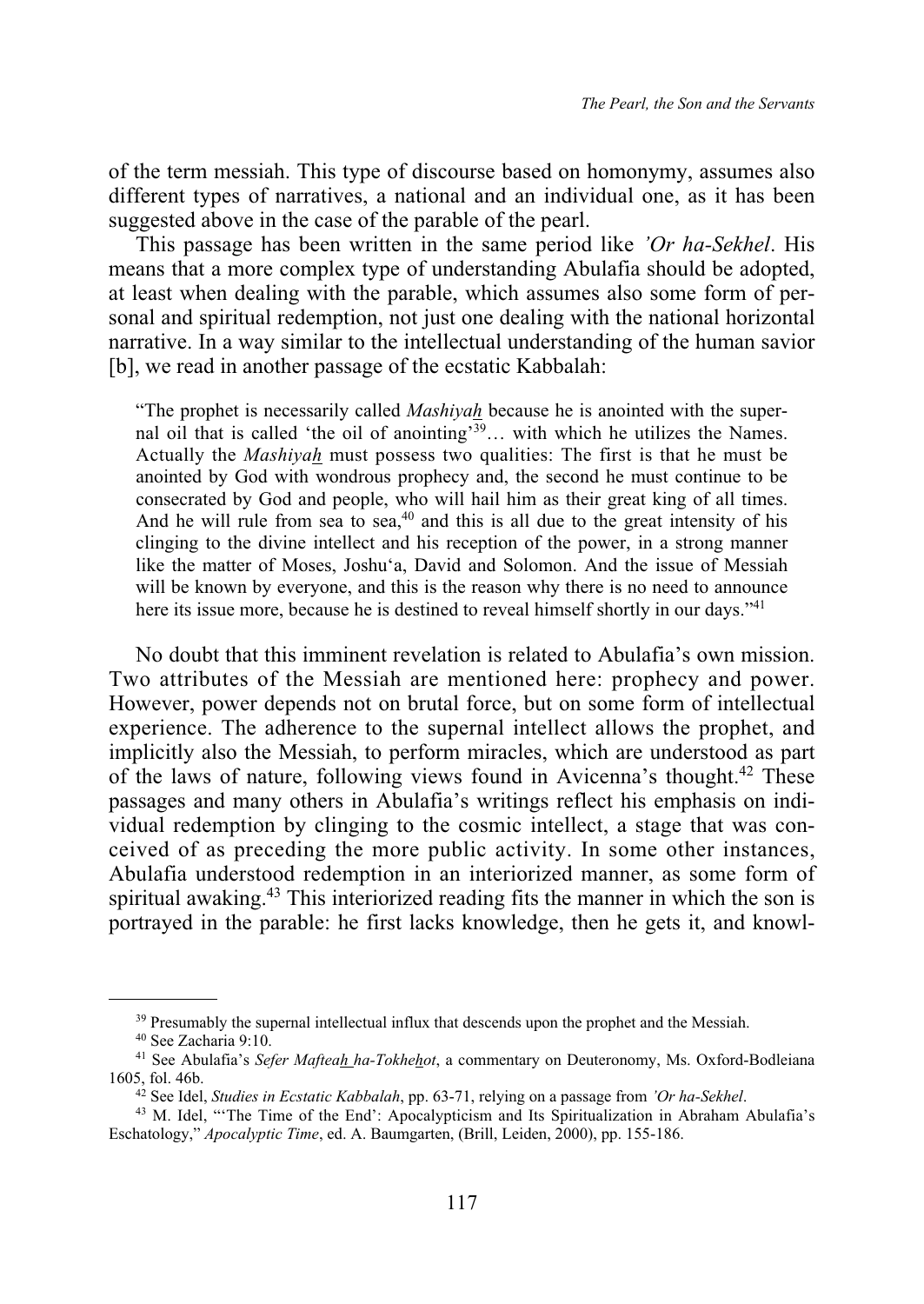edge is mentioned quiet conspicuously again in [c], where the obliteration of imagination is mentioned as part of the redemption. This reading constitutes the contribution of Maimonides's eschatology.

#### 6. *Universalization, or the Vertical, Psychological Allegory*

In the passage from *'Or ha-Sekhel* that was translated above, there are many terms that point to some form of universality: universal speech, universal religion, and the resort to the term *kol,* namely all, several times. Also the mentioning of the human species in this passage points in this direction. Those occurrences are too dense in a relatively short text in order to be overlooked or underestimated and in my opinion they contain a major contribution that should be interrogated in order to understand Abulafia's intention.<sup>44</sup> No doubt the attainment of the state of totality is regarded as an ideal, and in any case superior in comparison to that of the particular.45 By becoming universal, the particu-

<sup>45</sup> Compare, however, the opposite interpretation of the concept of "universal speech" that occurs in our context by Wolfson, *Venturing Beyond*, p. 61: "an elocution that denotes not language in general or the potentiality for language as such, but rather the specific ethno-cultural linguistic comportment of the Jewish

<sup>44</sup> Abulafia was especially fond of the language of universality, more than any other Kabbalist I am acquainted with, and this theme occurs also in other instances in his writings. See, e.g., some outstanding discussions among many pother, found in his commentary on the book of Numbers, entitled *Mafteah ha-Sefirot*, ed. A. Gross, (Jerusalem, 2001), p. 56, where the "universal Kabbalah" and the "universal prophecy" are mentioned, together with the knowledge of the Torah and commandments, "in general". See also Idel, *The Mystical Experience,* pp. 185-186, and Wolfson, *Abraham Abulafia*, pp. 198-199. Implicitly, a universal or general Kabbalah is referred to also in *'Or ha-Sekhel*, ed. Gross, p. 85 and in *'Otzar 'Eden Ganuz*, 3:9, ed. Gross, p. 381. See also ibidem, 3:9, p. 349. Of special importance is the discussion found at the end of Abulafia's *Sefer ha-Hesheq*, where he writes that "the influx that he [the recipient] will receive and will comprehend from it the form of the universal wisdom, without time." See his *Sefer ha-Hesheq*, ed. A. Gross, (Jerusalem, 2002), p. 80. The timeless reception of the universals is what I call in this essay the transhistorical narrative. The "universal wisdom" is a term Abulafia took over from his teacher's *Commentary on Sefer Yetzirah*, R. Barukh Togarmi. Cf. Gershom Scholem, *The Kabbalah of Sefer ha-Temunah and of Abraham Abulafia*, ed. Y. ben Shlomo (Akademon, Jerusalem, 1969), p. 233. On the concept of "universal grace" – *Hen kelali,* that is also described as "divine" see Abulafia's *Shomer Mitzwah*, Ms. Paris BN 853, fol. 57a, ed. A. Gross (Jerusalem, 2000), p. 24, and Wolfson, ibidem, p. 223. The concept of the "universal" or "general secret" – *ha-sod ha-kelali* – recurs in his various writings. See also Elliot Wolfson, "Kenotic Overflow and Temporal Transcendence, Angelic Embodiment and the Alterity of Time in Abraham Abulafia," *Kabbalah,* vol. 18 (2008), pp. 172-178. I hope to deal with these and many other expressions of totality, universality or generality, elsewhere, as part of the impact of Averroes's views, and the ancient Israelite idea of God as encompassing everything. See, meanwhile*,* my *Language, Torah and Hermeneutics*, pp. 12-13, 75, 187 note 239, idem, *Studies in Ecstatic Kabbalah*, pp. 5, 7 17, 23 note 27. The two narratives discussed above, the national, exoteric, and the individual, esoteric are reminiscent of Averroes' theory of double truth, an issue that deserves a further investigation.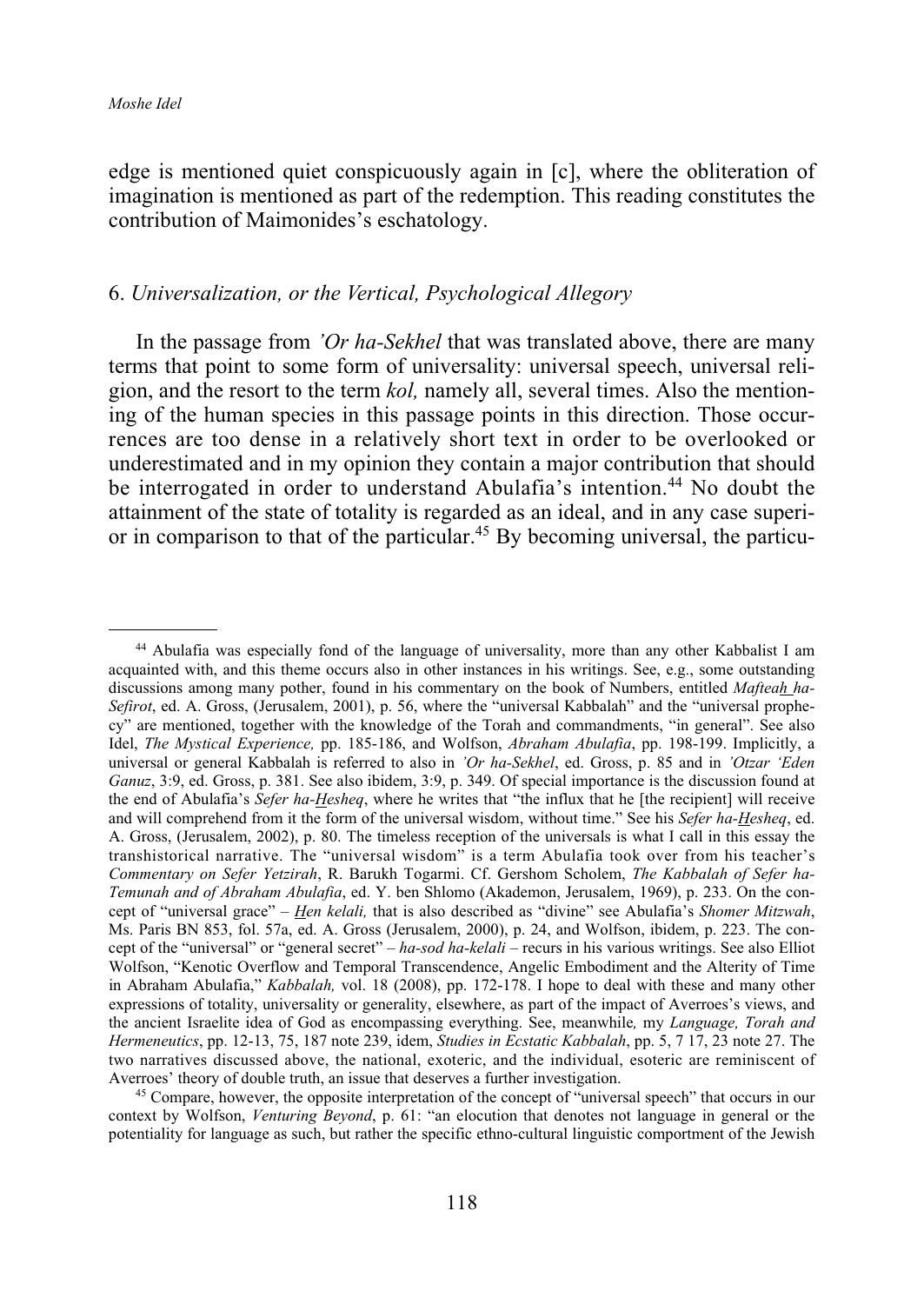lar expands itself and is substantially transformed. This transformation is not just a matter of the eschatological future but also of the past and the present, since the universal speech and religion have been referred already in paragraph [a] as a matter of the past.

This hierarchy of the particular and universal is not only a matter of higher forms of experience, but also of an ontological scheme that sees the universal as occupying an ontological level higher than the particular. In the vein of the Neoplatonic approach, where the main type of transformation is that of the particular soul into an universal soul, in some cases also an ascent of the lower and particular to the higher and universal source. Abulafia prefers, however, to speak of the transformation of the intellect. He explicitly indicates that the human intellectual faculty gradually ascends to the Agent Intellect. In his *Sefer Sitrei Torah* written some few years before *'Or ha-Sekhel*, we read:

"and will unite with it after many hard, strong and mighty exercises, until the particular and personal prophetic [faculty] will turn universal, permanent and everlasting, similar to the essence of its cause, and he and He will become one entity."<sup>46</sup>

This is not a union in which the particular identity of the factors interacting is preserved, but a total transformation of the particular intellect is imagined to happen. It should be mentioned that Abulafia's imaginary of the expansion of the mind is paralleled by his image of the seven paths, namely seven concentric spheres, the highest being the most comprehensive, and corresponding to the most sublime form of exegesis, while the first or the lowest of these spheres is the most limited among them, dealing with the plain sense.<sup>47</sup>

In a work in a similar vein to Abulafia's Kabbalah, we read that "the power of speech is called the rational soul, which received the divine influx, called *Knesset Yisra'el*, whose secret is the Agent Intellect, which is also the universal influx, and which is the mother of the intellect of the world."48 Though not

people, Hebrew, the language of creation, revelation, and redemption." However, he did not adduce any support for this claim. This surprising particularistic interpretation of the text reflects Wolfson's attitude to Abulafia's interpretation of the parable, and to Abulafia's thought in general. See also below 58.

<sup>46</sup> Ms. Paris BN 774, fol. 155a, ed. Gross, p. 138. See also ibidem, p. 188: "You should separate yourself from the entire species, the universal man, and you will become universal for the special name." This universalization by cleaving to the supernal spiritual realm means also an experience of atemporality. See the passage from *Ner 'Elohim*, translated in Idel, *The Mystical Experience*, p. 125. On Abulafia and simplification see Idel, *Studies in Ecstatic Kabbalah,* pp. 18-19. See also idem, "Abraham Abulafia: A Kabbalist "Son of God"," p. 90 note 117. See also below note 95.

<sup>47</sup> See Idel, *Language, Torah and Hermeneutics*, pp. 122-124.

<sup>&</sup>lt;sup>48</sup> *Sefer 'Or ha-Menorah*, Ms. Jerusalem  $8^0$  1303, fol. 28b. On this book see Idel, *Abraham Abulafia's*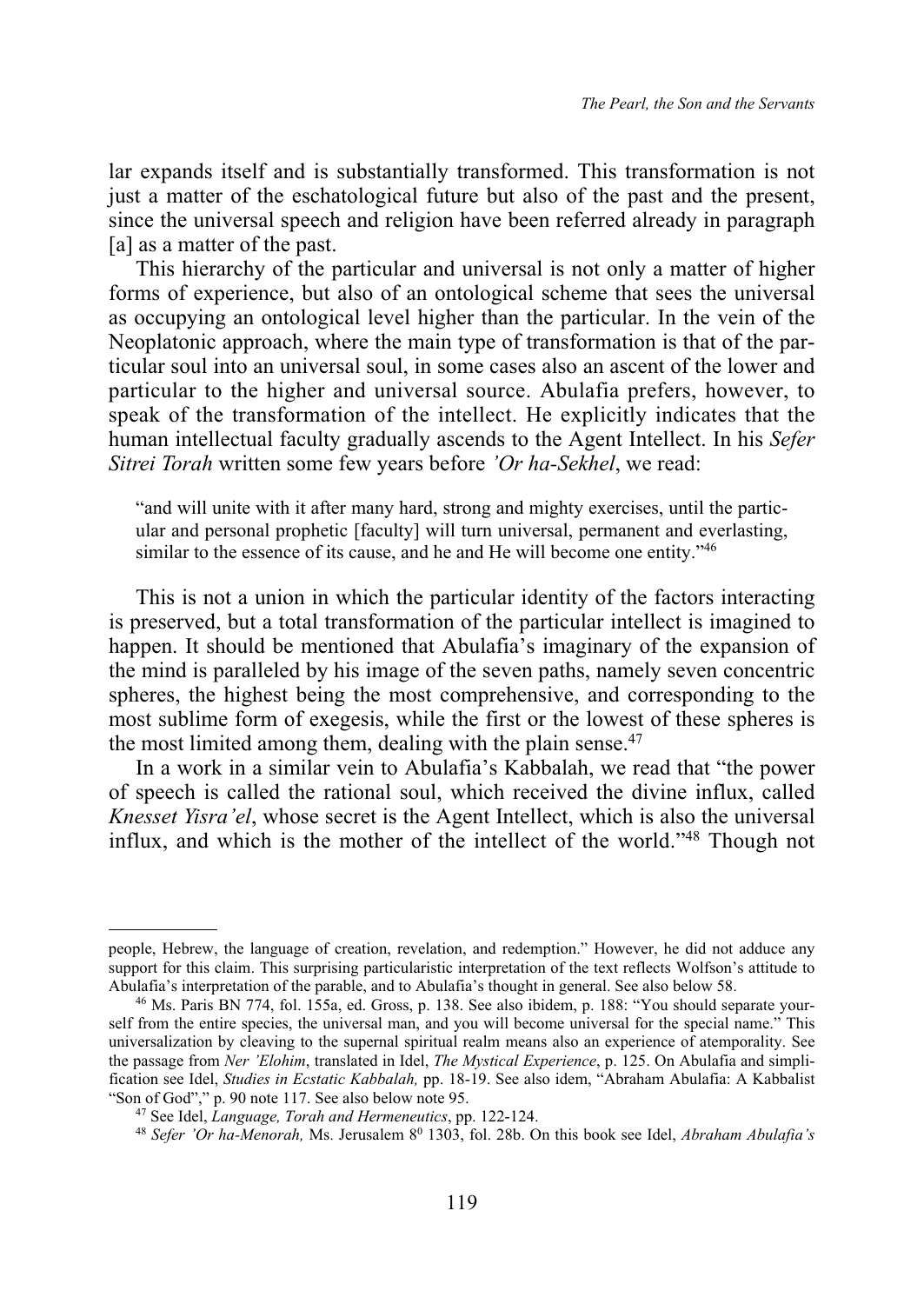totally identical to Abulafia's passage, the terminology is quite similar. Here universality is explicitly regarded as related to a higher ontological level and similarly we see the concern with the move toward language – power of speech – and presumably a more particular entity, the human intellect. In one case, found in R. Nathan ben Sa'adyah's book Moses is described, in terms quite similar to Abulafia's treatment of Moses elsewhere in *Sitrei Torah*, <sup>49</sup> as having

"been transformed into a universal [being] after being a particular, central point. And this is the matter of the lower man that ascended and became 'the man who is on the throne,'50 by the virtue of the power of the Name."51

This description is closer to Neoplatonically-oriented transformations of the particular soul into the universal soul, a phenomenon I propose calling universalization.<sup>52</sup> This form of expression, which may or may not represent an experience that is different from others described as involving cleaving and a mystical union, already had a history in Jewish mysticism, and R. Nathan's *Sha'arei Tzedeq* is just one link in a longer chain of tradition. Indeed, some lines further, our author refers explicitly to the "soul of all."53 Moses's transformation was accomplished by means of a name in Hebrew, *ha-shem*, which consists of the same consonants like *Mosheh* – a term that stands for the Tetragrammaton, though its consonants have been permuted. Therefore, by resorting to the Kabbalistic technique based on names used by the Kabbalist, Moses was imagined to become a supernal man. The above transformation from the particular to the general is found elsewhere in a student of the author of *Sha'arei Tzedeq* R. Isaac of Acre. This famous Kabbalist mentions that "the Nought, that encompasses everything" and

*Works and Doctrine*, p. 79. On the term *Knesset Yisrae'el* in similar contexts see idem, *Studies in Ecstatic Kabbalah*, p. 80 and the pertinent footnotes.

<sup>49</sup> M. Idel, "Universalization and Integration: Two Conceptions of Mystical Union in Jewish Mysticism," in *Mystical Union and Monotheistic Faith: An Ecumenical Dialogue*, eds. M. Idel and B. McGinn (MacMillan, New York, 1989), p. 30. See also idem, *Language, Torah and Hermeneutics,* p. 106. It should be pointed out that not all prophecy is conceived by Abulafia as leading to the experience of universalization. See *Shomer Mitzvah*, ed. Gross, pp. 5-6.

<sup>&</sup>lt;sup>50</sup> Ezekiel 1:26. It should be noted that this verse is the proof text for the Midrashic dictum about the prophets that compares the form to the entity that forms them, adduced by Rabbi Nathan in the passage quoted from a book of R. Isaac of Acre, in R. Moses of Kiev. On the concept of "the point," which in Abulafia's writings refers either to the agent intellect or to the human soul, see Idel, *Language, Torah and Hermeneutics,* pp. 40-41.

<sup>51</sup> Natan ben Sa'adyah Har'ar, *Le porte della Giustizia*, p. 385.

<sup>52</sup> More on the concept of universalization in Abulafia and its sources see Idel, "Universalization and Integration," pp. 28-33.

<sup>53</sup> Natan ben Sa'adyah Har'ar, *Le porte della Giustizia*, p. 385.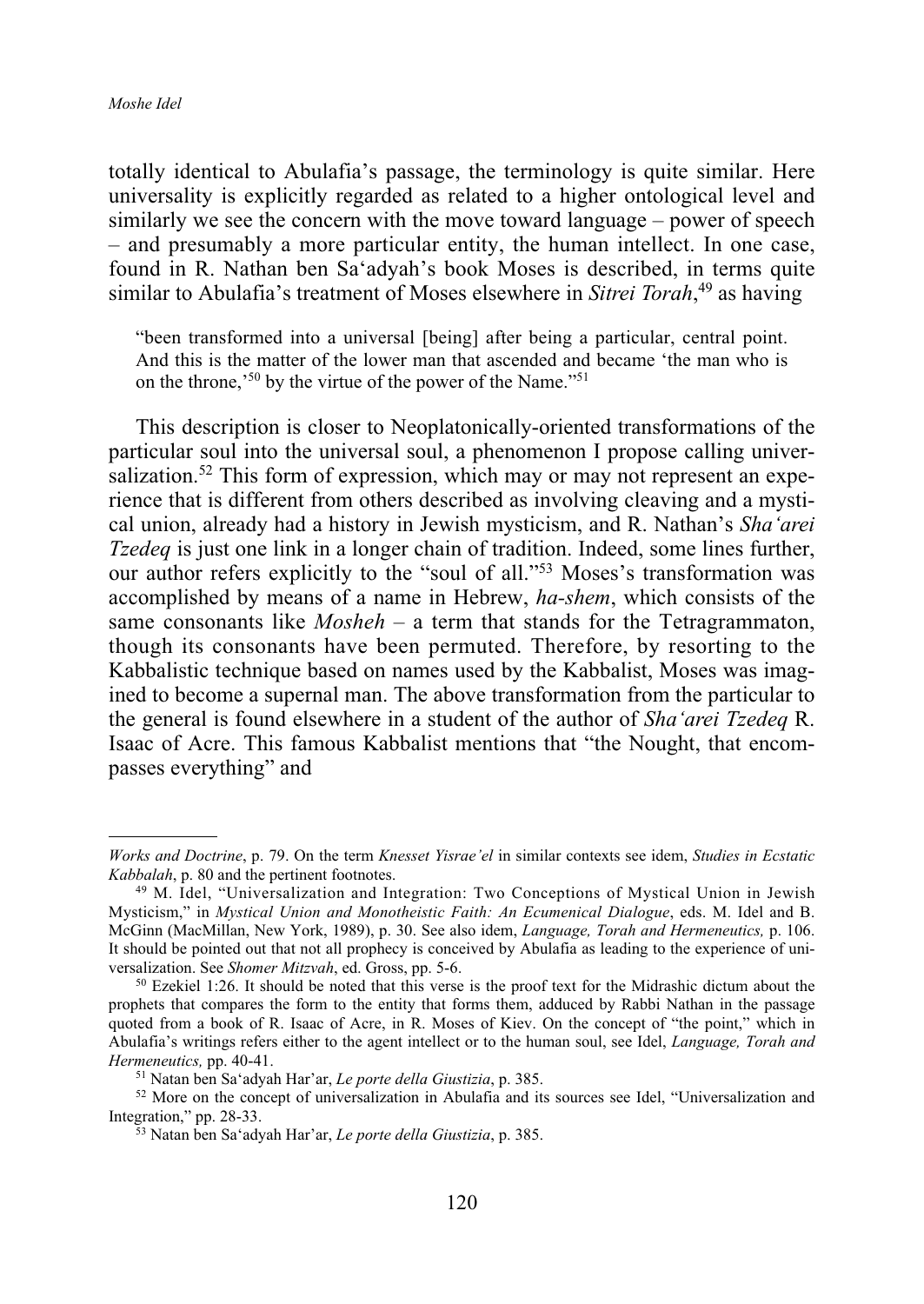"the soul should cleave to Nought and become universal and comprehensive after being particular because of her palace when she was imprisoned in it, [she] will become universal, in the secret of the essence of the secret of her place from which she was hewn."54

Given the centrality of the process of universalization in those texts, and others that cannot be adduced in this framework, I propose to see them in the context of the concepts of universal speech and universal religion, both in the past and in the future. I would read the content of passage [a1], dealing with the distancing from the universal religion as something negative, as complemented by the process of universalization of the intellect, In other words, those are two complementary movements, reminiscent of the Neo-Platonic procession and regression. The human intellect, when purified of imaginary contents turns universal, reaching some form of prophecy or a parallel state to the universal religion. These vertical motions are transhistorical and individual, not national. Moses, who gave the Torah is not necessarily an historical figure. According to one of the views of Maimonides it was only Moses among the prophets that did not use imagination.<sup>55</sup> Abulafia would say that this disappearance of imagination is basically a cognitive, not a historical event, as we shall see immediately below. In any case, unlike Maimonides, Abulafia thought that the Messiah will be higher than Moses,<sup>56</sup> and provided that he thought that he is the Messiah, the implications are obvious: a higher revelation is envisioned as possible. In any case, what is quite central in Abulafia's Kabbalistic approach is the spiritualization of the Hebrew Bible, Rabbinic Judaism and in some cases of theosophical Kabbalah, as referring esoterically to inner processes, which have salvific valences<sup>57</sup>

<sup>54</sup> '*Otzar Hayyim*, Ms. Moscow-Ginsburg 775, fol. 233b. I translated the rather exceptional formulation found in this version, which uses "Nought" in lieu of *'Ein Sof*, as is also the case in the version of this passage extant in Ms. Oxford-Bodleiana 1911, fol. 154b . "Nought" is *va-tidbbaq nefesh zo be-'ayin*; "her palace" is *Heikhalah*. The latter is a recurrent image in R. Isaac's writings for the body. See also the quote from an unnamed Kabbalist, adduced in R. Nathan Ben Sa`adyah's *Sha'arei Tzedeq*, in *Le porte della Giustizia*, p. 373, and in the Hebrew translation of the anonymous *Peraqim be-Hatzlahah*, attributed to Maimonides, ed. D. Baneth (Mekize Nirdamim, Jerusalem, 1939), p. 17.

<sup>&</sup>lt;sup>55</sup> Maimonides had more than one view on this issue. See Dov Schwartz, "Psychological Dimensions of Moses's Prophecy – Imagination and Intellect: The Metamorphoses of Esoteric Traditions in Jewish Rationalism," *Moses, The Father of Prophets*, eds. M. Hallamish, H. Kasher, H. ben Pazi, (Bar Ilan University Press, Ramat Gan, 2010), pp. 251-283 (Hebrew). See also below note 93.

<sup>56</sup> In *Sitrei Torah,* ed. Gross, pp. 11-12, Moses is portrayed as attaining the most perfect intellectual achievement possible to a man.

<sup>57</sup> See M. Idel, "'The Time of the End': Apocalypticism and Its Spiritualization in Abraham Abulafia's Eschatology," *Apocalyptic Time*, ed. A. Baumgarten, (Brill, Leiden, 2000), pp. 155-186 and Wolfson, "Kenotic Overflow and Temporal Transcendence," p. 177.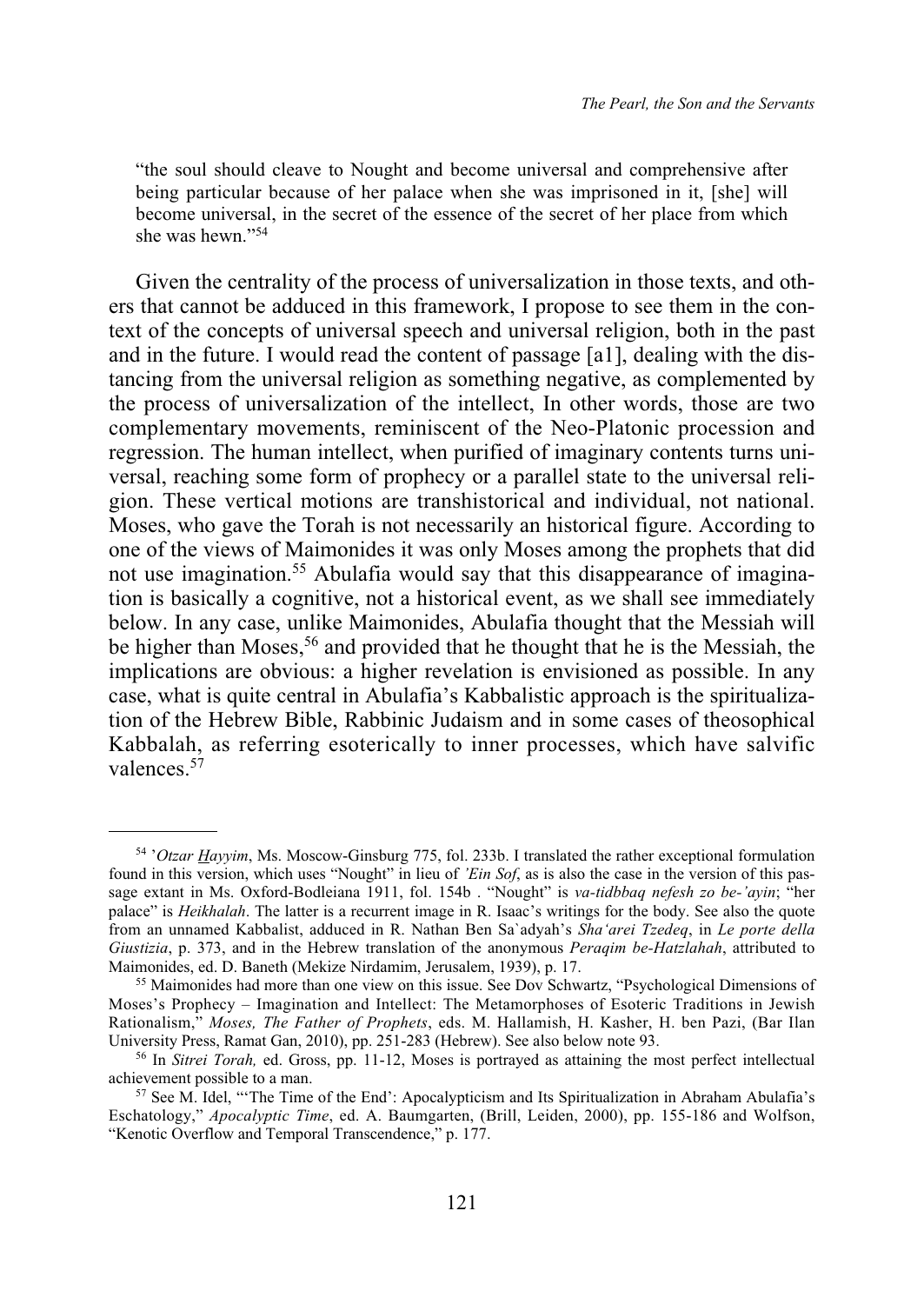#### *Moshe Idel*

The process of universalization seems to be also the clue for the understanding the new attitude of the persons to each other at the end of [c] as part of a more general category: the species. The individual loses his particular status and approaches all the others as part of a more general and unified category, which as a whole, will be in contact with the divine. In the eschaton, individuals belong, according to this view, to their species and the nations are no more mentioned. The integration of individuals in a more general entity he refers to as the human species does not include the integration of their religions, but rather a process of simplification, which means the spiritualization of the essence of the individual persons, namely the purification of the process of cognition from imagination, that is based on composed images. This is the main reason why in the translated passage Abulafia has referred twice to the concept of human species as a whole. It seems that we have here as version of the encounter of the one with the One. More something ascends to the diviner, more unified it is. In this context it seems that the necessity of language for inter-human communication is rather questionable: if all the people are limbs of a utopian great organism that is constituted by the human species, then no one speaks to his own limbs. If this is the case, the perfect language is not found in the Jewish nation in the present, given its plight in the exile, while in the future, when the pearl will return to the son in accordance to the national narrative, it will become superfluous. Will the sublimation of the spoken languages, or the historical one, be sublimated by ascending to the intellectual form of activity, in a manner reminiscent of Maimonides' approach to mental prayer? Is such sublimation connected to the effacement of imagination to that will be mentioned in one of the passages from *'Or ha-Sekhel*, to be translated below?

To formulate the quandary in different terms: if in the exilic situation there is a hope for the son to receive the pearl, namely the three virtues, as distinct from the servants, in the eschaton, he will not receive them when he is a separate entity, but as part of the unification of the entire human species, but not as part of different nations that keep their particular nature. In my opinion, the cessation of the antagonism between people or nations is the result of the disappearance of the imaginative power. The species is, naturally, a category more general than the nation. Abulafia's specific emphasis on the individual can be discerned if we compare the content of the biblical verses he uses as a prooftext to his own words: while the verse speaks about the nations, Abulafia speaks at the end of [c] about the individuals: the" members of the species".

This means that the son, if described as the Jewish nation in accordance to the historical narrative, not only does not possess the pearl in the present, but will not get the pearl in accordance to the end, that discusses the comprehensive human organism. The only solution to this quandary is that there is another nar-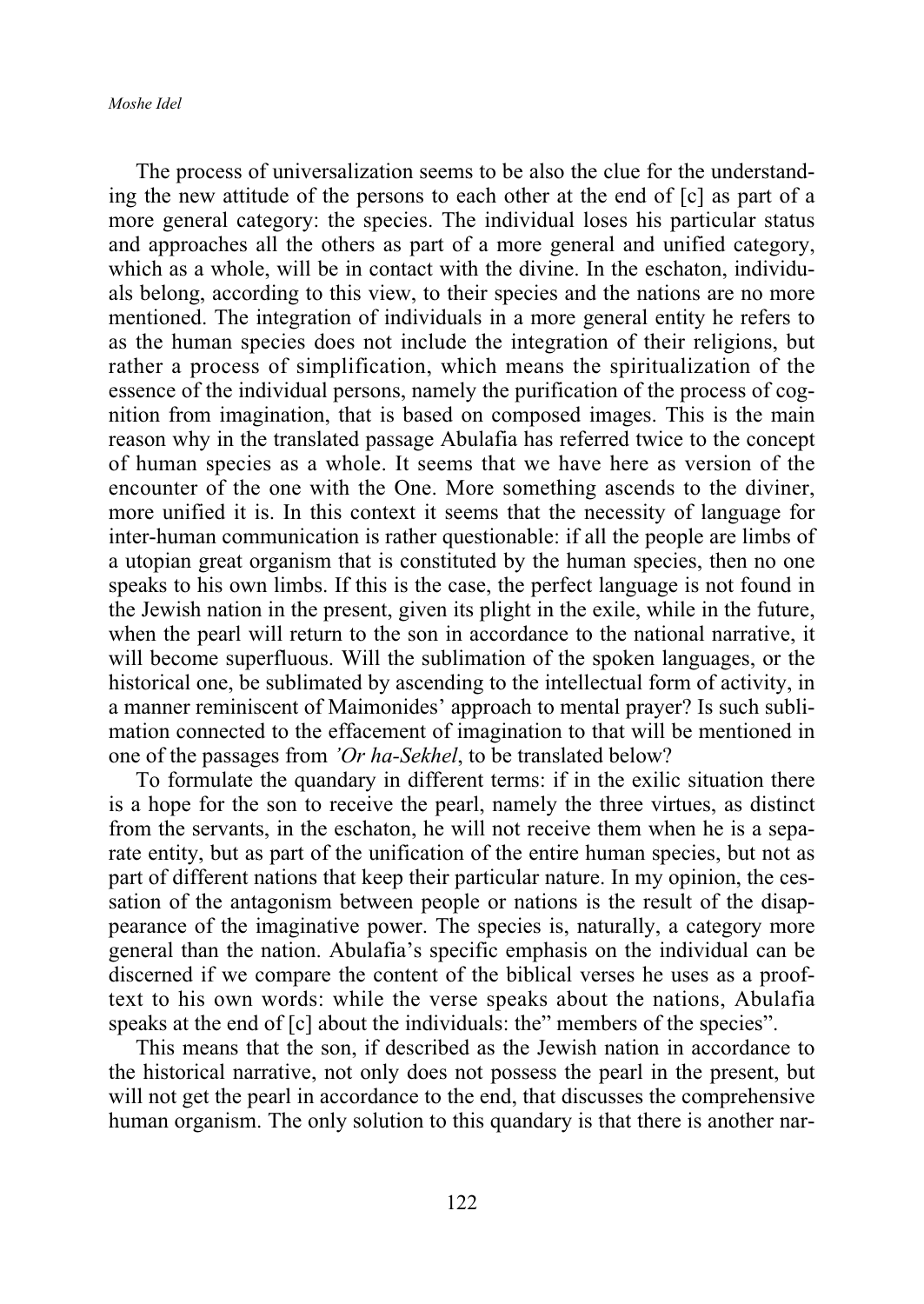rative that should be taken in consideration, one that progresses from the spoken languages to the universal language and from there to the source that generates that universal language, namely to the cosmic intellect. Thus the process of descent that was mentioned at the beginning of the passage that introduces the parable [a], and the image of the pearl in the pit fits this picture, was reverted by the return of the pearl in its brilliance [b] and [c].

#### 7. *What is the Pearl?*

Historical religions started with the assumption that the fundamental religious event, the revelation, took place at their very beginning. The institutional revelation is conceived of in need to interpretation, clarification or eventually even expansion, but it is hardly conceived of as replaceable. This is most evident in Maimonides's (exoteric?) approach, where Moses is the perfect figure and the Torah cannot change. Its esoteric meanings can indeed be lost, or obfuscated and then restored, but not exchanged, as Muslim claimed, or supplemented, as Christians did, as the Great Eagle has so authoritatively claimed.

With Abulafia, it seems that the situation is different. Assuming a universal religion based on acts of intellection, the Torah as a specific revelation to the Israelites and Jews, formulated in a specific language, is limited. In his Kabbalistic project Abulafia wanted to demonstrate not the truth of Rabbinic Judaism as understood by the Rabbis, but the truth of his own special message and he strove for the universal understanding of Judaism as an intellectual, and thus a universal type of religion. The critique of Christianity comes, therefore, together with a dislocation of genetic sonship in Judaism, as the single principle of Jewish identity, as it has been understood in Rabbinic Judaism. It is not the historical Judaism that will prevail, but an esoteric, spiritual version, dramatically influenced by Greek philosophy, and gravitating around the divine name, that will transcend the historical religions. Rabbinic Judaism, like Christianity or Islam, will not be integrated in this religion, but transcended by it, either in the experience of the individual in the present or of the collective unified humanity as a whole in the future, if we accept the veracity of the national-historical narrative.58

<sup>58</sup> Compare, however, my universalistic, esoteric and spiritually-oriented approach to the parable to another, more particularistic and historically-oriented understanding of this story in Wolfson, *Venturing Beyond,* pp. 60-61, 64-67, and see above note 45. The basic difference between Wolfson's and my approach in understanding Abulafia's thought is grounded in basic methodological matters on how to read Abulafia's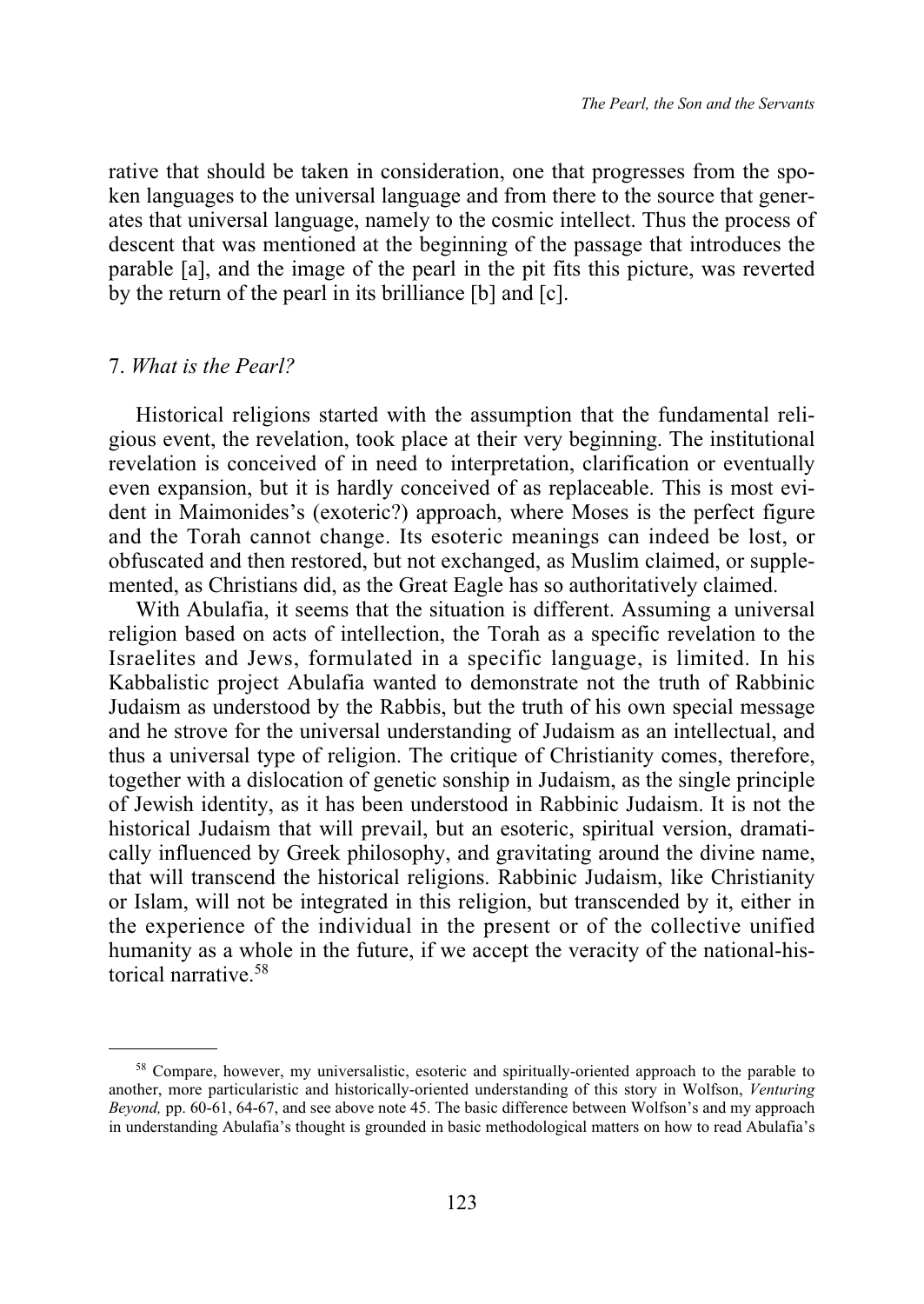The old-new religion, like the pearl, does not emerge in a specific historical moment in the future, but is coexistent to reality and may enter history in a certain moment. The genetic Jews have indeed the propensity to accept this spiritual intrusion in history more than others, as they are conceived of as having some form of intellectual preparation but neither in the past and nor in the present they do not actually possess the pearl, which is the patrimony of the "real" Jews, namely the prophets or the mystics. This is the reason why Abulafia is so critical of Rabbis, especially those in his generation.59

The question may be asked what is the pearl after all?<sup>60</sup> My assumption is that just as Hebrew is not the specific Hebrew language in its historical manifestations but the basic principles that govern all languages, $61$  also religion is not a specific manifestation in history but a more abstract or general principle. Indeed, in many passages Abulafia refers to the name *'hwy* as the hidden name of God, hidden or perhaps unknown even to Moses. Those consonants are also conceived of as half-vowels, and described in several texts in Abulafia and before him in books on Hebrew grammar as the letters of occultation: *'otiyyot ha-ha'alamah*. This name is also conceived of as hinted in the consonants of

writings. The particularistic mode corresponds, roughly speaking, to the national-historical narrative, while I assume the existence of a two-tiered form of interpretation, with the spiritual and esoteric level as higher from Abulafia's point of view. In general, Wolfson's more particularistic approach to the views of this Kabbalist or his more concrete readings of Abulafia's statements differs from my more metaphorical or allegorical, and thus more universal, manner of reading, and those differences still deserve a special study that will discuss analyses of specific texts adduced in support of the two approaches. In any case, insofar as the topic of sonship is concerned, Wolfson's brief discussion leaves out some of the most pertinent material on the topic. What is even more surprising, is the fact that the quintessential role played by the philosophical aspects of Abulafia's discussions of this topic have been neglected in this context. See, e.g., in addition to the passage from *Sitrei Torah* referred above, also *'Otzar 'Eden Ganuz,* 1.1, ed. A. Gross, (Jerusalem, 2000), p. 5 and further more ibid., 2.7, p. 267, and 3:9, p. 347, where the firstborn son is interpreted explicitly as the human intellect to be rescued from the material forces. For a similar situation when Abulafia's explicit view that does not fit Wolfson's claim as to the particularism of the ecstatic Kabbalist, is not taken in consideration see Idel, "On the Secrets of Torah in Abraham Abulafia," pp. 422 note 239, 425 note 429. Last but not least: Wolfson is more concerned with esotericism that he finds in the semiotic field, namely the problem of ineffability, and the expression of the experience while I am concerned here more with forms of political esotericism. See also above note 15.

<sup>59</sup> See, e.g., Abulafia's *Mafteah ha-Ra'ayon,* ed. A. Gross, (Jerusalem, 2002), pp. 23-24, 45, Idel, "On the Secrets of the Torah in Abraham Abulafia," pp. 423-424, idem, *Language, Torah and Hermeneutics*, pp. 74-75, 184 note 203 and also in the passage translated above beside note 38.

 $60$  For the resort to pearl in a similar parable see the source pointed out to me by Shlomo Pines, see his "The Jewish Christians according to a New Source," *Proceedings of the Israel Academy of Sciences and Humanities,* vol. II (1956), pp. 37-38, note 139, Idel, *Studies in Ecstatic Kabbalah*, p. 57 note 20, and Shagrir, "The Parable of the Three Rings," pp. 167-168.

<sup>61</sup> See Idel, *Language, Torah and Hermeneutics,* pp. 22-24.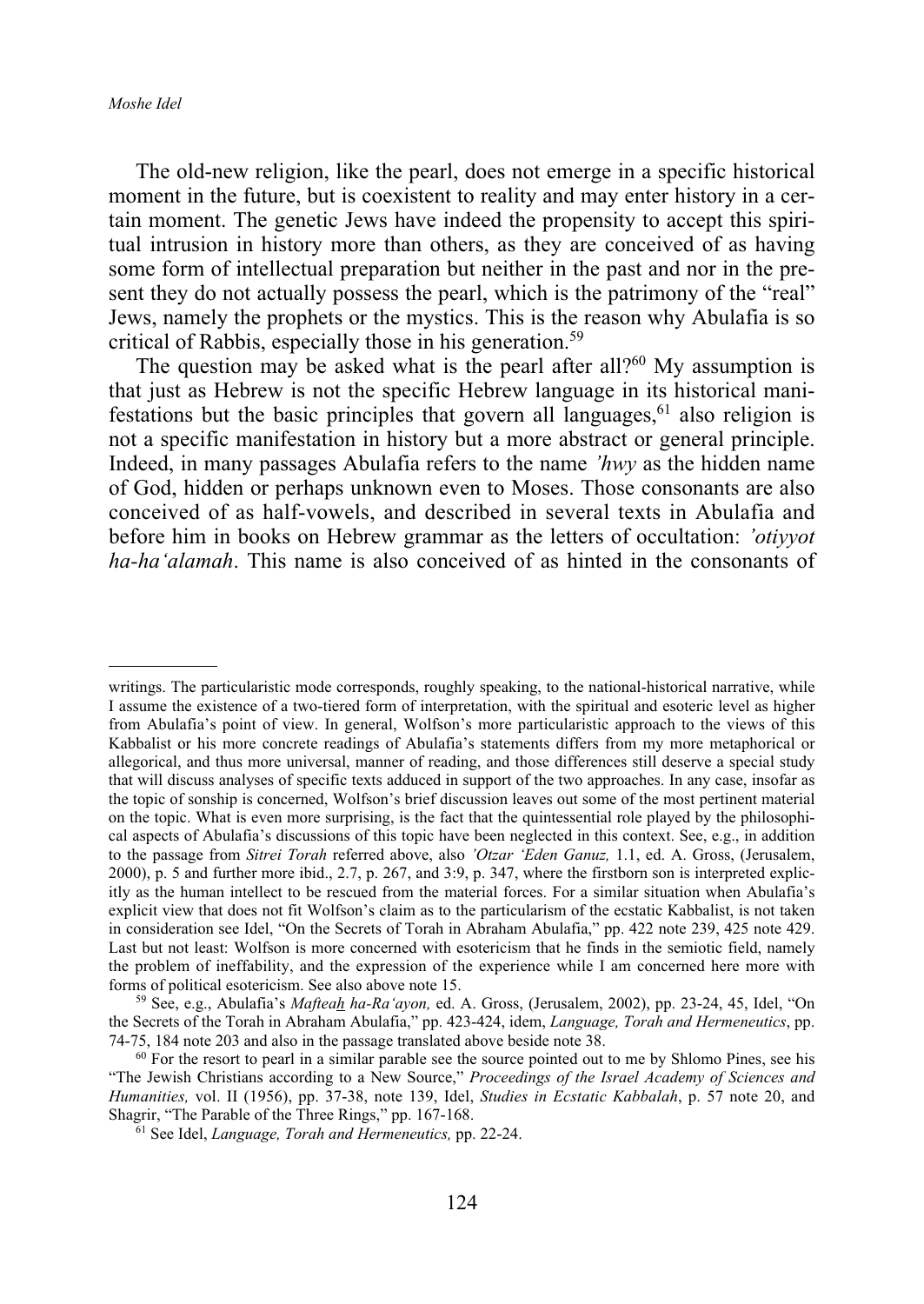the two divine names *YHWH* and *'eHeYeH.*<sup>62</sup> What is however important is the fact that this name played an important role especially in *'Or ha-Sekhel*. <sup>63</sup> The underlying assumption is that just as God revealed to Moses a new name *'eHeYeH,* in the context of his redemptive mission, so also the Messiah will be taught a new name, most probably in this case, according to Abulafia, to him. In a way, this name is the most refined part of language, a word that is vocalic, the closest possible to a sublimation of the linguistic process. In any case, the mystical technique found in *Sefer 'Or ha-Sekhel*, is based on the combination of letters of the Hebrew alphabet and the letters of the Tetragrammaton, found in several tables that illustrate the technique, presumably some form of elevation of the ordinary letters by their conjunction to the semi-vowels components of the Tetragrammaton.

In his opinion the pearl, which is the symbol of the pure religion in Abulafia's version of the famous three rings parallel, was not to be found among Israel in his time.<sup>64</sup> It follows that the mission of Moses, the law-giver, was not entirely successful or at least not final, and there is room of a more advanced form of religion, or a superior Judaism.<sup>65</sup> This is the reason why Abulafia imagined that he can bring a new religious revelation, namely the yet unrevealed divine name, which is described as the purest form of language from the linguistic point of view, and the supreme reference to God in a religious framework, as it is the real and unknown name of God. Indeed in his commentary on his prophetic book entitled *Sefer ha-Haftarah*, written around 1282, we find an important passage for clarifying Abulafia's approach. The speaker in the following passage as the first person is God, – or the Agent Intellect – who reveals to Abulafia that

""A New Torah<sup>66</sup> I innovate nowadays amongst the holy nation, it is the people of

<sup>62</sup> See e.g., Idel, *The Mystical Experience*, pp. 140-141, idem, "*Sefer Yetzirah* and its Commentaries in the Writing of R. Abraham Abulafia, and the Remnants of R. Isaac Bedershi's Commentary and Their Impact," *Tarbiz*, vol. 79 (2011), pp. 513 note 270, 522 note 327, and Wolfson, "Kenotic Overflow and Temporal Transcendence," p. 180.

<sup>63</sup> See *'Or ha-Sekhel*, ed. Gross, pp. 47, 48, 70, 77, 85. See also the passage from the introduction to this book p. 3, to be translated in the next section and *'Otzar 'Eden Ganuz*, ed. Gross, pp. 346-347, where these four letters are described as the elements of "all speech", presumably a parallel to the concept of universal speech discussed above.

<sup>64</sup> See Idel, *The Mystical Experience,* p. 140. This interpretation has been accepted by Hames, *Like Angels on Jacob's Ladder,* p. 69.

<sup>65</sup> idem, *Studies in Ecstatic Kabbalah*, pp. 50-51.

*<sup>66</sup>* For the concept of New Torah in Abulafia see M. Idel, "Torah Hadashah" – Messiah and the New Torah in Jewish Mysticism and Modern Scholarship," *Kabbalah,* vol. 21 (2010), pp. 70-78.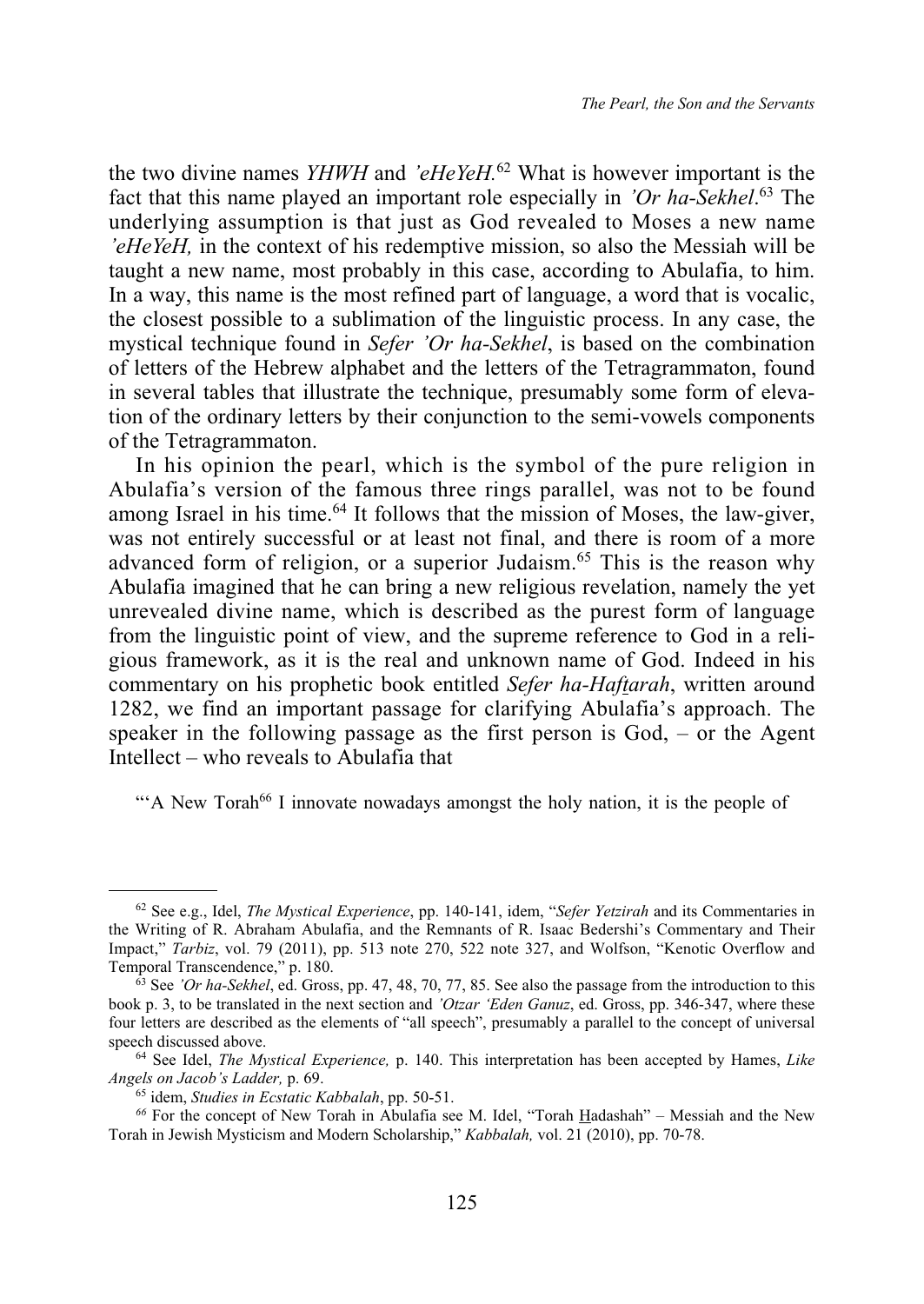Israel, [which is] My sublime Name that is like a New Torah. And it has not been explained to My nation since the day I have hidden My face from them. And though it is a hidden name, it is explained.<sup>'67</sup> And then He commanded him<sup>68</sup> to hide no more His name from those who inquire it in truth."<sup>69</sup>

This means that until around 1280, the hidden name, *'hwy,* was imagined to be unknown by the public though known by Abulafia, and since then it is allowed to reveal it and it constitutes a sort of New Torah. In a way the hidden nature of the name is reminiscent of the hidden pearl in a pit, according to the parable that was discussed in exactly the same period. This name, which is plausibly also the new Torah, is not a brand new type of information but a possibility to fathom the depth of the biblical text, by resorting to the Kabbalistic techniques advanced by Abulafia, which consists in finding out the secret, still unrevealed divine name by combining the consonants of two other divine names. Those two layers coexist in the Bible, but are intended to quite different audiences: the esoteric one to the elite, the plain sense to the vulgus. Having gain access to the esoteric layer is conceived by Abulafia as tantamount to redemption, which in his terms means a personal and intellectual salvation.

In short, the main contents of Abulafia's Kabbalah represent the exegetical techniques and the divine names, conceived of as representing on the one hand the secret layer of the Torah, the New Torah, or the new revelation, on the one hand the means for redemption. The coexistence of the normal, plain sense of the Torah and the esoteric one, that has a salvific dimension in the present, is a matter of what I call synchronism<sup>70</sup>, which hosts two diverging approaches,

<sup>70</sup> See Idel, "Abraham Abulafia: A Kabbalist "Son of God"," pp. 62-64. My assumption as to the

<sup>67</sup> Namely revealed.

<sup>&</sup>lt;sup>68</sup> Namely to Abulafia, who speaks about himself at a third person when he interprets the meaning of the revelations he received.

<sup>69</sup> *Perush Sefer ha-Haftarah*, Ms. Roma-Angelica 38, fol. 37a, ed. A. Gross, (Jerusalem, 2001), p. 113. More on this quote and its implications see Idel, *Messianic Mystics*, pp. 306-307, idem, *The Mystical Experience,* pp. 140-141. It should be mentioned that in the same book Abulafia describes it also as *Sefer ha-Besorah*, which is the Hebrew equivalent of *Evangelion*. See idem, *Messianic Mystics,* p. 108. On the divine name as the quintessence of the esoteric Torah see the more elaborated discussions of Abulafia's student R. Joseph Gikatilla, especially in his famous *Sha'arei 'Orah*, and issue that requires a separate inquiry. It seems that Abulafia approximates the triangular structure of Gikatilla's vision of the words in the Torah, with a divine name at the top, then ten divine names and then seventy cognomens, and at the basis of the triangle there are all the other words, in his various writings, especially in *'Or ha-Sekhel*, ed. Gross, pp. 72-73. See M. Idel, *Absorbing Perfections, Kabbalah and Interpretation* (Yale University Press, New Haven, 2002), pp. 360-367. While the hidden name , or in other cases the Tetragrammaton, is on the top of a pyramid or triangle, Abulafia's combinations of letter of the divine names that constitute his mystical techniques have a lower status than it, and then all the other words of the text of the Hebrew Bible are even lower, each series of words depending on the higher ones.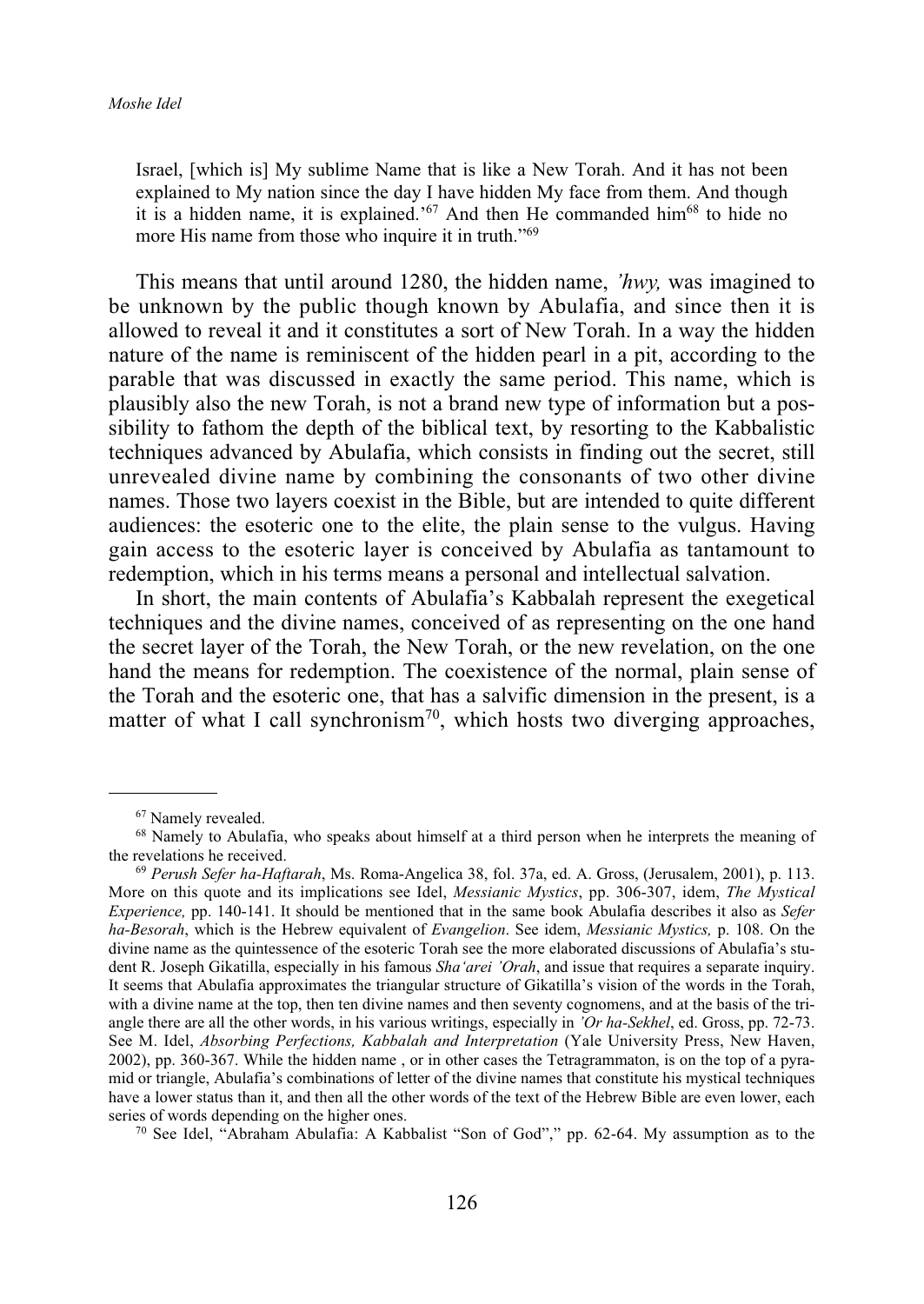reflected by the terms hidden and revealed. This seems to me to be the case when Abulafia describes the future state of things, but in a way this is a selfreferential statement, as it deal with the revelation of the divine name

"in the future…all the three nations [namely the three monotheistic religions] will know God by the name as it is said "For then I shall turn to the people a pure language that they may all call upon the name of the Lord"71 The great wisdom of the redeemer shall be the cause of this knowledge. Of him it was said<sup>72</sup>: "Behold, my servant shall deal prudently, he shall be exalted and excellent, and shall be very high." In the tradition [*qabbalah*] it has been said: "He shall be more exalted – than Moses, and more extolled – than Abraham, and higher than the ministering angels – greater than any man."73

The assumption of the higher status of the Messiah as higher than Moses has to do also with another important topic: The enormous gap between Abulafia's view of the essence of the Torah, as possessing a paramount esoteric layer that may even contradict the plain sense, on the one hand, and that espoused by his Rabbinic contemporaries as dealing with laws and parables on the other hand, brought him to the conclusion that the Torah in its purity is not yet to be found in the hands of the people of Israel, but will be revealed in its entirety only during the Messianic era.

In Abulafia's parable he indicates that the unique pearl, which symbolizes the true religion, is in the hand of no historical religion in the present. Indeed the nation of Israel has priority in receiving it, in that they are the 'son' of God, but they have not yet received it, as he angered the father and is devoid of knowledge.74 I would say that just as the potential intellect has the propensity to receive the actualized intellect, but it is still within sunk in matter, desire or imagination, also the Jews are capable of receiving the new Torah, or the knowledge of the divine name, more than the servants – that presumably point allegorically to the other historical religions, according to the historical narrative, and to lower human capacities according to the transhistorical one. In my opinion these lower capacities include imagination, about which Abulafia

assumption of synchronism in Abulafia hardly fits a vision that is comparable to the Joachimites' theory of the development in history in three distinct phases, the later one being the most spiritual.

<sup>71</sup> Zefania 3:9. This is an important proof-text for Abulafia's theory. See also, e.g*.* his*, Sefer Shomer Mitzvah,* ed. A. Gross, (Jerusalem, 2001), p. 40.

<sup>72</sup> Isaiah 52:13.

<sup>73</sup> *Mafteah ha-Shemot*, Ms. New York, JTS 843, fol. 68b. For the source of Abulafia's discussion see Idel, *Studies in Ecstatic Kabbalah,* pp. 50-51. See also idem*, Ben*, p. 323.

<sup>74</sup> See Idel, *Language, Torah and Hermeneutics,* p. 75.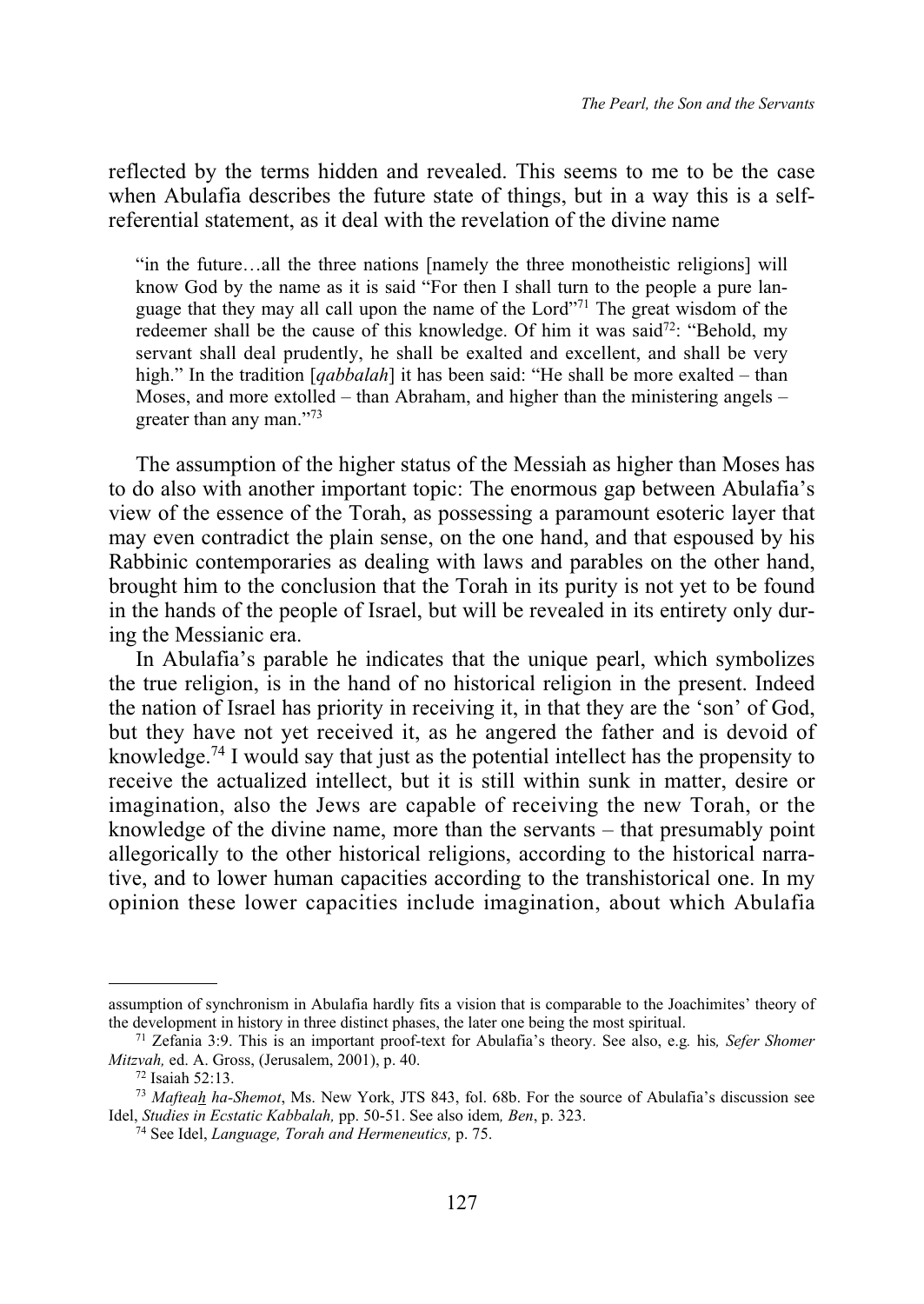#### writes, in a memorable passage from *'Or ha-Sekhel*, where he allegorizes some biblical verses, offering a threefold categorization of the activity of the imaginative faculty:

"But imagination never realizes true existence, but it is "a strong ass couching down between the sheepfolds."75 Once it tends to the sensible and it keeps its existence as the senses comprehend it, the other time it tends to the intelligibilia and keeps its existence as [long as] the intellect comprehends it, and sometimes it invents everything from its heart, and there is no reality to it at all, despite the fact that it thinks that whatever it comprehended is solely the truth and there is not truth but this third imaginative comprehension is inducing in error and confuses every true comprehension, and when the abovementioned imaginative, false comprehension will be obliterated, and its memory be effaced from the hearts of the senses and intellectuals, "death will be destroyed forever and God will wine away tears from all faces, and the insult of his people shall he take away from off all the earth $\frac{1}{10}$ <sup>76</sup> namely [the verse points to] the secret of the intellect as it was revealed after been hidden."77

The statement found in the opening sentence is crucial: imagination does not allow a comprehension of reality. It indeed serves the senses and the intellect, or sometimes runs wild, but in any case alone it is not reliable. According to another statement of his, an effacement of imagination is conceived of as possible and even necessary for the emergence of the intellect. In a later treatise he speaks about the possibility of killing imagination.<sup>78</sup> I wonder whether this is not a reference, on the historical level, to Christianity as imagination, which is to be understood also as a component of everyone's spiritual structure, including Abulafia, when unredeemed.79 This means that the eschaton he describes is not specifically a matter of the remote future but is basically a psychological process, which can be achieved by some individuals already in the present. Also the assumption of a "hidden" intellect shows that the potential for present redemption is found already in the past, in a manner reminiscent of Averroes's specific theory of the intellect, and it is not a matter of an event in the future

<sup>75</sup> Genesis 49:14. See also Idel, *Studies in Ecstatic Kabbalah*, 59, 76. The consonants of *Hamor,* in Hebrew ass, are the same like *Homer*, matter. In *'Or ha-Sekhel*, Abulafia connects imagination to the compounded entities. See ed. Gross, p. 71.

<sup>76</sup> Isaiah 25:8.

<sup>77</sup> *'Or ha-Sekhel,* ed. Gross, p. 119. See also Idel, *The Mystical Experience*, pp. 99-100, 144, idem, *Studies in Ecstatic Kabbalah*, p. 66, and idem, "Abraham Abulafia: A Kabbalist "Son of God"," pp. 80-81.

<sup>78</sup> *Sefer Gan Na'ul*, ed. A. Gross, (Jerusalem, 2000), pp. 58-59. See also Idel, *The Mystical Experience*, p. 132.

<sup>79</sup> See idem, "Abraham Abulafia: A Kabbalist "Son of God"," pp. 78-83.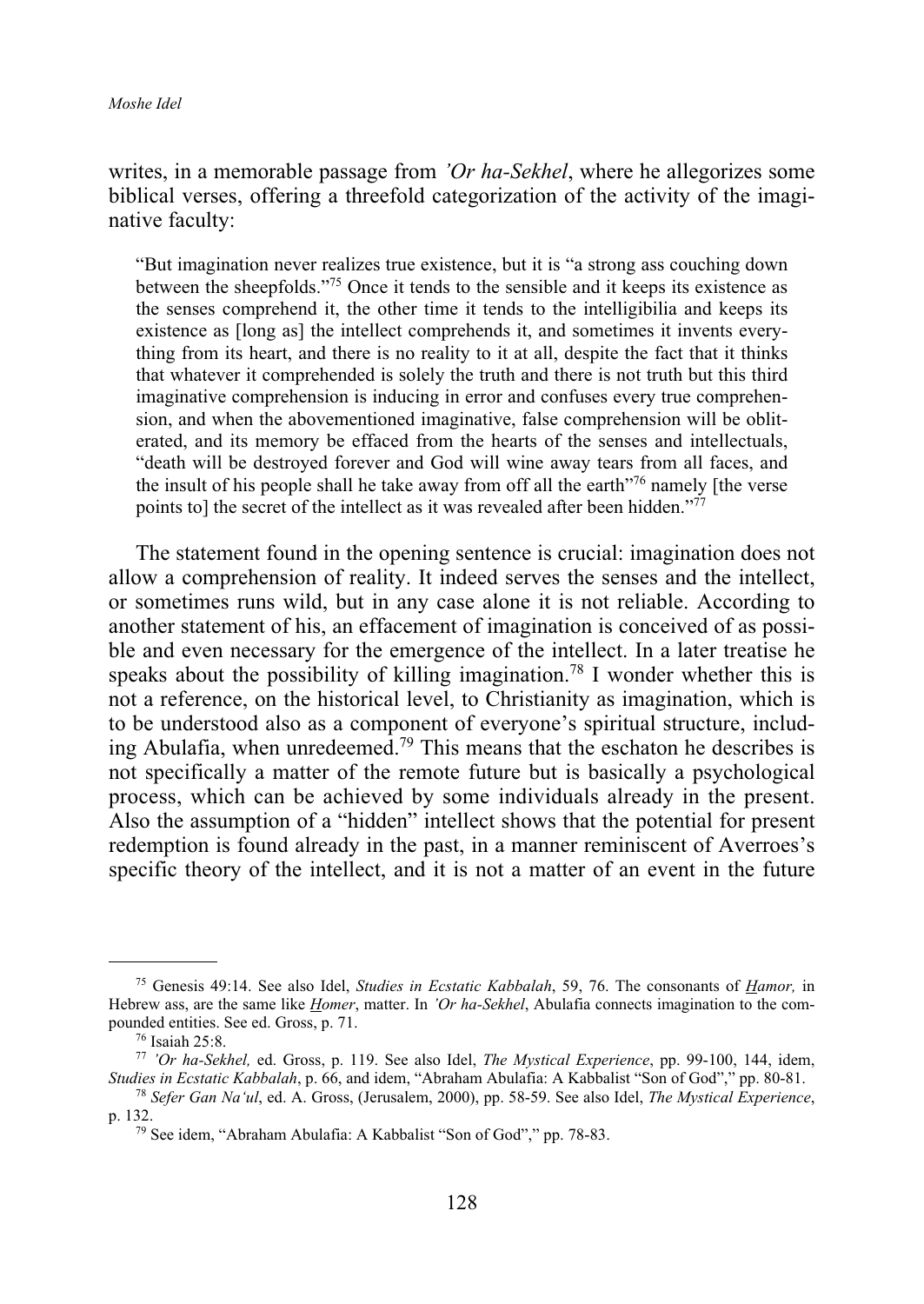alone. In any case, the emphasis in recent scholarship of the ecstatic Kabbalist on the role of imagination as a positive factor in Abulafia's gnoseology as a human faculty to be "integrated" in a higher form of experience, is in my opinion, quite problematic, especially when a perusal of the pages of his *'Or ha-Sekhel* is seriously undertaken.<sup>80</sup> When dealing with the highest religious experience we may better speak about the disintegration of the complex human personality, compounded as it is of higher and lower faculties, and its reduction to the intellectual faculty alone, a process I called simplification. God was referred in many cases in Abulafia's writings as simple, *Pashut,* in a manner many other medieval sources did, and universalization and union with God necessitates simplification.

#### 8. *'Or ha-Sekhel and R. Nathan the Wise*

I have attempted to draw material pertinent for the interpretation of Abulafia's parable from its immediate literary context, namely the book where it was embedded, *'Or ha-Sekhel,* as well as from his other Kabbalistic books written shortly beforehand, like *Sitrei Torah*, and his commentaries on his prophetic books, or R. Nathan's *Sha'arei Tzedeq*, one of the two Kabbalists to whom the book *'Or ha-Sekhel* has been dedicated. This seems to me to be the best methodological approach to understand his views, which could change over the years. Likewise, I tried to rely on the sources he read, and sometimes commented, like Maimonides's *Guide of the Perplexed* or Averroes, a book of whom he quotes in one of his epistles, and Abulafia could have been acquainted with his thought since his only avowed teacher in matters of philosophy in his youth, R. Hillel of Verona, was well acquainted with at least some of Averroes's writings. This more cautious approach does not prevent the possible impact of other, unnamed sources, but methodologically it is wiser to exhaust the possible contribution of what is evident before turning to hypothetical sources and their presumed impact.

<sup>80</sup> See ibidem, pp. 80-85. Wolfson's – and following him Sagerman's – where a theory of integration of the lower faculties in Abulafia's thought, and in the theosophical Kabbalah in general is assumed, – see the latter's *The Serpent Kills,* pp. 187, 190-191, 193, 235, 253, 255, 321 etc.. However, this assumption is conditioned by the implicit assumption as to the maintenance of some form of identity of the various nations in the historical narrative, or human capacities in the highest type of utopian experience, according to the transhistorical one, while my assumption is that the highest experience is one of universalization, which means also simplification, which effaces differences, as mentioned above in note 46. My view of Abulafia's esoteric approach is a disjunctive one rather than an integrative-harmonistic one. See also note 90 below.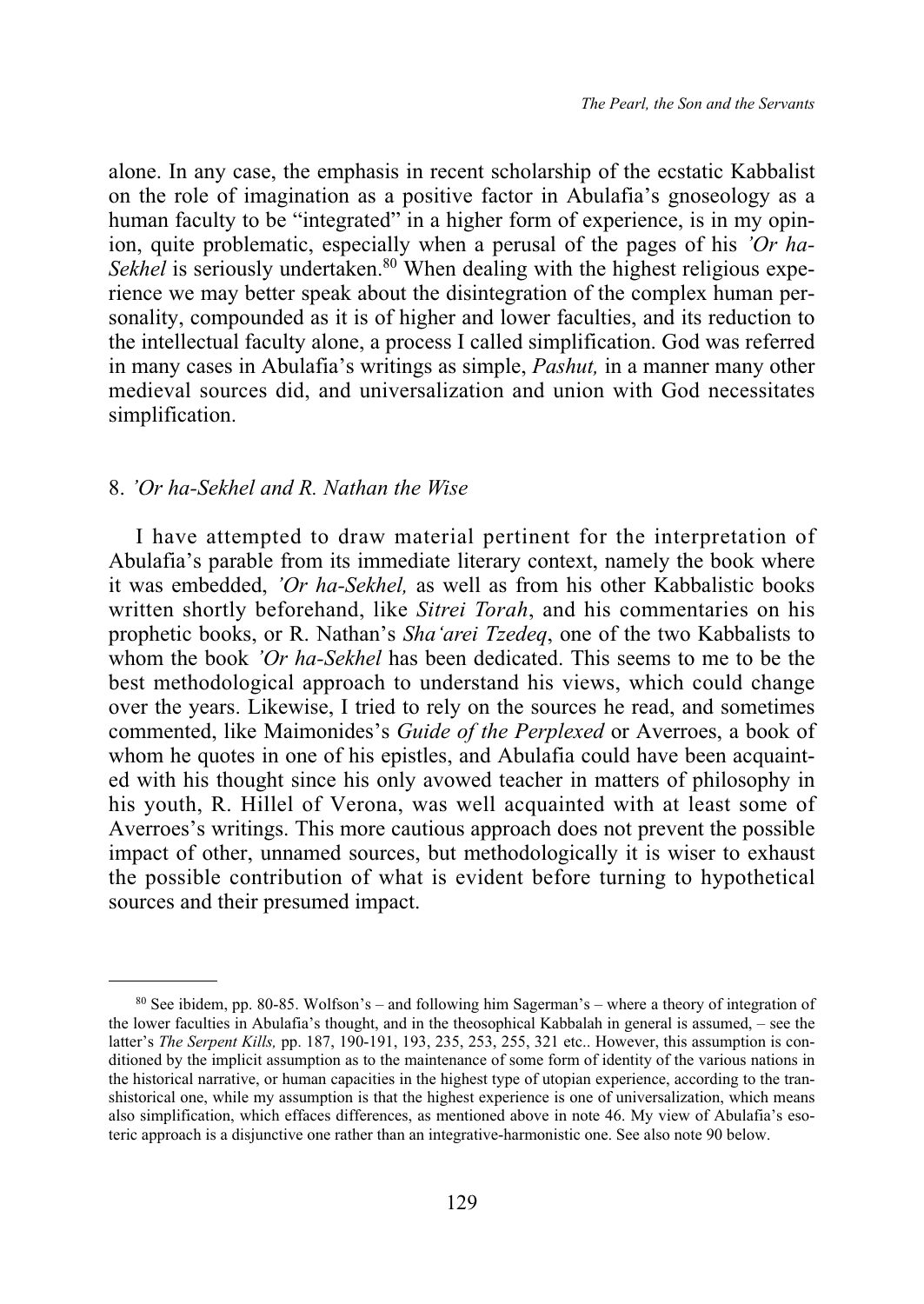#### *Moshe Idel*

In the vein of this approach let me turn to Abulafia's mentioning the name of R. Nathan in the introduction to his book:

"In this book I intend to assist those who begin the meditation on the divine name, and I shall show them the path of its knowledge, so that this treatise will be in relation to the knowledge of famous name, according to the path of the prophetic Kabbalah, just as the relation between the account of Creation is to the account of the Chariot. Behold, I had been triggered to do so because of the love of two friends, who are lovers of wisdom, of the community of the sons of Messina in Sicily, who brought me very close to them, and they follow my discipline and their name is R. Abraham the Illuminated [*Abraham ha-maskkil*] and R. Nathan the Wise [*Nathan ha-navon*]. Because after being for a few days with them<sup>81</sup> they asked me to write them the general principles in a short manner, regarding the knowledge of the supreme and awesome name. And out of the true love that I loved them I compelled myself to willfully supply their requirement…and I know that this treatise will assist them and those like them very much."<sup>82</sup>

Let me start with the two epithets that Abulafia confers on his two students: illuminated and wise. The meaning of these terms fits the title of the book: the *Light of the Intellect* that deals with the influx of the tenth, cosmic intellect. In my opinion this is the major move in this treatise: to open the minds of the students to the intellectual light, by resorting to some form of vocal technique, which is formulated in many details. This ultimate goal is related, as seen in the last passage, to the divine name, *'hwy*, as the secret name revealed first to Abulafia, as mentioned above. The comparison of this topic to the account of the chariot, a major topic in Abulafia's speculations, shows how important it was for him.

Thus, here is a book where the parable of the son and the pearl are mentioned, and it was dedicated to a Kabbalist named Nathan the Wise. It is hard to avoid the connotation of the title of Gotthold Ephraim Lessing's famous play *Nathan the Wise* [1779], where a version of the three rings is found. Is this a mere coincidence? In any case, a manuscript of *'Or ha-Sekhel* is found in a library in Berlin.<sup>83</sup> So far, I was unable to establish a possible connection

<sup>81</sup> Since Abulafia was in Messina already in 1281, it seems that *'Or ha-Sekhel* has been written not later than 1283. Compare, however the datation to 1285 by Shagrir, "The Parable of the Three Rings," p.

<sup>171,</sup> and Hames, *Like Angels on Jacob's Ladder*, p. 66.

<sup>82</sup> Ms. Vatican 233, fols. 1b-2a, ed. Gross, p. 3. For two other occurrences of R. Nathan in Abulafia's writings see Idel, *The Mystical Experience*, p. 134. For Abulafia's referring to his students, including R. Nathan and R. Abraham, by theophoric names, see Idel, *Kabbalah in Italy*, pp. 81-84.

<sup>83</sup> Ms. Berlin 122, Or. 8º 358, fols. 1-59b. The names of the two students are hinted at again ibidem, p.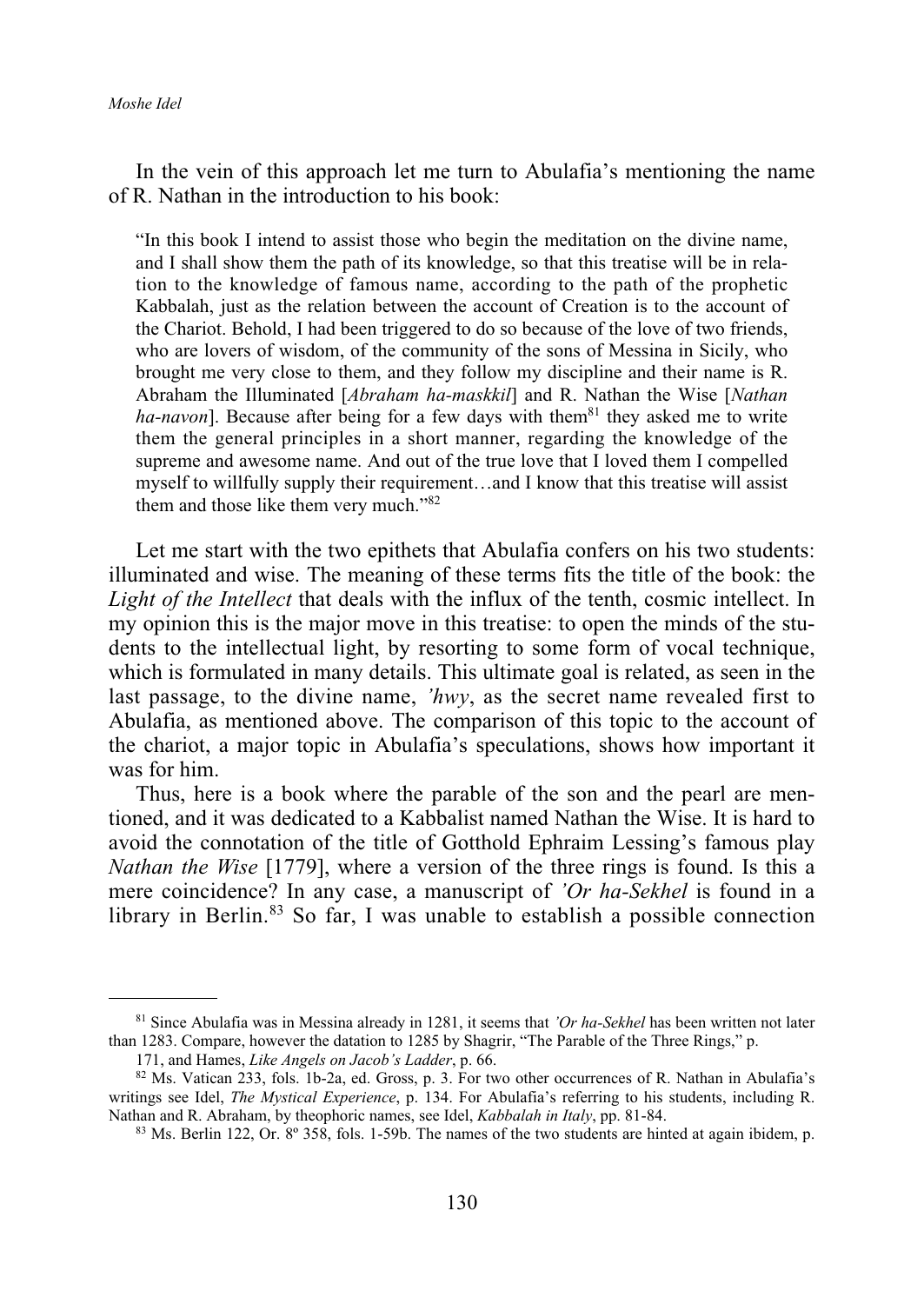between the passages discussed above and Lessing, neither between them and Lessing's acquaintance, the philosopher Moses Mendelssohn, who could, on the ground of his knowing Hebrew, mediate them to Lessing. Perhaps new material I am not acquainted with will be able to find out such a possible linkage.

#### 9. *Abraham Abulafia – the Possessor of the Pearl*

It seems that Abulafia adopted a version of the parable on the true religion different than the more widespread one in Europe by purpose: In the above parable there is only one son and not three, there are not three rings but only one pearl alone, and finally there are no artifacts of rings or pearls. However, even more divergent than the details of the parable is in comparison to most of the other versions, is the specific mystical framework, as discussed above, which is more sophisticated than anything I am acquainted with in the interpretations offered to other versions. The peak of this sophistication is, in my opinion, to be found in the implicit assumption that the real son in the parable is no other than Abraham Abulafia himself, and the pearl is in the possession of the teller of the parable, namely this Kabbalist. Here the present and the future times are collapsing into a situation that is, in Abulafia's opinion, moving rapidly toward some form of more general redemption, though he himself may be imagined as redeemed already beforehand because of the revelations he received. In any case, since the hidden divine name has been already revealed some years earlier, now everyone can redeem himself by using it. The eschatological content of Abulafia's prophetic books that deal with revelations he received around 1279/1280 in Greece but mostly in Italy, and the commentaries he wrote mainly in Messina in 1282 on these books that themselves were lost, point to a situation similar to the emergence of the pearl from the pit by the father and his giving it to the son. May we assume that the pit is no other the imaginary casting of the historical religions?

<sup>4,</sup> where they are described as the sons of his intellect. This treatise is extant in 30 manuscripts, some of which are found in European libraries. On Lessing's views and sources there is a rich bibliography. See, e.g., the edition of the English translation of Lessing's *Nathan the Wise,* by George A. Kohut, (Bloch Publishing House, New York, 1917), p. 117, where he translated Abulafia's parable but without mentioning the name of Rabbi Nathan the Wise; or Yossef Schwartz, "Three Rings or Three Cheats – Revealed Religions and Pluralism between the Middle Ages and the Enlightenment," in eds. R. Livneh-Freudenthal – E. Reiner, *Streams into the Sea, Studies in Jewish Culture and its Content dedicated to Felix Posen*, (Alma College, Tel Aviv, 2001), pp. 268-281.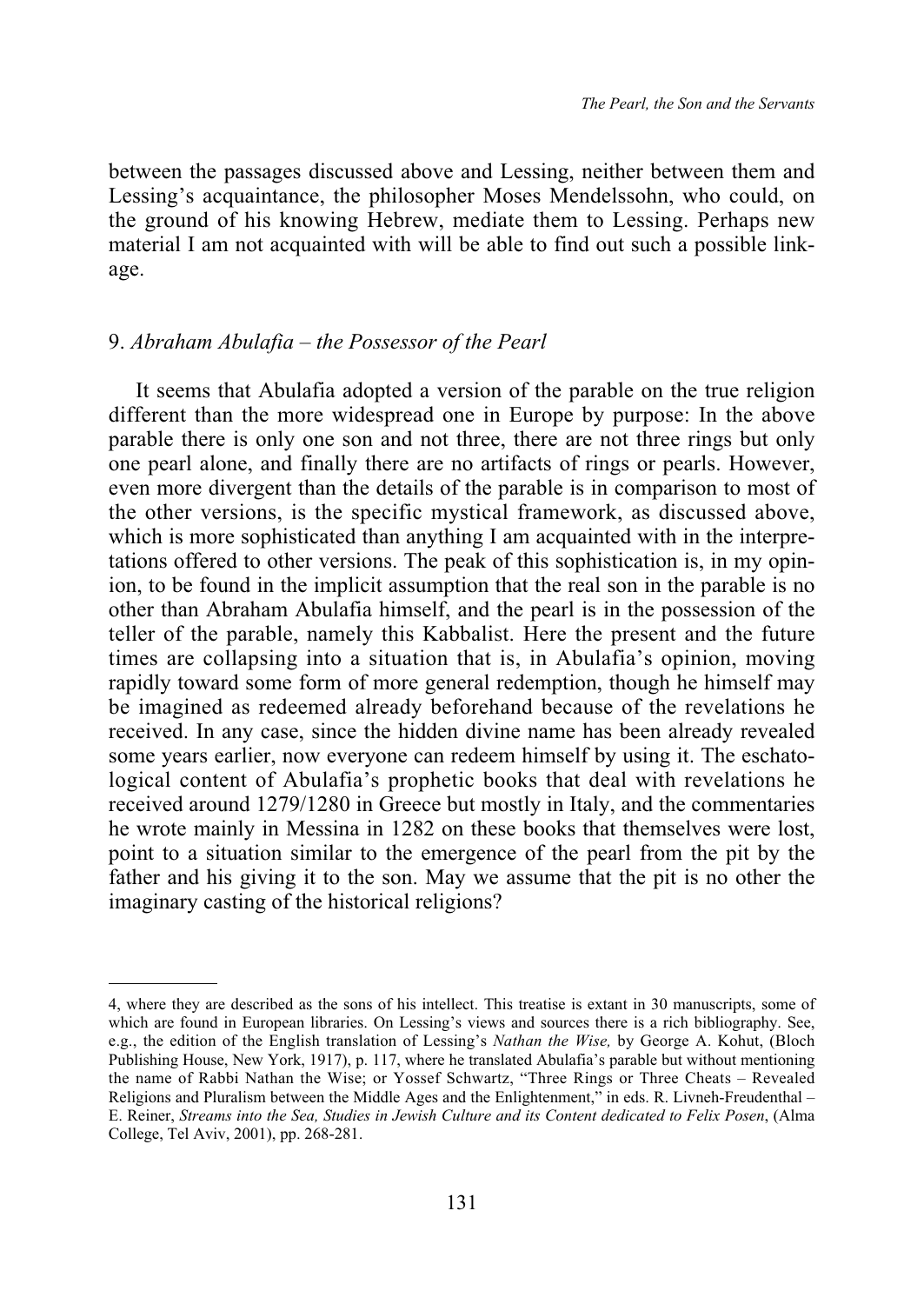#### *Moshe Idel*

Moreover, Abulafia conceived himself of as being an intellectual son of God and a prophet, in addition of being a messiah. $84$  Thus, he imagined that he possesses attributes that he ascribed to the son in the parable. It should be emphasized that my proposal to read the parable allegorically, not only historically, is part of a broader understanding of Abulafia's general project, intended to spiritualize, as mentioned above, as much as possible. This is obvious, for example, in the case of Abulafia's interpretation of redemption as understood in popular Judaism as spiritual revivification, 85 in the case of Messianism, as seen above when he proposes three meanings of the term Messiah, as well as in his understanding of the nature of the Jews as those individuals that confess the divine name.<sup>86</sup> All these issues are major topics in Abulafia's religious worldview, and in these cases the allegorical interpretation he offered constitutes a fresh, explicit understanding of subject-matters that were accepted in their concrete sense by generations of Rabbinic Jews.

Let adduce one more example for his allegorical understanding of a vital topic in biblical and Rabbinic Judaism, the ancient Temple ritual. In an epistle Abulafia wrote as follows:

"whoever wants to come into the Temple and enter to its inmost part, has to sanctify himself by the sanctify of the High Priest and to study and teach and keep and do, until he will be perfect in his ethical and intellectual attributes, and then he should seclude himself $87$  in order to receive the prophetic influx from the mouth of the Dynamis."88

Abulafia himself was not of priestly extraction, neither was he especially interested in rebuilding of a material Temple, despite his belief that he is the Messiah. He was of Israeli extraction and as such he could not, halakhically speaking, serve as a priest, even less as a high priest. His resort to the templar themes that is understood allegorically is reminiscent of Philo's and Plotin's

<sup>84</sup> Idel, *Ben,* pp. 310-311, 316.

<sup>&</sup>lt;sup>85</sup> See Idel, "The Time of the End."

<sup>86</sup> See e.g., idem, "Abraham Abulafia: A Kabbalist "Son of God"," pp. 64-68, 78, idem, "'The Time of the End'," p. 172, idem, "On the Secrets of the Torah in Abraham Abulafia," pp. 433-434, idem, *Kabbalah in Italy*, pp. 84-88.

<sup>87</sup> *yitboded.* This term can be translated here also as "concentrate". See Idel, *Studies in Ecstatic Kabbalah*, pp. 103-169.

<sup>88</sup> *Matzref la-Kesef*, Ms. Sassoon 56, fols. 33b-34a. Compare also to *'Otzar 'Eden Ganuz* 1:10, ed. Gross, p. 190, in the parallel to the context of the parable in the 'Or ha-Sekhel, where the assumption is that the prophet is the head of the priestly tribe, a fact that does not fit at all Abulafia's own extraction as an Israelite.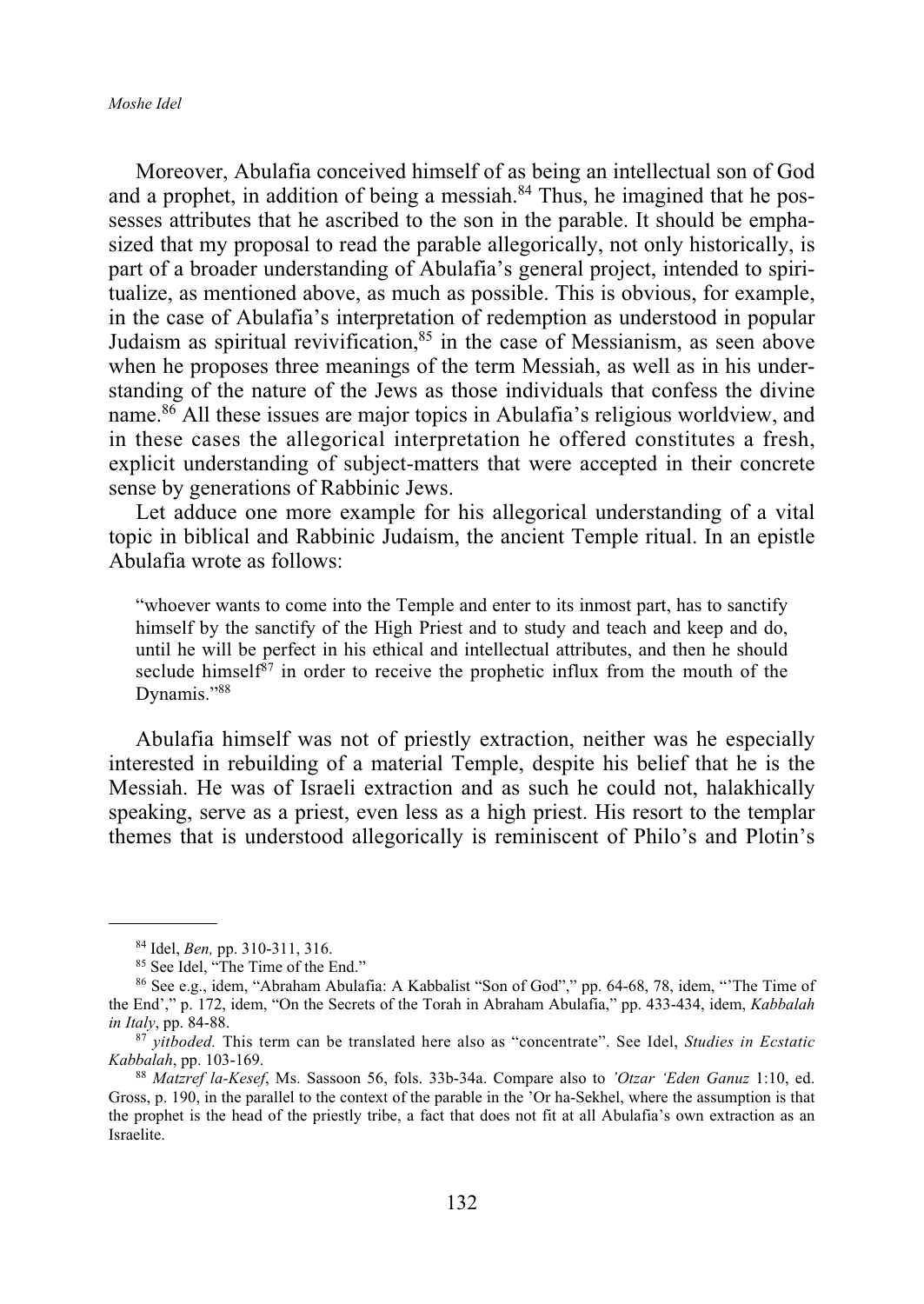views on this topic,<sup>89</sup> though I have no reason to assume a direct influence of any of their writings on Abulafia's thought. In this case the impact of Maimonides's Neoaristotelianism is, let me emphasize, the main source for the allegorical interpretation in this Kabbalist's approach. Like in the philosophers' cases, also Abulafia is concerned much more with a private experience, unlike the ancient Jewish templar ritual, where the high priest is the representative of the all the Israelites, not just a private individual. In a way, the formulation of Abulafia opens the possibility to a democratic understanding of his ritual: "however wants to come" though the concepts of perfections and seclusion represent the much more elitist approach, as part of his epistle that was written, most probably, to one of his disciples. In any case, I am not acquainted with any discussion in Kabbalistic texts that may parallel the claims made in the last citation from the point of view of the dramatic allegorization and democratization of the ancient ritual.

In the above case, the spiritual sense is, most evidently, not accompanied by an actual performance of the Temple ritual, as the temple was destroyed for centuries. In fact, the concentration of Abulafia's Kabbalah on the pronunciation of the divine names represents both a continuation and a replacement of the most important ritual performed in the ancient Temple, the pronunciation of the divine name by the High Priest as part of the ritual of the Day of Atonement. This case of spiritualization opens the question as to whether the assumption as to the necessity of the actual performance of other rituals is indeed vital for understanding the manner in which Abulafia's Kabbalah functioned, and in our specific case, whether the spiritual interpretation of the parable is necessarily dependent on the assumption of the veracity of the historical narrative.

In our case it seems evident that Abulafia's ritual is an alternative, most plausibly conceived of as higher, than the most important rites in ancient Judaism, the Templar ritual. In a way Abulafia proposes a ritual that was contrived by him and found one of his most influential expression in *'Or ha-Sekhel*, and this ritual implicitly supersedes by its spiritual efficacy the other rituals intended to younger people, by being effective in bringing someone closest to the cosmic intellect as much as possible.<sup>90</sup> From this point of view, this is the

<sup>89</sup> See M. Idel, "*Hitbodedut:* On Solitude in Jewish Mysticism," in eds. Aleida und Jan Assmann, *Einsamkeit, Archaeologie der literarischen Kommunikation*, VI (Fink, Muenchen, 2000), pp. 192-198.

<sup>&</sup>lt;sup>90</sup> I disagree with Wolfson's assumption, expressed in many place in his studies, as to the hypernomian nature of Abulafia's Kabbalah. See, e.g., his *Abraham Abulafia*, p. 209. As to the tension between the esoteric and the exoteric senses see above note 22. In this context see also my "The Kabbalistic Interpretations of the Secret of Incest in Early Kabbalah," *Kabbalah,* vol. 12 (2004), pp. 158-159 (Hebrew), and above note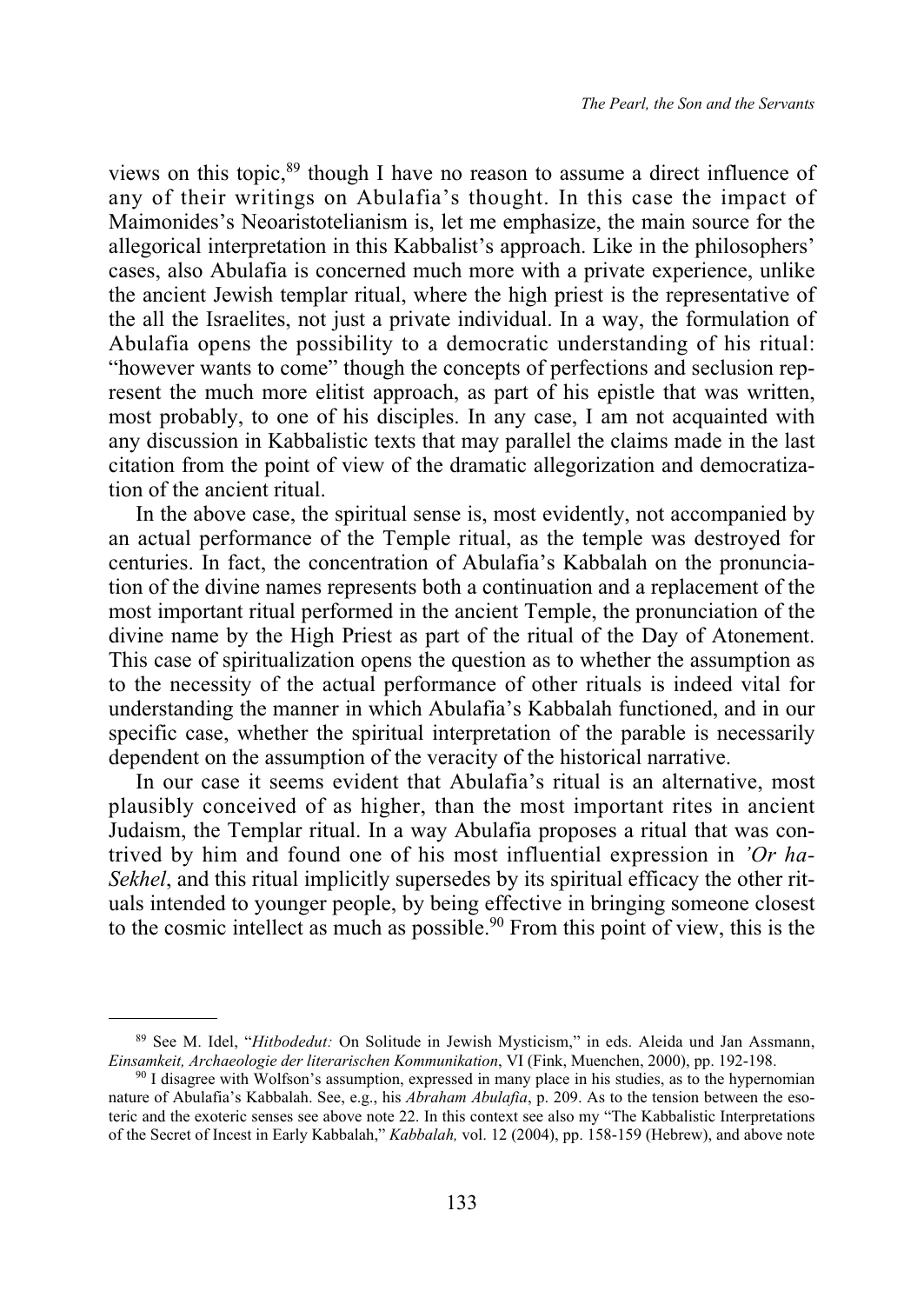universal religion, language and script that are of supreme religious importance to the human species. However, he hardly dared to formulate his intention in an explicit manner, given the persecutions that could result from such a radical approach, and persecutions seemed to haunt him during his career. Even prophecy, related as it is to imagination, to speech and to writing, is a lower form of activity in comparison to the much purer state achieved by the act of universalization, which assumes some form of perfect intellection.

The Kabbalist interpreted the parable and the meaning of the pearl in terms that reflect his own messianic mission, which has strong intellectual overtones that transcend the historical religions. Not being interested in the question which of the three historical religions is the true one as in the ordinary versions of the three rings parable, he proposed another, competing alternative, which transcends the particular religions.<sup>91</sup> His understanding of the highest form of religious life as a matter of inner development moving from lower to higher forms of cognition, and the effacement, not the integration of the lower in order to be able to attain the higher. This process should be understood also as referring to historical religions that emerged out of the descent of the influx of the cosmic universal intellect and its transformation into the imaginative representations, which include conventionally established languages and institutional structures that constitute these religions, and their return to the universal status in the ideal situation means the transcendence of the specifics of their manifestations. Meanwhile, each of the historical religions accuses the others as being idolatrous, as one of the followers of Abulafia's Kabbalah claimed, and such a statement puts Judaism of his present time in the same category as all the other historical religions.<sup>92</sup> Though proclaiming the superiority of Judaism in many cases in his writings, Abulafia nevertheless reinterpreted the nature of this

<sup>80.</sup> In *'Or ha-Sekhel*, ed. Gross, p. 25, this Kabbalist envisions the performance of the commandments as preserving some form of social or psychological order, whose existence allows the attainment of the comprehension of God. On commandments as a political issue see two passages from *'Otzar 'Eden Ganuz*, pp. 121, 123.

 $91$  In my opinion, a discussion about the nature of what the Kabbalist conceived of as the higher, universal religion, was the purpose of Abulafia's attempt to meet the Pope in the summer of 1280. See M. Idel*,* "Abraham Abulafia and the Pope, the Meaning and the Metamorphosis of an Abortious Attempt," *AJSreview* vol. 7-8 (1982-1983), pp. 1-17 (Hebrew).

<sup>92</sup> See the passage from the anonymous *Sefer Ner 'Elohim*, Ms. Munchen 10, fols. 156b-157a, a book whose views are close to those of Abulafia's, that was translated in Idel, *Studies in Ecstatic Kabbalah*, p. 57 note 22. Compare also to Abulafia's *Mafteah ha-Ra'ayon,* ed. Gross, pp. 44-45, where he deconstructs the concept of a Jewish nation unified by the same beliefs. Unfortunately the manuscript is truncated in quite a sensible place, perhaps because of Abulafia's sharp critique.